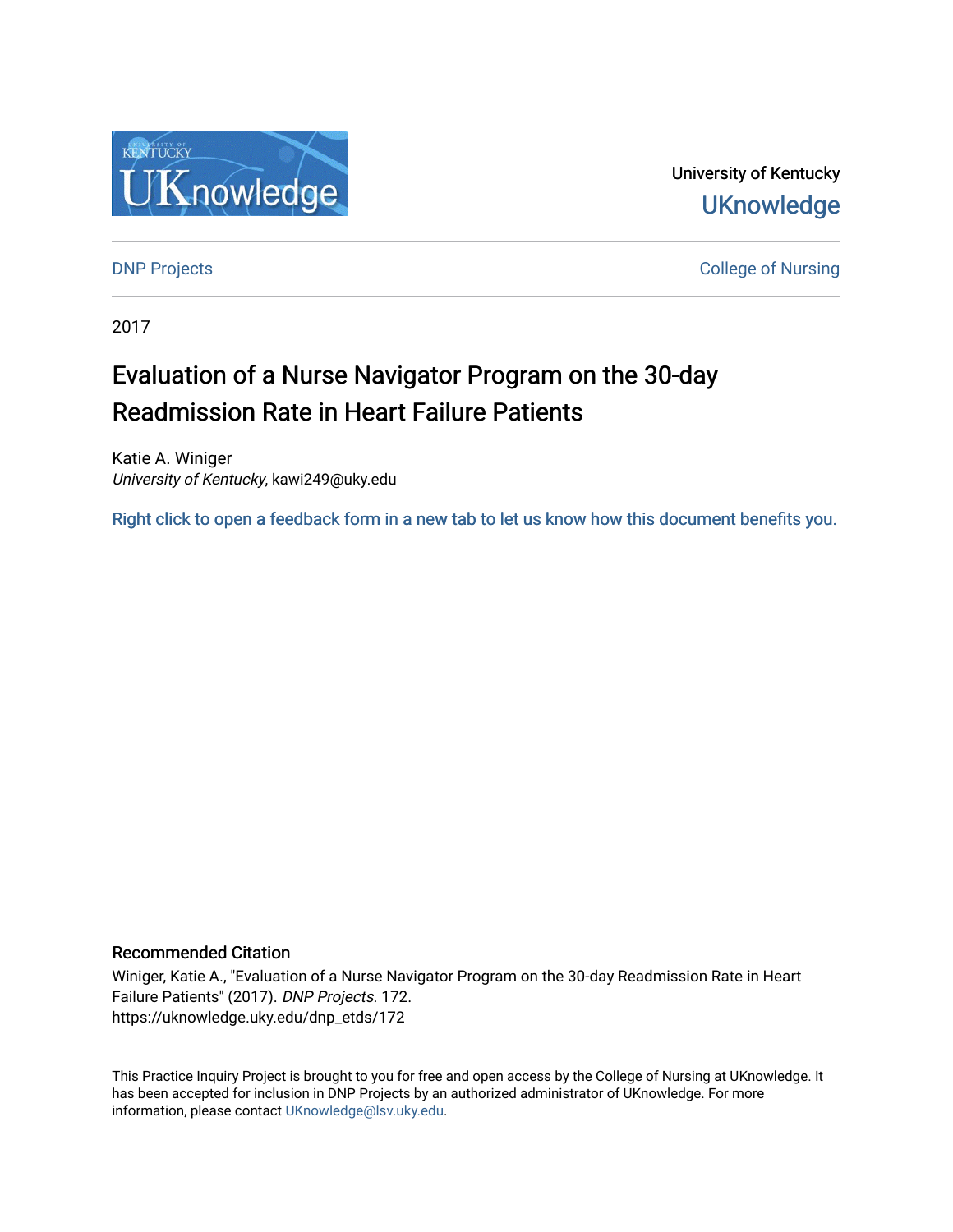#### Running head: EVALUATION OF A NURSE NAVIGATOR PROGRAM

Doctor of Nursing Practice Scholarly Project

Evaluation of a Nurse Navigator Program on the 30-day Readmission Rate

in Heart Failure Patients

Katie A. Winiger

University of Kentucky

College of Nursing

December 8, 2017

Lynne Jensen PhD, APRN-Committee Chair

Julie Ossege, PhD, FNP-BC, FNAP-Committee Member

Jo Singleton, DNP, RN-BC-Committee Member/Clinical Mentor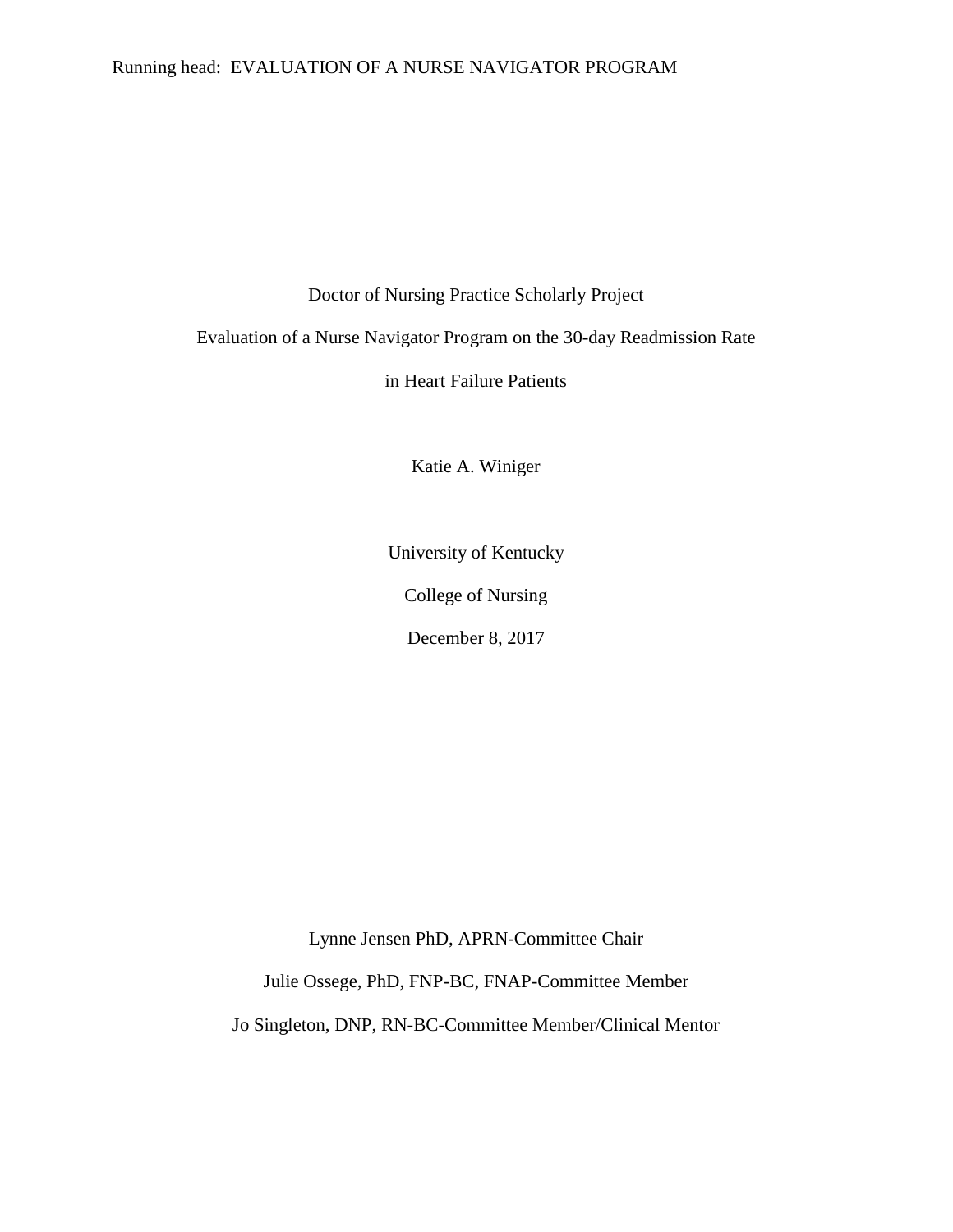### **Dedication**

This project is dedicated to my husband whose love and support made this journey possible. We did it! I love you. This project is dedicated to my sweet baby girl who has yet to know her mom not in school. I love you. This project is dedicated to my family who have always been supportive and encouraging of everything I have done in life. I love you. Last, but certainly not least, this project is dedicated to those living with heart failure.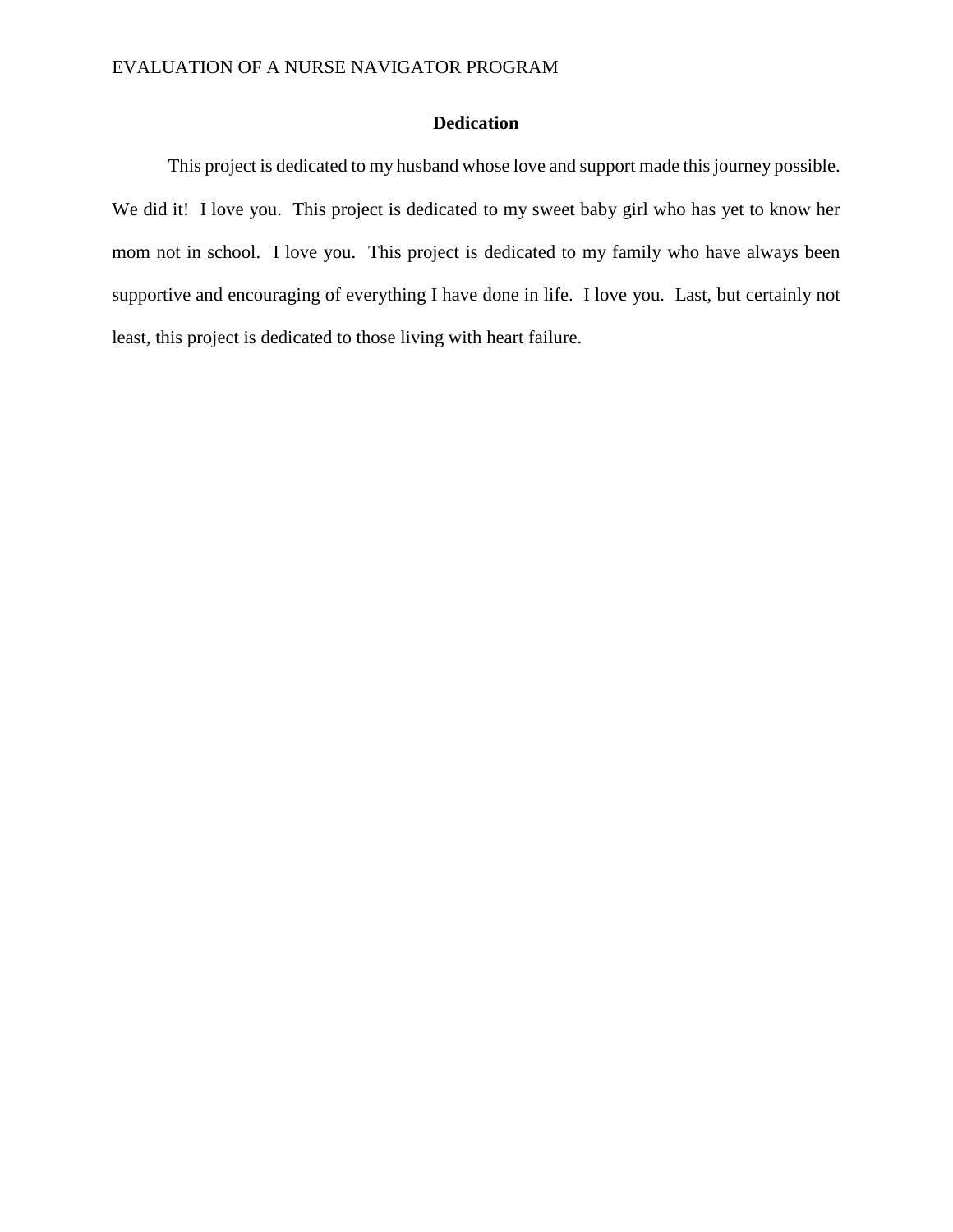#### **Acknowledgements**

I would like to extend a special thank you to my advisor Dr. Lynne Jensen for your support and guidance during this process. Your expertise and words of encouragement helped carry me to the finish line. This project would have not been possible without you. You have a lot on your plate but have never made me feel that you did not have time for me. I aspire to be the kind of advanced practice nurse and leader that you are. I would also like to thank my committee members Dr. Julie Ossege and clinical mentor Dr. Jo Singleton for taking the time to guide me and provide any help that I have asked for. This would not have been possible without you.

A special thank you is also extended to those from Norton Healthcare and the University of Kentucky who mentored me and provided the extra support to make this study a reality; Betty Hayes (the keeper of our sanity), Dr. Amanda Wiggins (statistician), and Whitney Kurtz-Ogilvie (writing specialist). This would not have been possible without you. Also, I would like to extend my deepest gratitude to Norton Healthcare for the opportunity to advance my career and be the strongest advocate for healthcare possible.

Norton Healthcare Scholarship Recipient: This Doctor of Nursing Practice project and program of study was fully funded through the University of Kentucky College of Nursing and Norton Healthcare academic-practice partnership.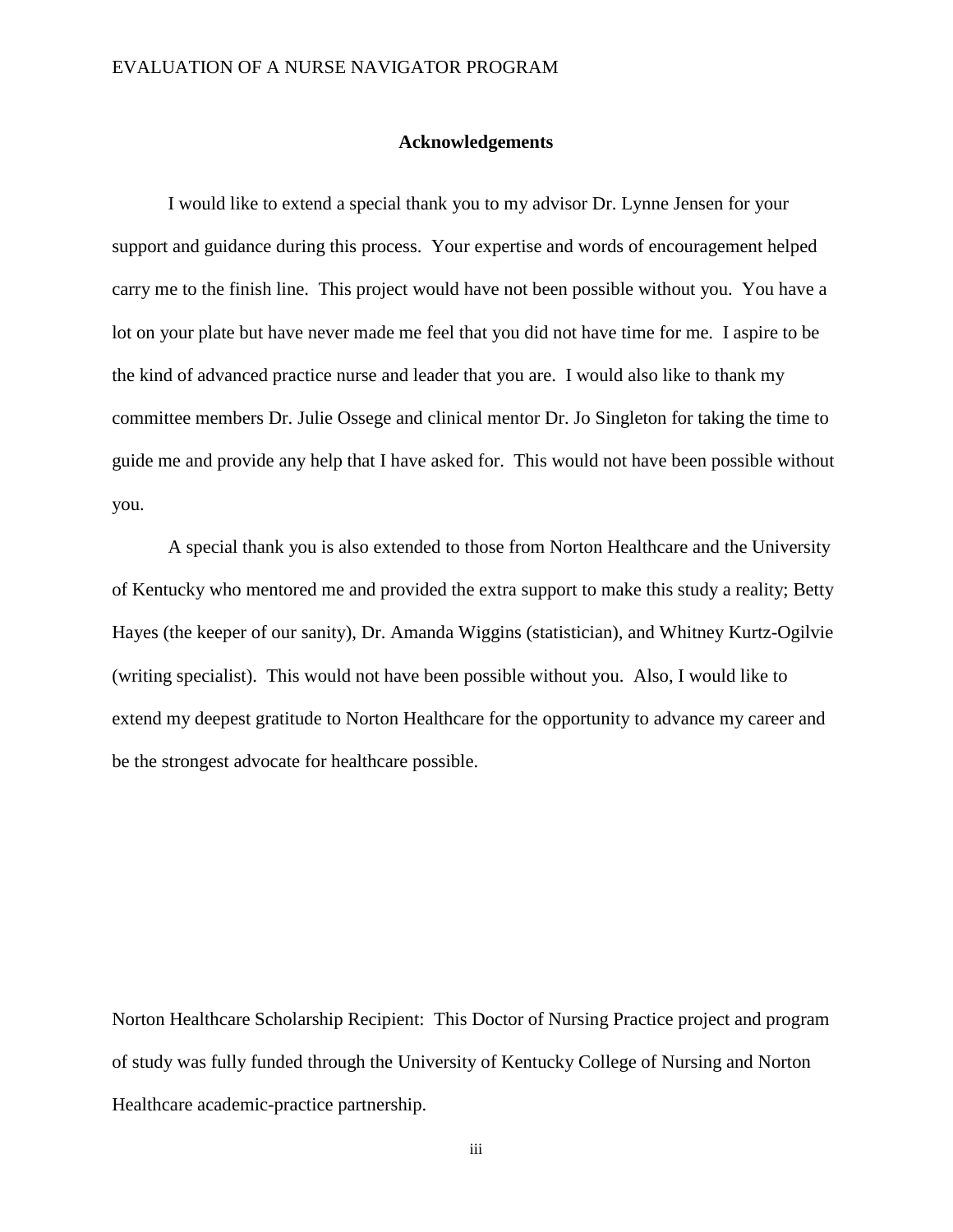# **Table of Contents**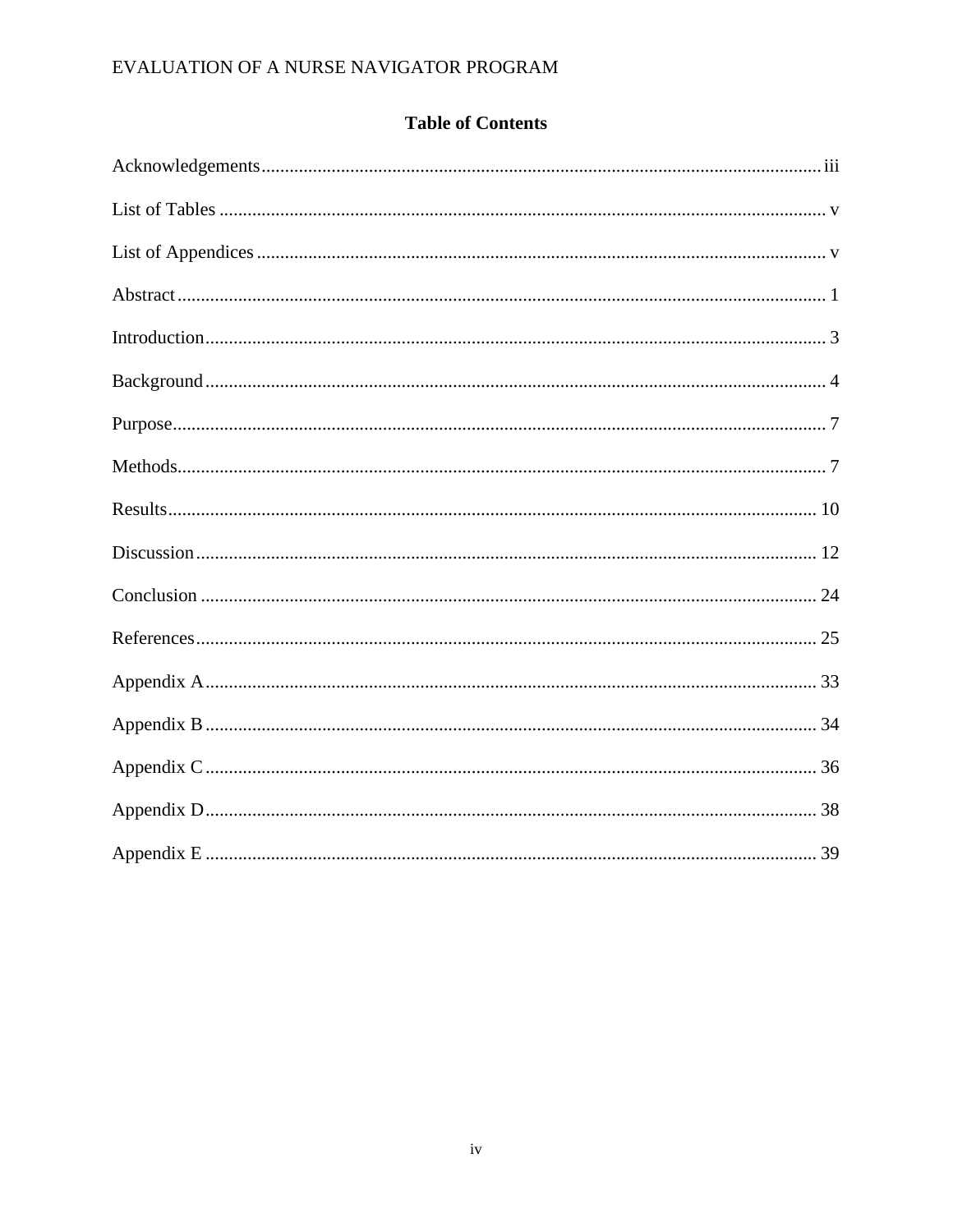### **Tables**

| Table 3: Comparison of NN call vs. no NN call in follow-up appointment |
|------------------------------------------------------------------------|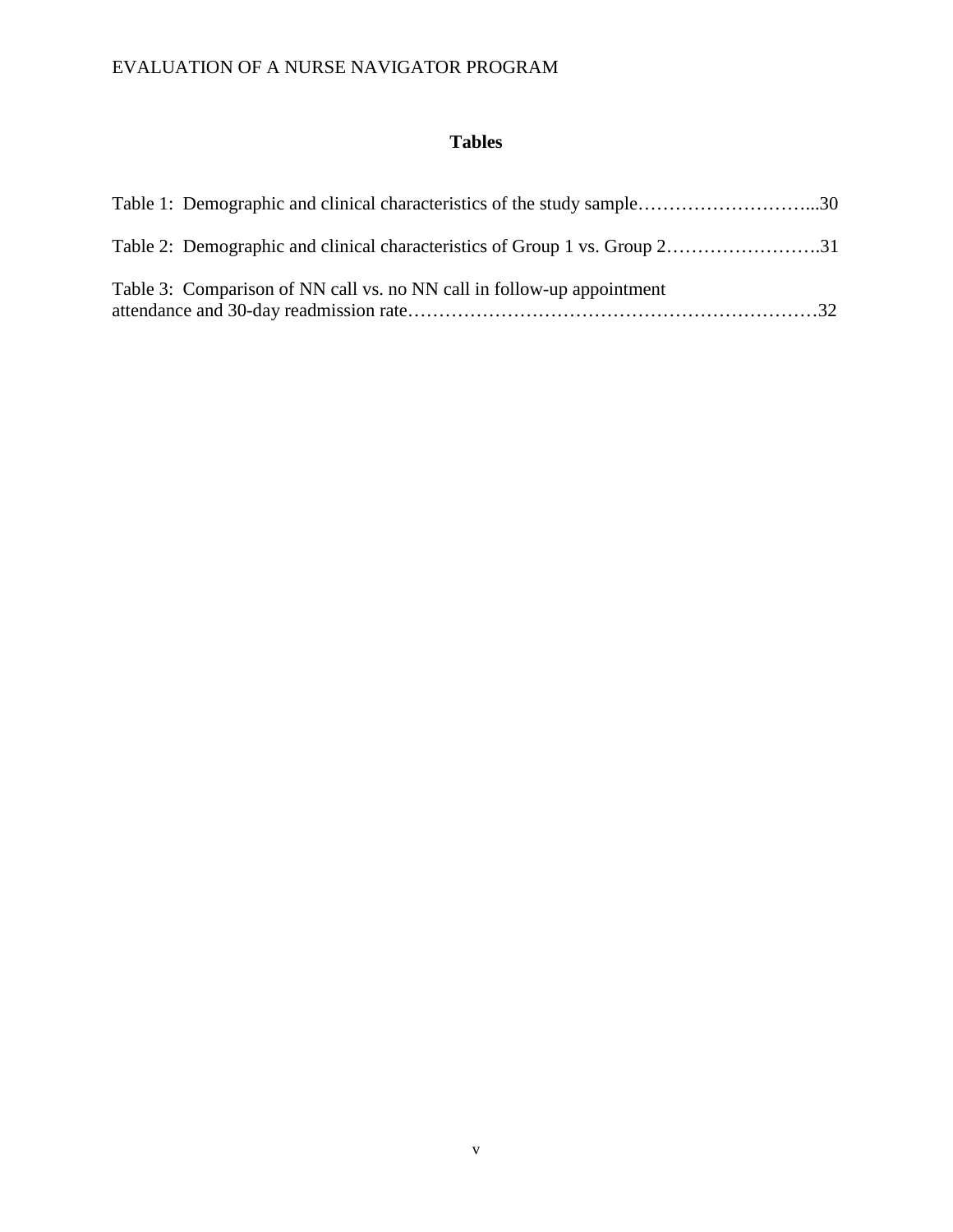#### **Abstract**

PURPOSE: The purpose of this study was to evaluate the impact of a registered Nurse Navigator (NN) on hospital 30-day readmissions for patients with heart failure at Norton

Healthcare (NHC) in Louisville, Kentucky.

METHODS: This study involved two phases. Phase I was a retrospective descriptive design utilizing a medical record review of 159 patient charts. Group 1, 54 charts, included patients with heart failure who were discharged from NHC for heart failure related illnesses and were seen in a primary care clinic that utilized a NN after discharge from the hospital. Group 2, 105 charts, included patients with heart failure who were discharged from NHC for heart failure related illnesses who were seen in a primary care practice that did not utilize a Nurse Navigator after discharge from the hospital. The medical records reviewed included heart failure discharges from NHC facilities that took place between June 1, 2015 to May 31, 2017.

Phase II was a focused interview with seven Norton Community Medical Associate (NCMA) Nurse Navigators. The interviews were used to gain, from a Registered Nurse Navigator, perspective into why 30-day readmissions are occurring and effective strategies to prevent 30-day readmissions.

RESULTS: There was no statistically significant decrease in hospital readmission among those who were called by a NN and those who were not called by a NN ( $p=22$ , see Table 2). There was no statistically significant difference in rehospitalization between patients followed by a NN versus no NN involvement. There was a trend in decreased rehospitalization rates in patients followed by a NN.

CONCLUSION:The Nurse Navigator program demonstrated a trend toward decreased 30-day hospital readmission. The Nurse Navigator identified interventions such as NHC's Heart Failure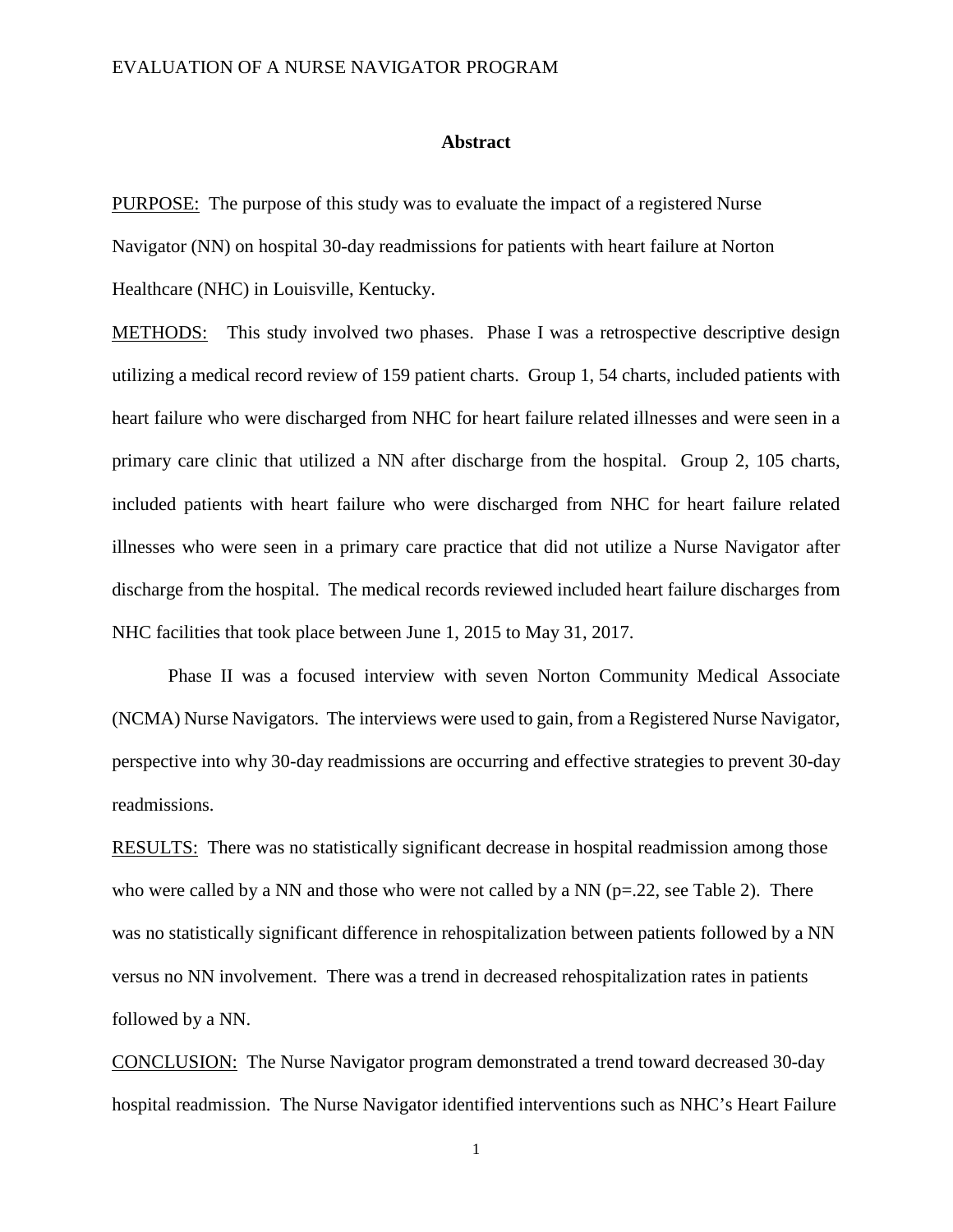clinic, daily weight management, primary care provider (PCP) follow-up, and home health to improve patient self-management of heart failure. The NN program did not show statistically significant results, but the trends in hospital readmission for the group that received a NN call versus the group that did not receive a NN call show improvement.

*Key Words: Registered Nurse Navigator Program(s), nurse-led transitional care, patient navigator, readmissions, rehospitalization, heart failure, transition of care, care coordination*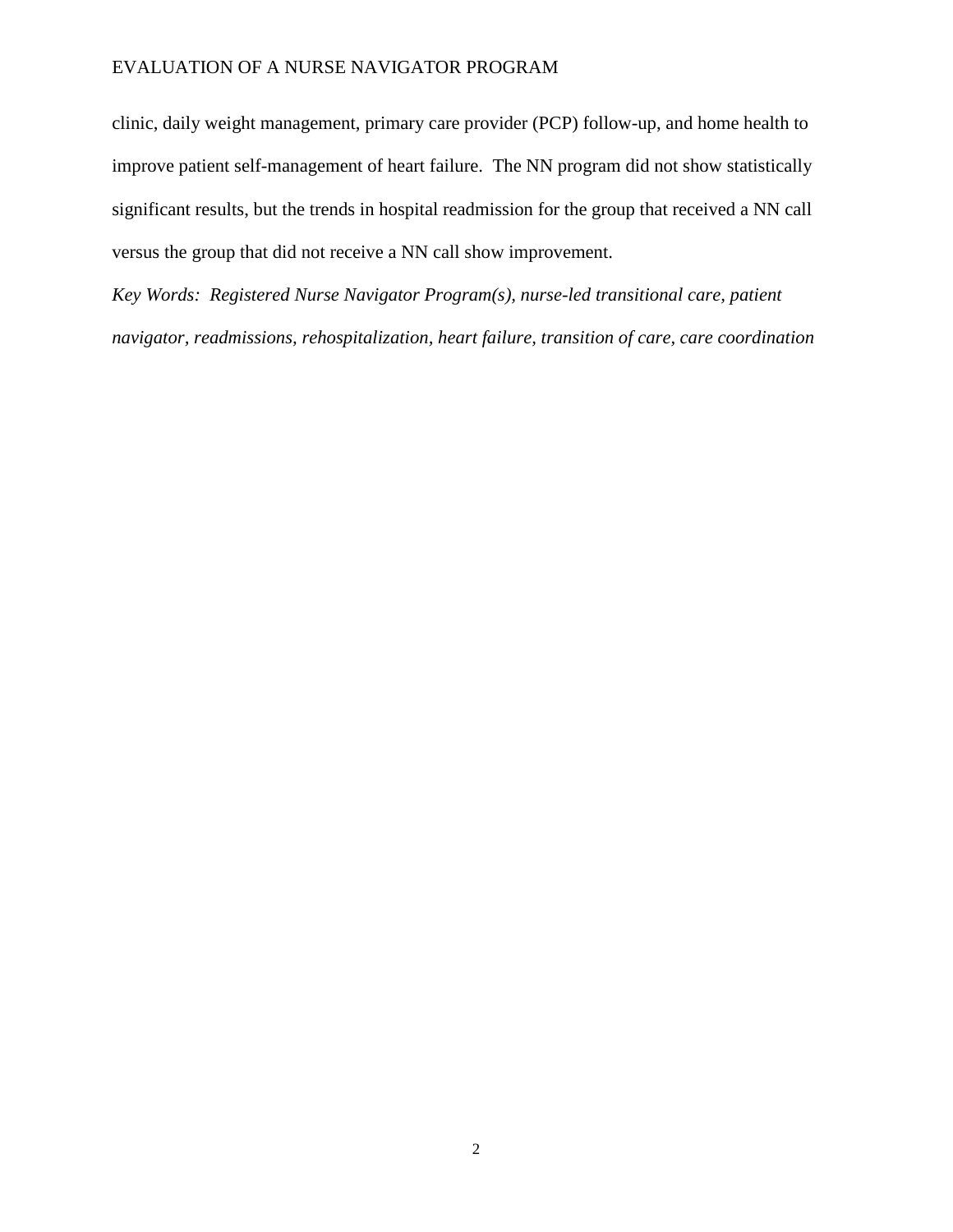Evaluation of a Nurse Navigator Program on the 30-day Readmission Rate

in Heart Failure Patients

#### **Introduction**

Heart failure in the United States is a major cause of morbidity and mortality rates and is currently on the rise. An update from the American Heart Association (AHA) estimates approximately 960,000 new cases of heart failure are diagnosed annually in the United States (Benjamin et al., 2017). It has been reported that one in eight deaths have heart failure as a contributing cause and half of all heart failure patients die within five years of diagnosis (American Heart Association, 2017). With such a high incidence of disease burden, comes financial burden. The estimated yearly cost of heart failure management is approximately \$30.7 billion (Centers for Disease Control and Prevention, 2016).

Heart failure is the number one cause, reported by Medicare, for 30-day hospital readmissions, with a total estimated cost of \$1.7 billion annually (Hines, Barrett, Jiang, & Steiner, 2014). This has become a major financial burden to healthcare systems because many health insurance providers are denying coverage for 30-day readmissions. According to Naylor et al., a major reason for hospital readmissions is lack of or poor implementation of transitional care interventions (Naylor, Aiken, Kurtzman, Olds, and Hirschman, 2011). The authors point out that these interventions strive to provide a comprehensive, coordinated plan of care and education for the patient transitioning from one care setting to another. Under the Affordable Care Act (ACA), incentives are being provided to communities and health care systems that provide transitional care services (Naylor et al., 2011). A Registered Nurse Navigator Program is one type of transitional care intervention provided to patients after discharge from the hospital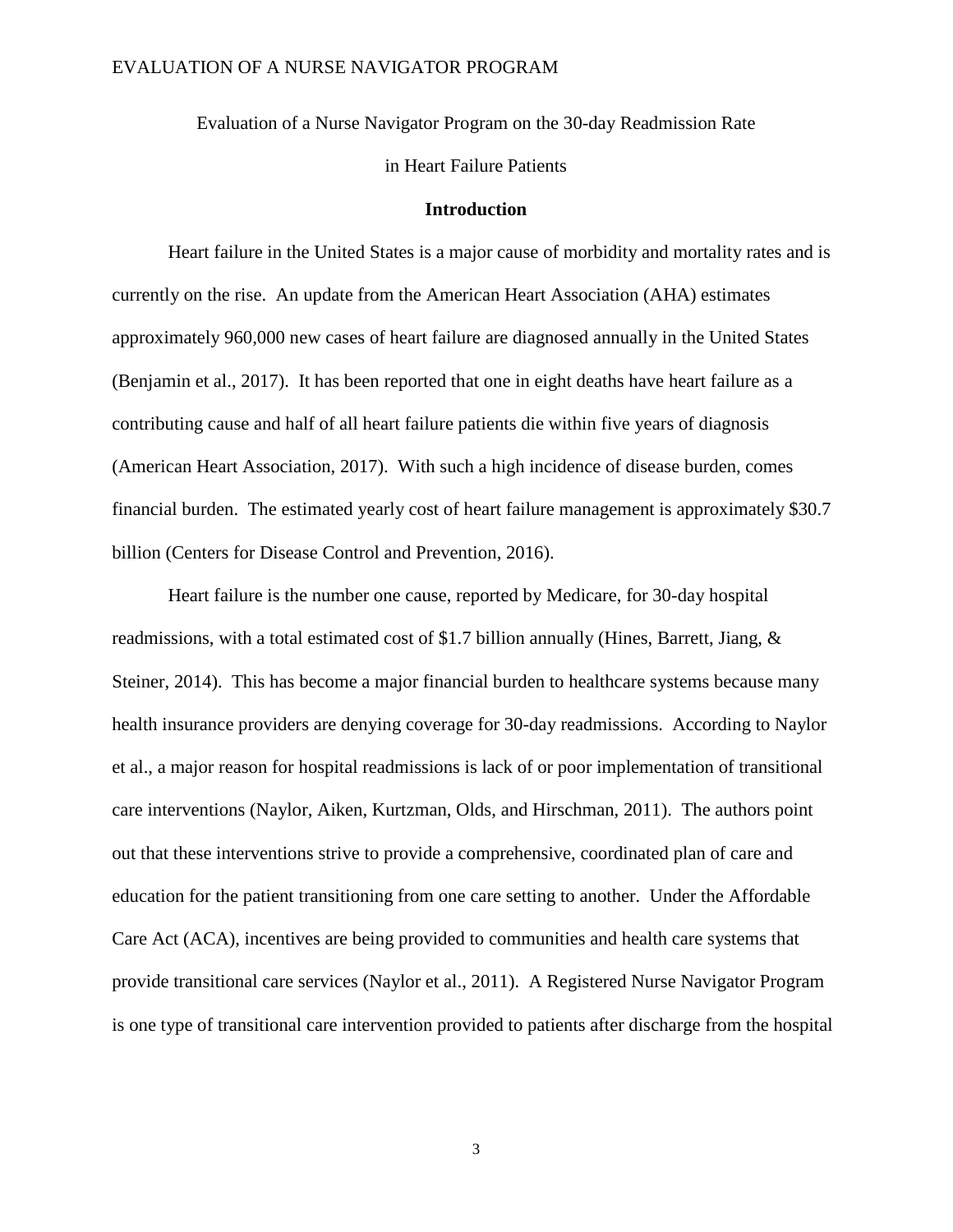that has been shown to improve outcomes, such as reducing 30-day hospital readmissions (Monza, Harris, & Shaw, 2015).

#### **Background**

According to the AHA, approximately 6.5 million adults age 20 or older have heart failure in the United States. Moreover, the AHA is expecting the prevalence of heart failure to increase by 46% from 2012 to 2030 (Benjamin et al., 2017). Heart failure is estimated to be responsible for 11 million provider visits yearly and more hospitalizations than all forms of cancers combined (American Heart Association, 2017).

Benchmarking is used to measure and compare specific indicators of quality in healthcare to an external standard in order to implement the best practices and reduce costs. According to the Agency for Healthcare Research and Quality (AHRQ) in 2015, the national benchmark for heart failure admissions is 181.7 admissions per 100,000 people. In 2014, approximately 425.8 per 100,000 people were admitted to the hospital for heart failure in Kentucky (Agency for Healthcare Research and Quality, 2015). Compared to the national benchmark, Kentucky has more than double the national benchmark of heart failure admissions per 100,000 people.

The state of Kentucky spends an estimated \$375 million a year on hospitalizations for heart failure-related diagnoses (Kentucky Cabinet for Health and Family Services [KCHFS], 2007). In addition, recent reports suggest that up to 25% of patients hospitalized with heart failure are readmitted within 30 days of discharge (Feltner et al., 2014). Readmission rates are high for heart failure patients due to comorbid conditions and psychosocial and/or socioeconomic factors that limit compliance with medications, self-monitoring, and follow-up with outpatient providers (Desai & Stevenson, 2012). A quality report released by the Norton Healthcare System states that 21.1 out of 100 inpatients with a diagnosis of heart failure were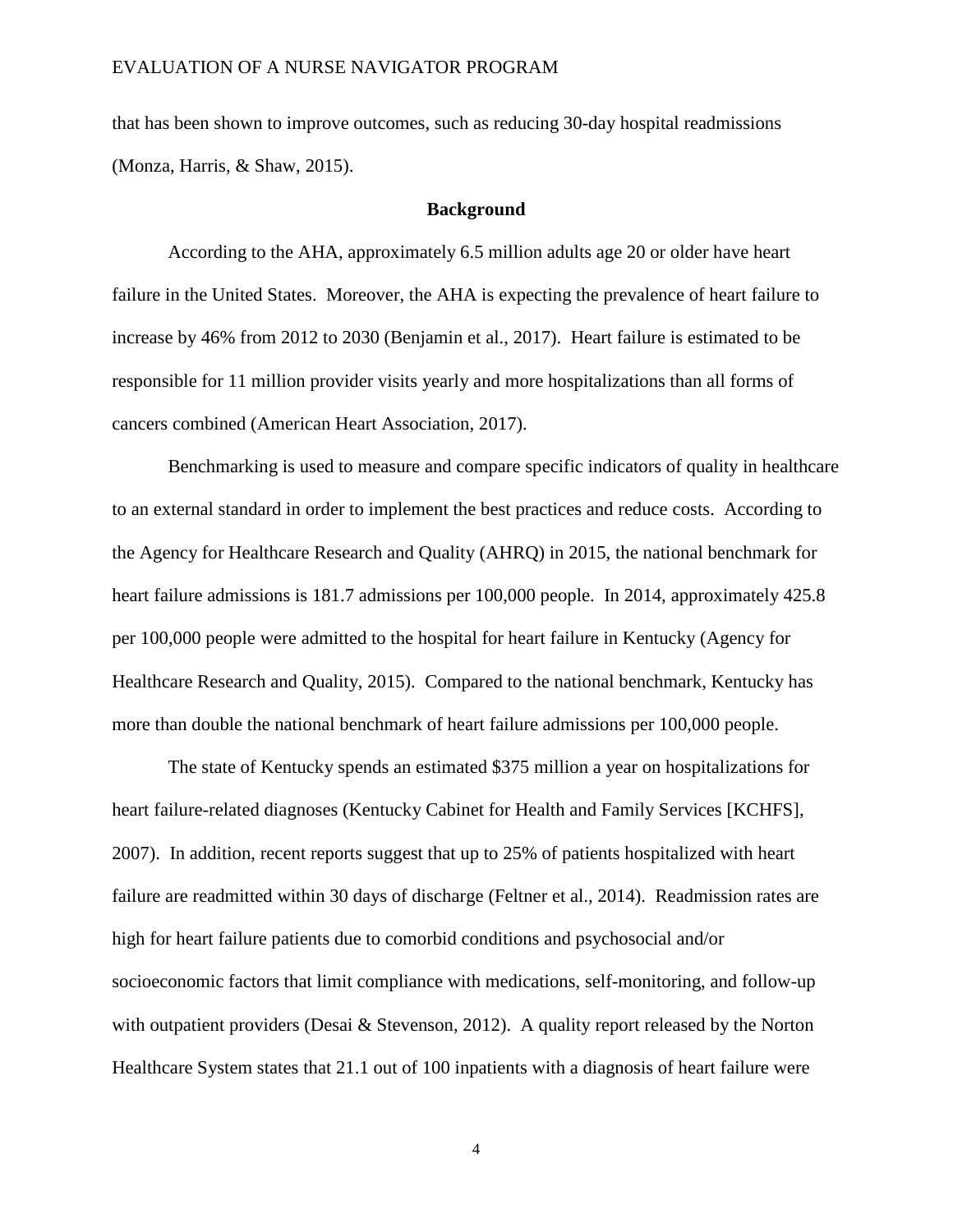readmitted within 30 days (Norton Healthcare, 2017a). Norton Healthcare is slightly better than the United States average of 21.9 per 100 patients readmitted with heart failure, but has had a slight increase compared to the previous report (Norton Healthcare, 2017a).

In 2012, The Centers for Medicare and Medicaid Services (CMS) initiated a program mandated by The Affordable Care Act (ACA) that would penalize healthcare systems for 30-day hospital readmissions. The Hospital Readmissions Reduction Program (HRRP) is aimed at health conditions that account for frequent hospital admissions and readmissions, such as heart failure (CMS, 2016). Healthcare systems were strongly encouraged to develop strategies to lower the hospital readmission rate. During the 2016 fiscal year, Norton Healthcare paid \$664,156 in CMS readmission penalties (Advisory Board, 2016). In addition to penalties, NHC also accrued costs associated with avoidable readmissions. The literature states that the average 30-day heart failure readmission costs \$13,000 per admission, which is 118% the cost of an initial heart failure admission (Rizzo, 2013). A hospital readmission occurs when a patient is admitted to any hospital within 30 days of discharge regardless of the reason for readmission (Boccuti, 2017). One of the goals of heart failure management is to provide the patient with the education that allows them to recognize and address symptoms before hospitalization is required (American Heart Association, 2017). It is within a registered nurse's scope of practice to educate and support patients living with heart failure after hospital discharge. In 2011, Norton Healthcare initiated its response to HRRP through a registered NN program.

The role of the NN is to work in close partnership with patients and families to achieve optimal health outcomes through various transitions of care. According to The Joint Commission, transitions of care refer to the "movement of patients between health care providers, settings, and home as their condition and care needs change" (The Joint Commission,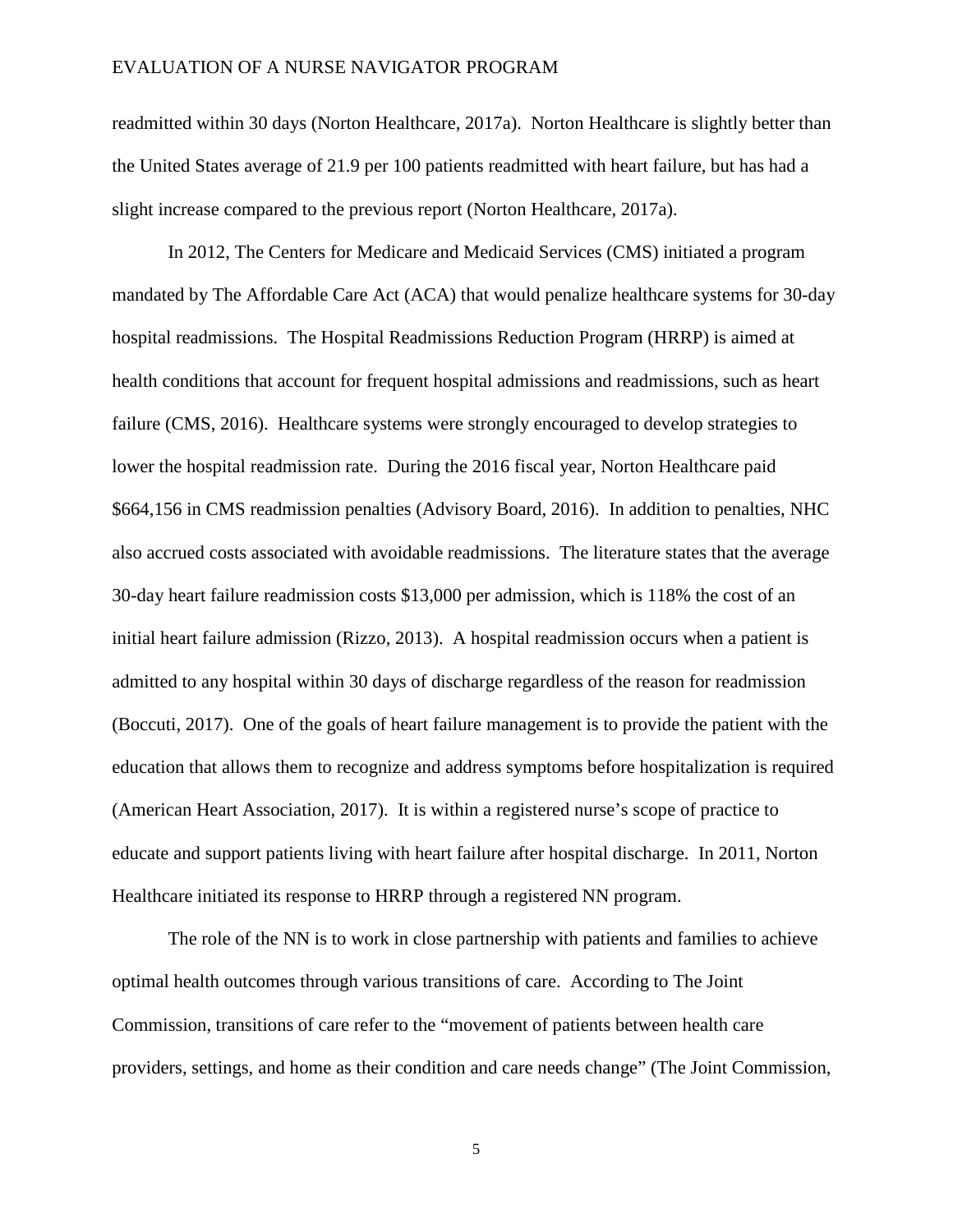2012, p. 3). The use of a NN program has been shown to reduce 30-day hospital readmissions and increase patient compliance with follow-up care and self-management (Monza, Harris, & Shaw, 2015).

Norton Healthcare currently has 30 primary care locations, and 26 of those locations utilized a Nurse Navigator at the time of this study. NHC's primary care services, Norton Community Medical Associates (NCMA), are in Louisville, Kentucky and Southern Indiana and are staffed with physicians, nurse practitioners, physician assistants, and other medical personnel to meet primary care needs. According to a report by NHC's Clinical Information Analysis team, between September 2015 and August 2016 there were 6,391 patients with a diagnosis of heart failure being seen at one of the 30 NCMA locations (J. Singleton, personal communication, November 2, 2016).

The responsibilities of a NN at NHC involve a continued focus on reviewing hospital admissions and discharges to avoid hospital readmissions. The NN uses the LACE (length of stay, acuity of the admission, co-morbidities, and Emergency Department visits) predictive tool and Humana's Readmission Predictive Model (RPM) to identify patients that are high-risk for readmission and initiates interventions to help manage those high-risk patients. The interventions used include: making outreach calls, assessing needs, closing health maintenance gaps, connecting them with NHC, community and payer resources, collaborating with inpatient care managers and payer personnel, establishing frequency of follow-up and monitoring, and scheduling primary care provider (PCP) appointments as needed (J. Singleton, personal communication, November 2, 2016).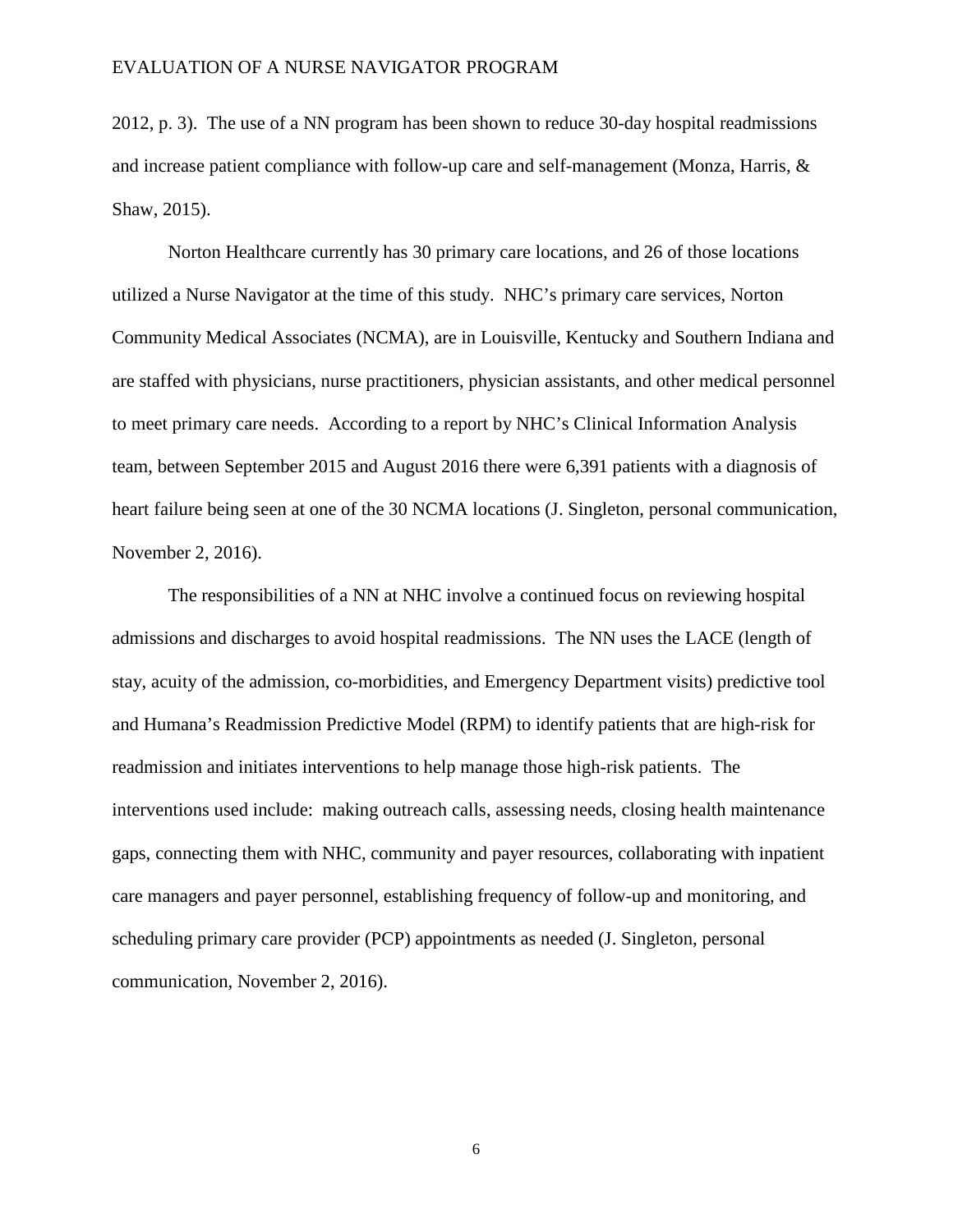#### **Purpose Statement**

The purpose of this project was to evaluate the impact of a registered NN on hospital 30 day readmissions for patients with heart failure at Norton Healthcare (NHC). The goals were to determine if the use of NNs in a primary care clinic decreases 30-day readmission rates for patients with heart failure and to determine the overall readmission rate for the clinics with Nurse Navigators.

#### **Methods**

This study involved two phases. Phase I was a retrospective descriptive design utilizing a medical record review of 159 patient charts. Group 1 (54) included patients with heart failure who were discharged from NHC for heart failure related illnesses and were seen in a primary care clinic that utilized a NN after discharge from the hospital. Group 2 (105) included patients with heart failure who were discharged from NHC for heart failure related illnesses and who were seen in a primary care practice that did not utilize a NN after discharge from the hospital. The medical records reviewed included heart failure discharges from NHC facilities that took place between June 1, 2015 to May 31, 2017. Between June 1, 2015 and May 31, 2017, the Nurse Navigator program had grown from 13 NCMA locations to 26 NCMA locations with a Nurse Navigator.

Phase II was a focused interview with seven NCMA Nurse Navigators. The goal of the interview was to understand and identify, from the NNs' perspective, strategies they are using to prevent hospital readmissions for heart failure patients and other strategies that may be used to prevent readmission.

#### **Setting**

Norton Healthcare is a not-for-profit healthcare system located in Louisville, Kentucky and Southern Indiana. It includes four adult hospitals, a children's hospital, 13 immediate care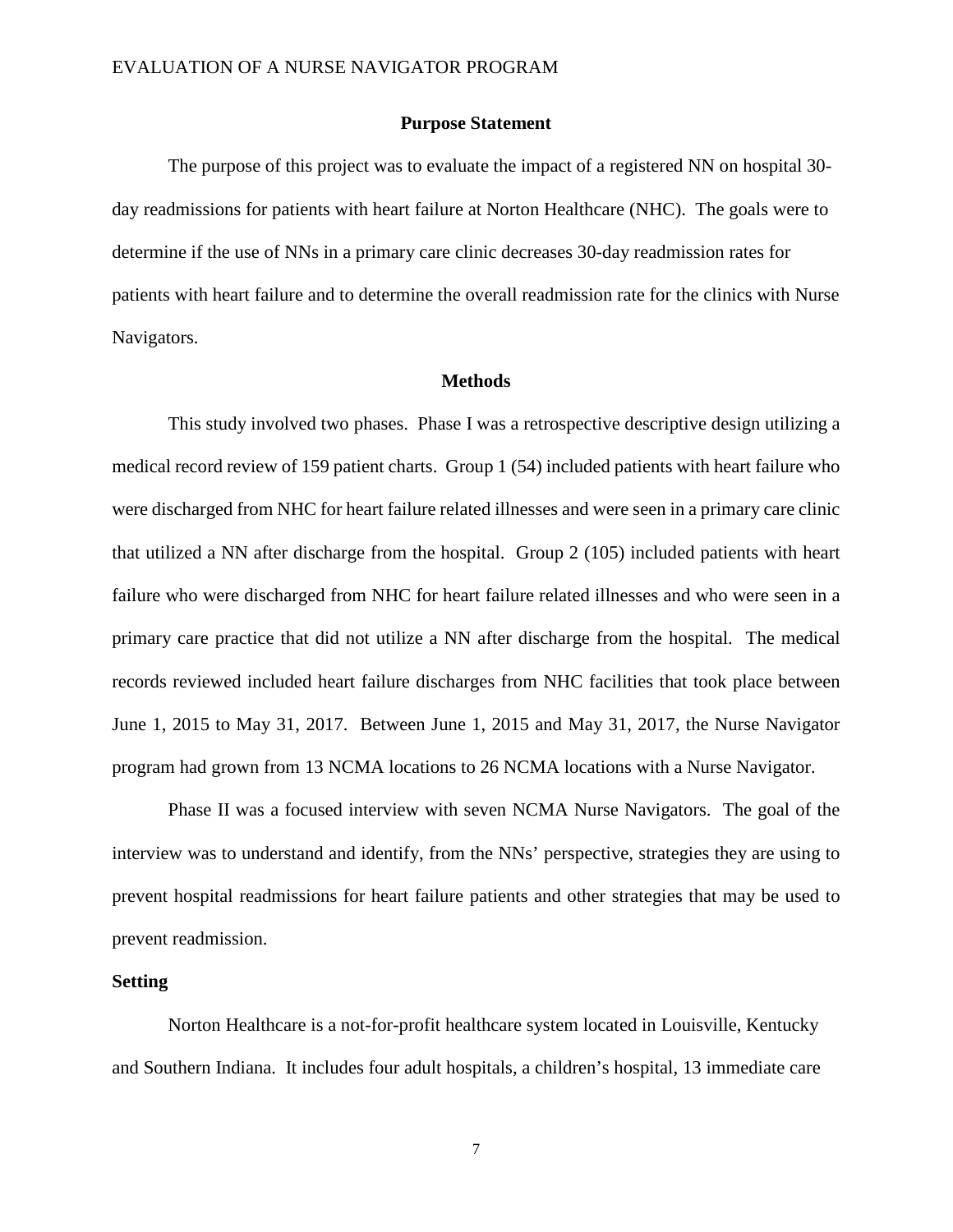centers, and 190 providers practice locations (Norton Healthcare, 2017c). Norton Healthcare's primary care services, Norton Community Medical Associates (NCMA), has 30 locations and is staffed with physicians, nurse practitioners, physician assistants, and other medical personnel to meet primary care needs. This study focused on patients discharged from any of the four adult hospitals that have a primary care provider in any of the 30 NCMA locations.

#### **Sample**

Phase I was a sample of 159 patient charts that were randomly selected from a NHC provided data set of 1,980 patient charts. The goal was to review 100 patient charts that received a NN call and 100 patient charts that did not receive a NN call. Only 54 patient charts met the inclusion criteria for those that received a NN phone call and 105 patient charts for those that did not receive a NN phone call. Inclusion criteria included English speaking males and females, ages 18-85, and a diagnosis of heart failure, who were discharged from any of the four Norton Healthcare adult hospitals: Norton Hospital, Norton Audubon, Norton Brownsboro, and Norton Women's and Children's between June 1, 2015 to May 31, 2017. The patients also had to have a PCP within one of the 30 NCMA locations.

Phase II was a focused interview with NNs within NCMA. A total of 10 NNs were sent an email with information about the interview. The goal was to interview 10 NNs. There were seven NNs that responded and agreed to participate in the interview. Inclusion criteria included any Nurse Navigator that was involved with heart failure patients after discharge from NHC and consented to participate in the interview. Exclusion criteria includes any NN that was not involved with heart failure patients after discharge from NHC and was not willing to participate in the interview.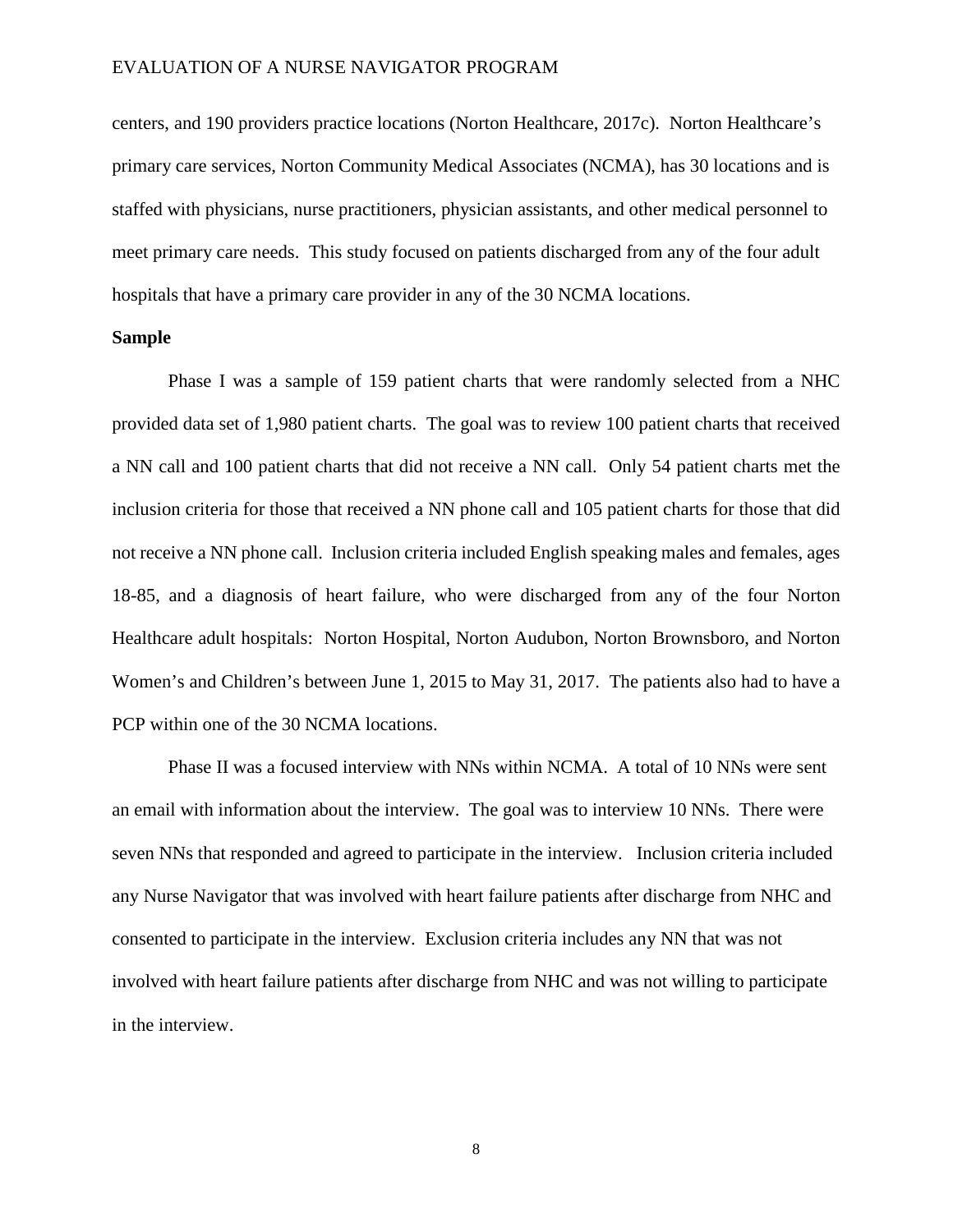#### **Data Collection**

The proposed descriptive, retrospective study commenced after securing approval from the University of Kentucky Institutional Review Board (IRB) and the Norton Healthcare Office of Research and Administration (NHORA). Phase I was a retrospective study based on a patient chart review. The patient charts were reviewed at the Norton Healthcare Learning Center using Norton Healthcare's electronic health record system, EPIC. The data collected included: NN call or no NN call, follow-up appointment or no follow-up appointment, 30-day readmission or no 30-day readmission, age, race, gender, vital signs at discharge (blood pressure, heart rate, oxygen saturation, body mass index, and weight), number of co-morbid conditions, New York Heart Association (NYHA) heart failure class, number of medications being taken, smoking status, and laboratory results (lipid panel, hemoglobin A1c, brain natriuretic peptide, creatinine, glucose, potassium, and sodium).

Phase II was a focused interview with seven NHC Nurse Navigators. The interviews took place in a private office at the NCMA clinic of each individual NN. A consent form was obtained, and five standardized questions were asked of each NN (see Appendix A). Responses from the NNs were hand recorded on note paper.

#### **Data Analysis**

Phase I data utilized descriptive statistics, including frequency distributions, means, and standard deviations to summarize the study sample. The chi-square test of associations was used to test for differences in demographics, clinical characteristics, readmissions, and PCP follow-up between those who received a call from a NN and those who did not receive a call from a NN. Data analysis was conducted using SPSS, version 23 with and alpha level of .05 to determine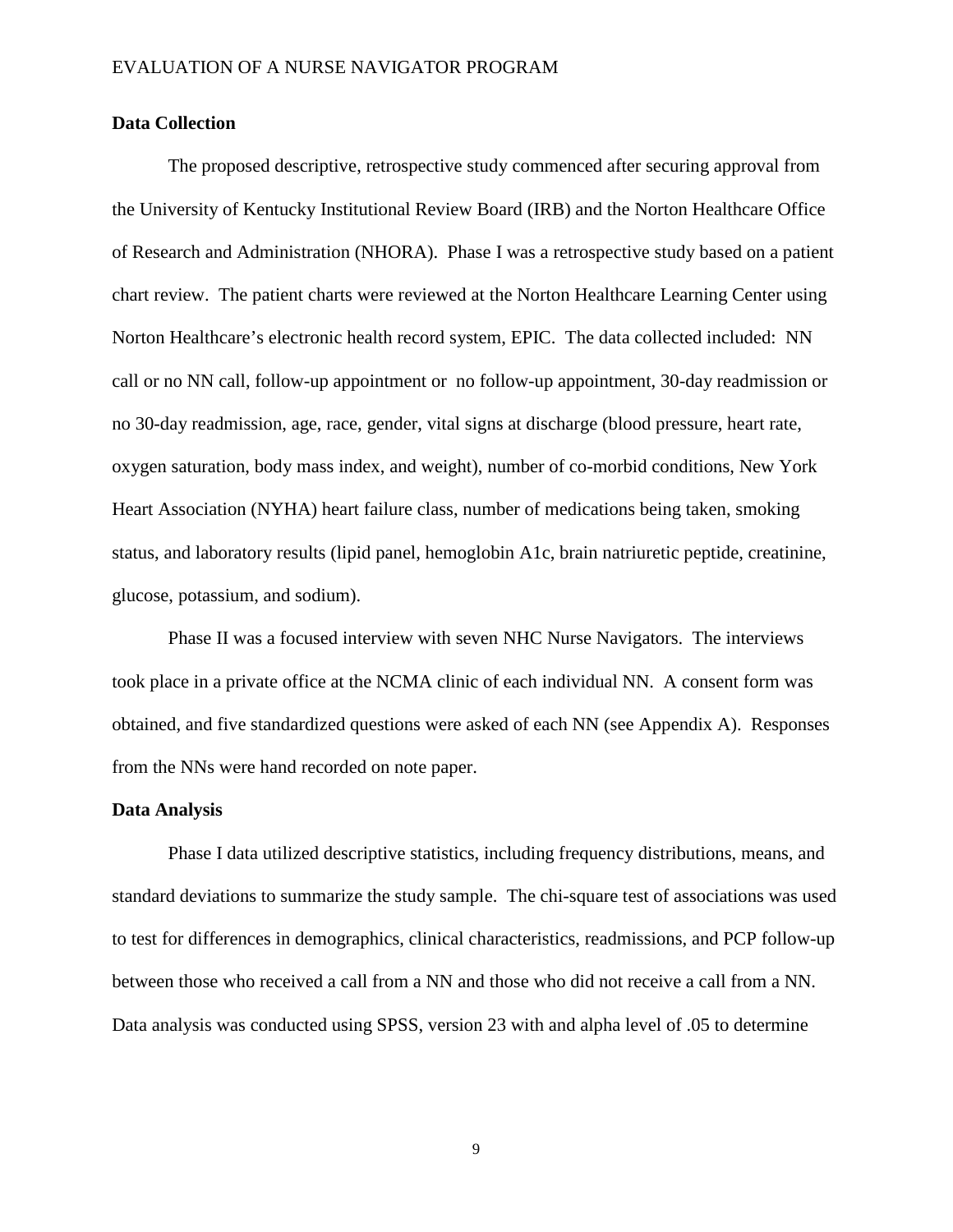statistical significance. Phase II utilized a summary of common themes from the responses given by the NN.

#### **Results**

#### **Sample Characteristics**

The study sample consisted of 159 randomly analyzed charts of patients that met inclusion criteria. The mean age of the study sample  $(n=159)$  was 68. The majority of patients were Caucasian, and over half were female (56.6%). The mean body mass index (BMI) of all patients assessed was 32.8 (SD 9.7). More than half of the patients had either a history of smoking or were current smokers (65.4%). The New York Heart Association (NYHA) heart failure class was reviewed, and it was found that almost half of the time the class was not documented (48.4%).

The number of comorbid conditions were reviewed for each patient and just over half had 10 or more concurrent illnesses along with heart failure (50.3%). The top comorbidities found were hypertension, hyperlipidemia, and diabetes mellitus type 2. The number of medications each patient was taking was also assessed with 93% taking six or more daily medications concurrently (see Table 1).

There was no statistically significant difference between group 1 (NN call) and group 2 (no NN call) in age, BMI, gender, race, number of comorbidities, number of medications taken, smoking status, and NYHA heart failure class (see Table 2).

#### **Nurse Navigator Call and 30-Day Readmission Rate**

There was no significant decrease in hospital readmission among those who were called by a NN and those who were not called by a NN (p=.22, see Table 3). Of those who received a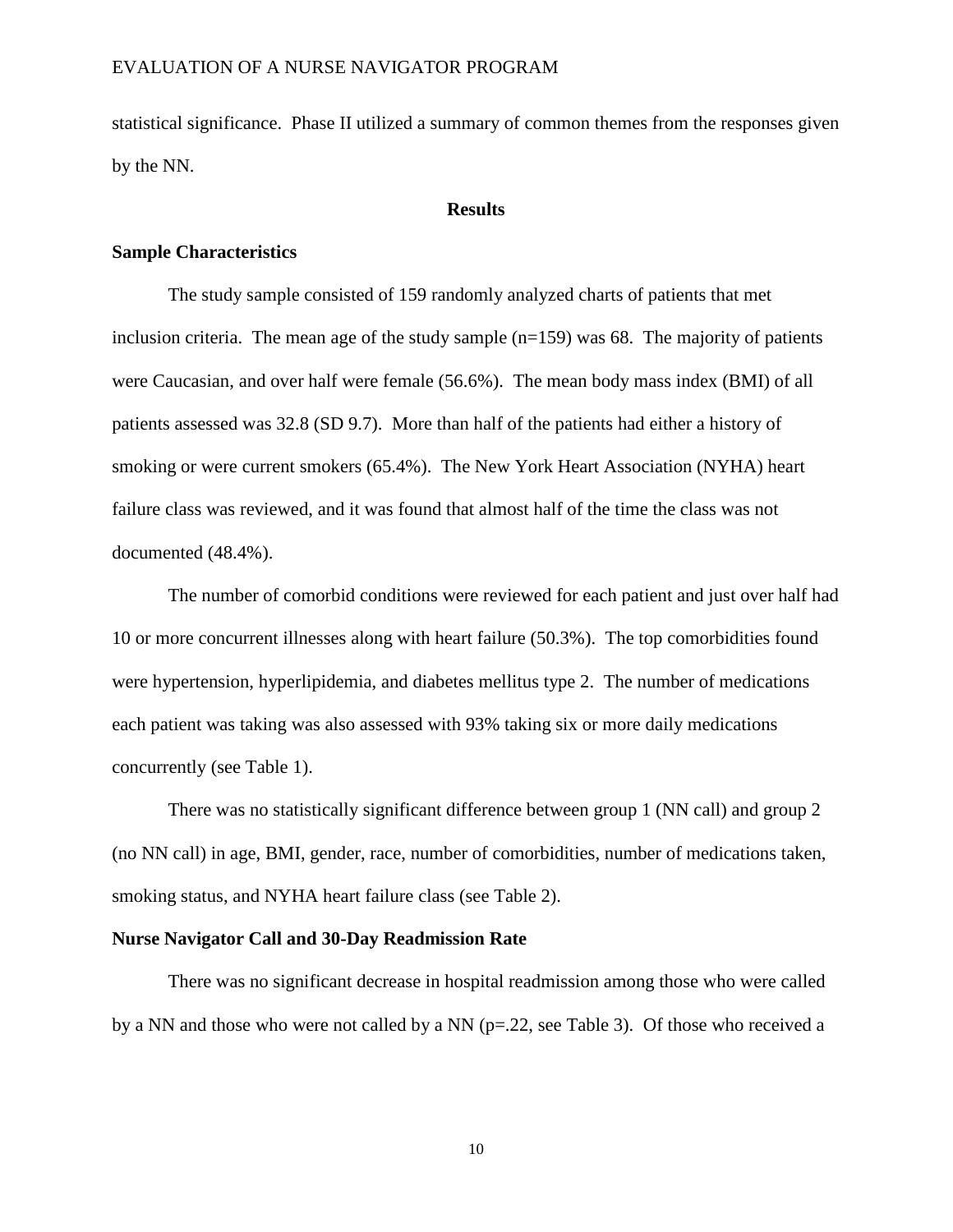NN call, 22% were readmitted to the hospital within 30 days of discharge. Of those who did not receive a NN call, 31% were readmitted to the hospital within 30 days of discharge.

#### **Follow-Up Appointment and 30-Day Readmission Rate**

There was no significant decrease in hospital readmissions among those who attended a follow-up appointment with their primary care provider  $(p=1.16,$  see Table 3). Of those who attended a PCP follow-up appointment, 19% were readmitted within 30 days of discharge. Of those who did not attend a PCP follow-up appointment, 31.5% were readmitted. The most common reasons for readmission were: pulmonary dysfunction, infection, and renal disease.

#### **Nurse Navigator Focused Interview**

**Perceptions or perceived barriers.** All participants identified medication adherence as a barrier to the management of heart failure. Reasons stated for medication non-adherence include cost and lack of understanding of the reason for taking the medication. "Patients cannot afford their medications or just do not take their medications." Another barrier to the management of heart failure identified by the majority of the NNs interviewed was the lack of education while the patient is in the hospital. Many patients are being discharged with little understanding of their illness, medications, and necessary lifestyle changes.

**Topics discussed with heart failure patients.** All participants stated that they discussed medications with heart failure patients. This includes providing an understanding of what the medication does, why they are taking the medication, and how to take the medication. The participants also stated that they discuss the importance of daily weights with the patients. This included when to weigh themselves and when to call their provider based on their daily weight. Finally, most of the participants stated that they discussed diet with the patient. This included sodium and fluid restrictions.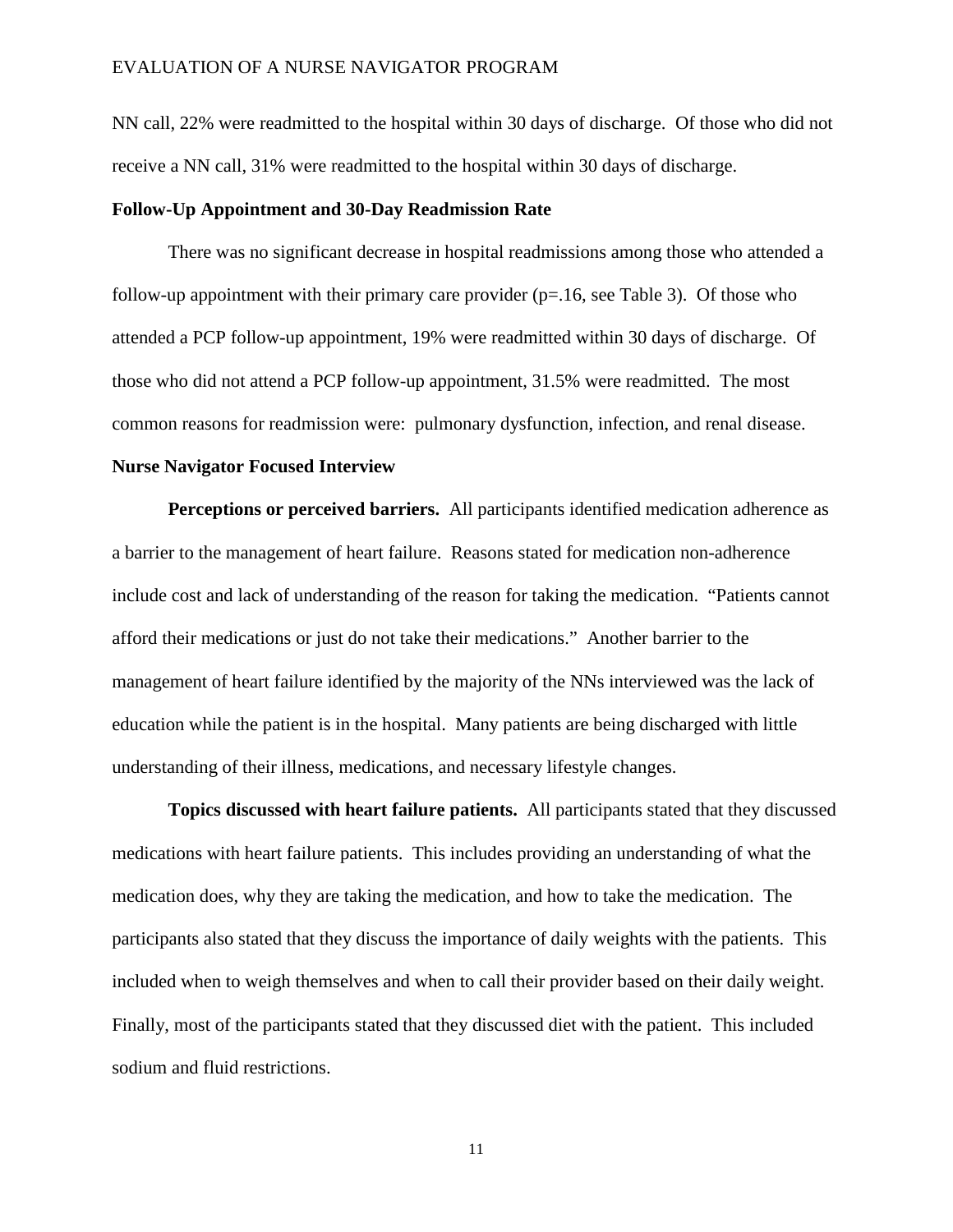**Resources used with heart failure patients.** Common resources used by the participants in the outpatient management of heart failure patients include: daily heart care checklist (see Appendix C), NHC's Heart Failure Clinic, home health, and other health professionals (pharmacists, social workers, providers, etc.). "Home health is a great resource because someone is able to lay eyes on the patient after discharge."

**Successes with the NN program.** All participants identified the additional education they provide as a success with the NN program. "I believe providing patients education about medications, weighing themselves daily, symptoms to monitor, and diet helps keep patients out of the hospital." Attendance of PCP appointments was also identified by the majority of the NNs interviewed as a success of the program. "Patients who are seeing their PCP within two weeks of discharge can address problems, questions, and symptoms with their PCP which can help prevent them from returning to the hospital."

**Opportunities.** The majority of the NNs interviewed identified the opportunity of more education before being discharged to keep patients out of the hospital. "Patients would benefit from more education, on the inpatient side, that addresses weights, symptoms, and diet." Other common themes that emerged as opportunities that could keep heart failure patients out of the hospital include: follow-up appointments made before hospital discharge, better medication assistance for those who cannot afford medications, and better medical record documentation by the inpatient and outpatient care team.

#### **Discussion**

#### **Role of the Nurse Navigator as defined by NHC**

The first patient navigation program was developed in 1990 by Dr. Harold Freeman, a surgical oncologist, along with funding from the American Cancer Society (ACS) which focused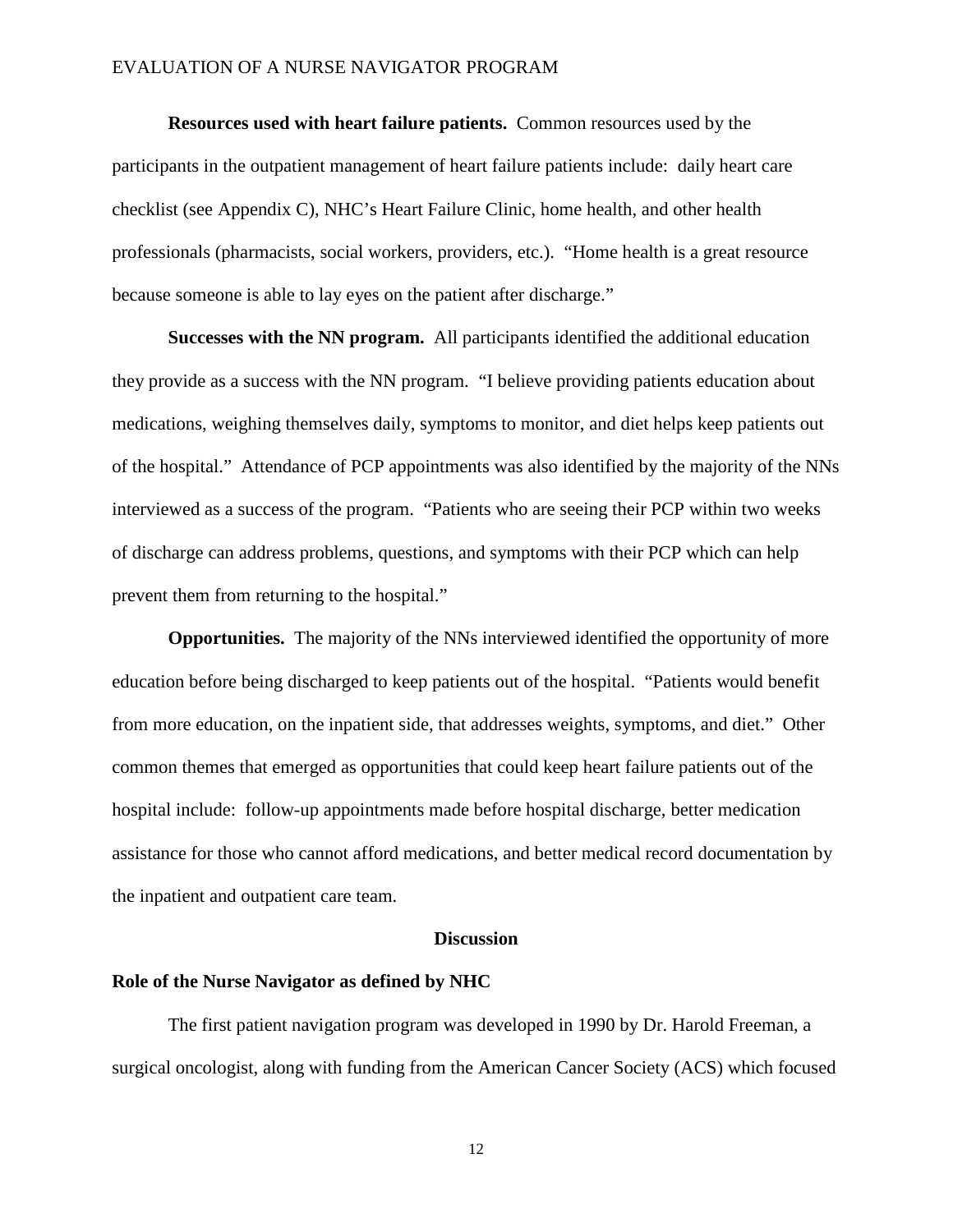on screening, diagnosing, treating, and providing accommodating care to breast cancer patients Dr. Freeman developed nine principles of patient navigation that have been used to mold navigator programs across the country (The George Washington Cancer Institute, 2011):

- 1) Navigation is patient centered.
- 2) Navigation incorporates a system of health care based on an individual patient's needs.
- 3) Navigation ultimately serves to eradicate barriers to care.
- 4) Patient navigator roles and responsibilities should be defined.
- 5) Navigation services should be cost-effective and patient navigators should have the skills and training needed to guide a patient through various phases in the continuum of care.
- 6) Patient navigation services should be determined by the skills needed to navigate through a particular aspect of care.
- 7) There must be a definitive point where navigation services end.
- 8) Navigator is necessary to properly guide the patient between care sites (primary vs. tertiary care).
- 9) Coordination is critical to the success of patient navigation programs.

The literature did not yield a standardized role definition for a NN, but NHC has defined the roles and responsibilities of the NN within their system. The roles and responsibilities of the NHC NN exemplify the principles set forth by Dr. Freeman as mentioned above. The NNs at NHC are focused on outpatient transitional care and aim to improve patient self-care and prevent hospital admissions and readmissions by using multicomponent interventions such as telephone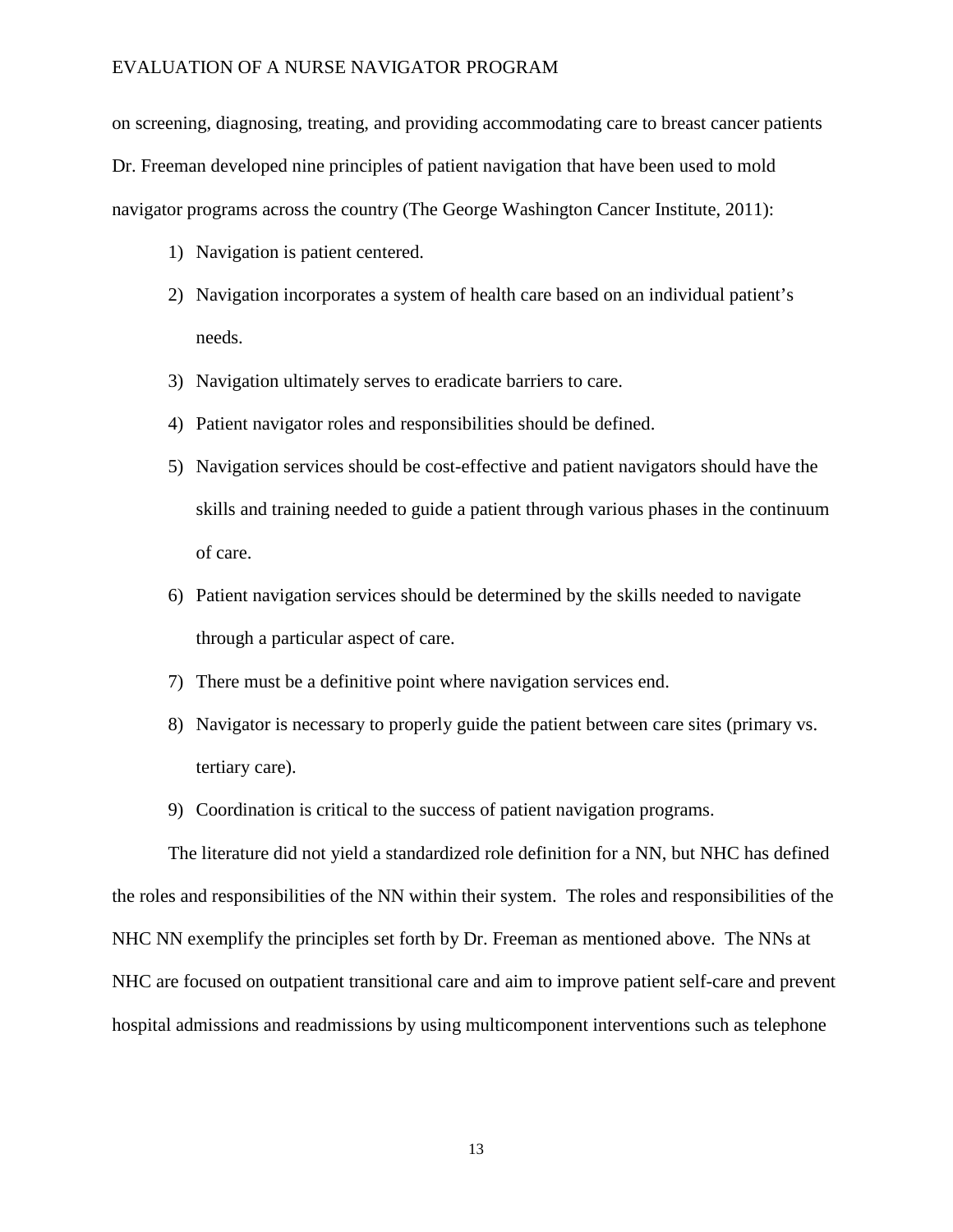calls, timely follow-up, timely PCP communication, and collaboration with other healthcare professionals (see Appendix B).

A role of the NN is to manage patients on chronic condition registries. According to the National Institutes of Health (NIH), a registry is a "collection of information about individuals, usually focused around a specific diagnosis or condition." Healthcare systems are using disease registries to create patient reports for use at the point-of-care, identify patients who are not meeting management goals, examine provider and staff performance in following recommended health care guidelines, and produce population reports to monitor and stratify patients (National Institutes of Health, 2017). The current registries reviewed by the NN at NHC include: diabetes mellitus, hypertension, and Medicare Advantage. A heart failure registry will be reviewed in the future, but the NNs are currently involved in a heart failure pilot with Humana which allows them to identify and review heart failure patients. The NN's responsibility is to assess heart failure patients in selected clinics and enroll them in the program (see Appendix C). The program uses nurse practitioners to monitor patients that were given digital scales. The information from the scale can be transmitted for review.

Another role of the NN at NHC is to review hospital readmissions and discharges. These patients are prioritized, and follow-up is based on risk for readmission. They review all discharge diagnoses, not just heart failure. Humana's RPM (Readmission Predictive Model) tool and the LACE (length of stay, acuity of the admission, co-morbidities, and Emergency Department visits) tool are used to identify and engage the patients at risk for readmission. The NN is responsible for understanding the patient population and utilizing their critical thinking skills to manage patients post-discharge to keep them out of the hospital. Limited research is found that addresses the impact of a nurse-led transitional care program on the 30-day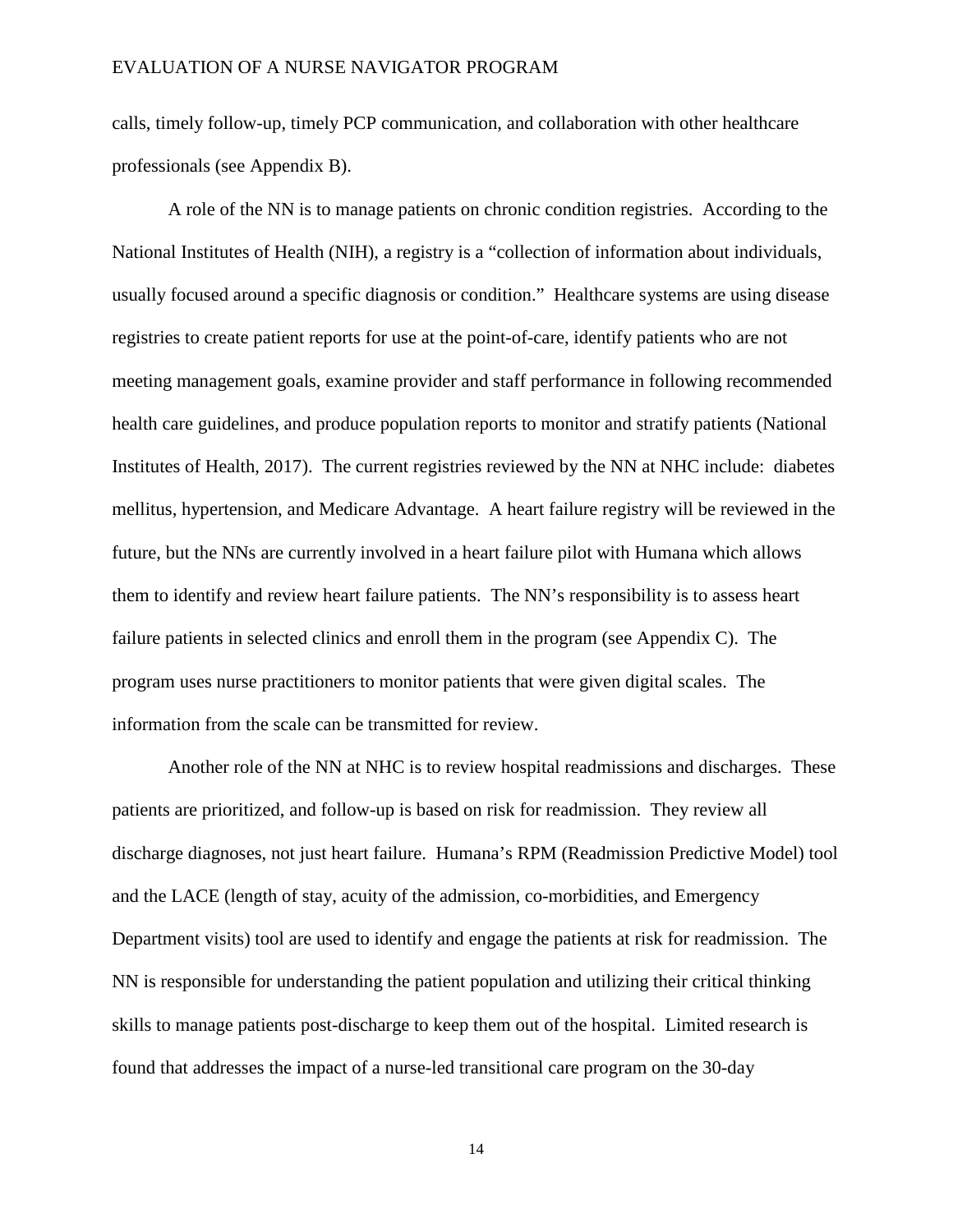readmission rate in heart failure patients. However, a systematic review looking at transitional care interventions for heart failure patients found that registered nurse or APRN led interventions had positive effects on 30-day readmissions (Garcia, 2017).

A third role of the NN is to focus on reviewing patient Emergency Department (ED) utilization. The NN reviews a list of patients that have had more than three ED visits in the past year. The interventions used for the previously mentioned NN goals include: performing outreach calls, assessing needs, closing health maintenance gaps, connecting them with NHC, community, and payer resources, collaboration with inpatient care managers and payer personnel, establishing frequency of follow-up and monitoring, and scheduling primary care provider appointments as needed. The multicomponent transitional care interventions used at NHC are like interventions identified through a systematic review. The review found that many programs used remote monitoring of vital signs, remote videophone and messaging, and telephone calls to assess needs and educate patients about self-management of their illness (Garcia, 2017).

#### **Reasons for Readmission**

The patient charts reviewed from Group 1 and from Group 2 had similar clinical characteristics. There was no statistical difference between the groups in age, gender, race, number of comorbidities, number of medications, NYHA heart failure class, or smoking status (see Table 2). The study also found that there were no differences between Group 1 and Group 2 for the number of readmissions for the primary diagnosis of heart failure. Approximately onethird of patients from Group 1 and from Group 2 were readmitted within 30 days of hospital discharge specifically for heart failure. The majority of 30-day readmissions for both groups (66.7%) were for non-heart failure diagnoses. The study found that the top reasons other than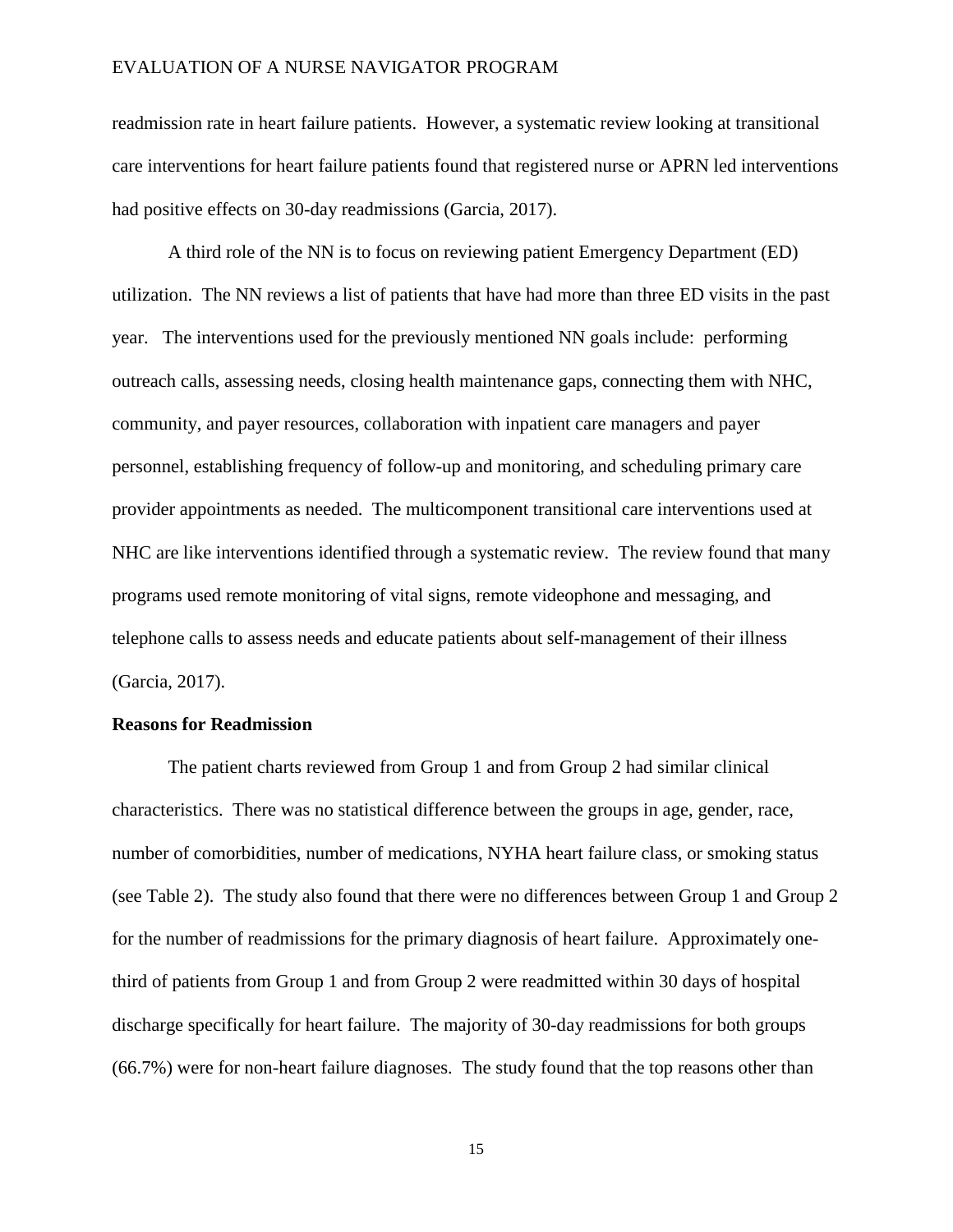heart failure for 30-day readmissions from Group 1 and Group 2 are: pulmonary dysfunction (33.3%, 15%), infection (16.7%, 12.1%), and renal disease (8.3%, 9.1%). An analysis by Davis et al. of all-payer 30-day readmissions after hospital discharge for heart failure showed comparable results for the top reasons for readmission other than heart failure: non-heart failure cardiovascular (14.9%), pulmonary (8.5%), infection (7.7%), hematologic/oncologic (6.7%), and renal disease (5.5%; Davis et al., 2017).

#### **Nurse Navigator Discussion**

Phase II of the study involved a focused interview with seven current NHC Nurse Navigators. The Nurse Navigator is responsible for reaching out to patients with all different conditions and illnesses. The goal of the Nurse Navigator is to keep the patient out of the hospital. They are required to prioritize the patients that they contact after hospital discharge to maximize their impact. The Nurse Navigator is only one piece of the healthcare puzzle. For this study, the Nurse Navigators were interviewed about how they interact with heart failure patients specifically.

**Resources available to Nurse Navigators to better serve patients.** There are several resources that are utilized by the NNs in the outpatient management of heart failure patients. Norton Healthcare's Heart Failure Clinic is used by both NN and provider to assist management of their patient's heart failure. The Heart Failure Clinic utilizes a multidisciplinary team involving a cardiologist, nurse practitioner, nutritionist, care manager, and pharmacist. Services provided by the Heart Failure Clinic include: education on nutrition, exercise, and medication, office-based infusion treatments, smoking cessation classes, referrals to cardiac rehabilitation and physical therapy services, and provides the patient's primary care provider with a summary of treatment and care (Norton Healthcare, 2017b). Currently, referrals for the Heart Failure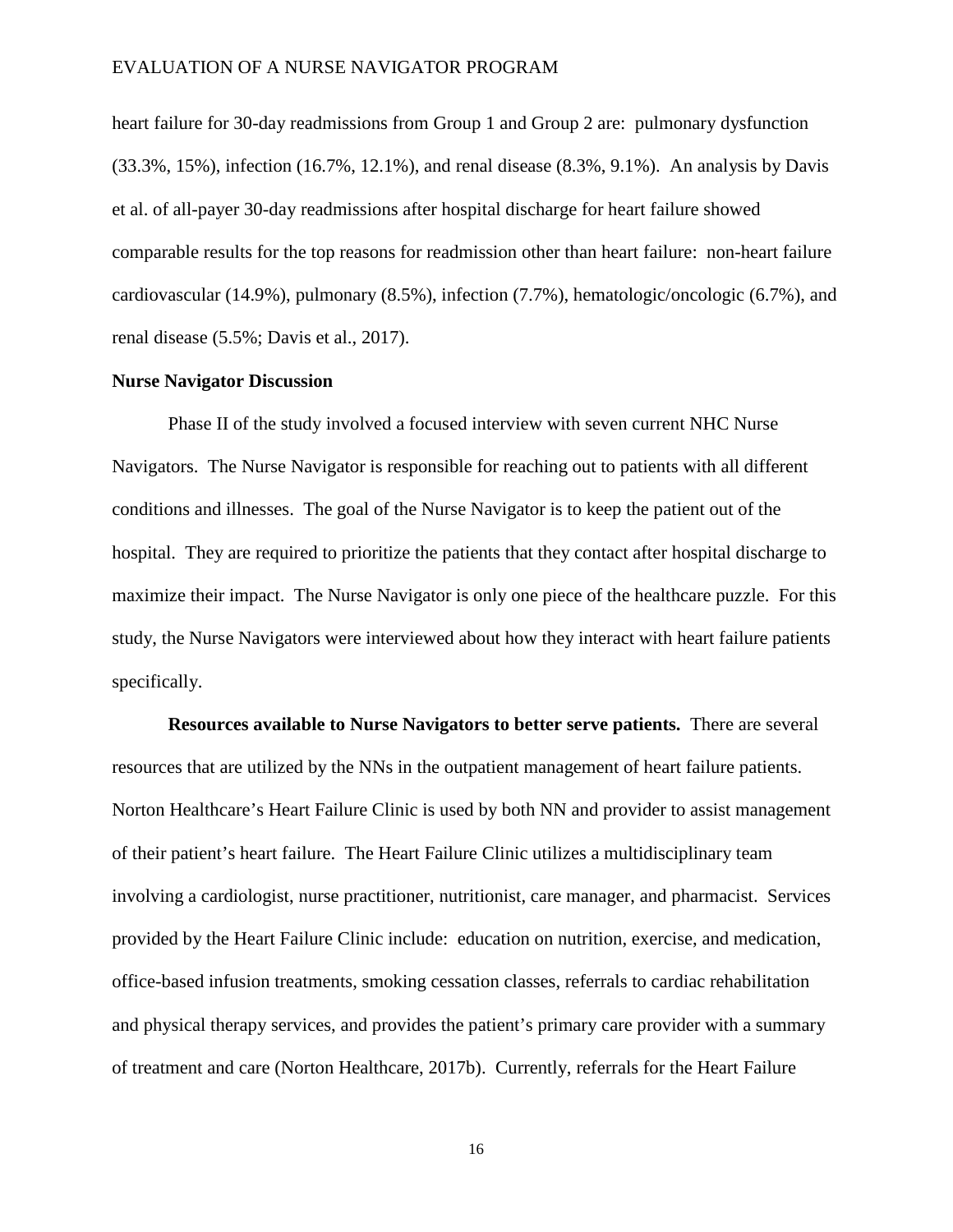Clinic are made by the patient's provider, whether that be inpatient or outpatient. The NN is required to consult with the provider to obtain an order if they believe that the patient could benefit from the Heart Failure Clinic. A meta-analysis looking at the impact of heart failure intervention programs found a significant reduction in admissions, clinic visits, and cost and improved quality of life and satisfaction for heart failure patients utilizing these services (Wakefield, Boren, Groves, & Conn, 2013). The literature is limited, but one study showed that only one-seventh of the heart failure patients reviewed were referred to and used a heart failure clinic (Gravely, Ginsburg, Stewart, Mak, & Grace, 2012). One way that NHC could increase referrals by providers to the Heart Failure Clinic would be to have a prompt built in to the electronic health record system that suggests to the provider that a referral to the Heart Failure Clinic may be warranted for a patient. This could be based on certain elements in the chart such as the patient's NYHA heart failure class, the patient's ejection fraction, and/or the number of hospitalizations the patient has had.

Home health is also a resource utilized by the NN. Referrals must be made by the provider and the patient must qualify and be willing to receive home health. According to CMS, a patient qualifies for home health if: they are under the care of a doctor with a plan care that is reviewed regularly, the doctor certifies the need for intermittent skilled nursing care, physical therapy, speech-language pathology, or continued occupational therapy services, and the patient is homebound (CMS, n.d.). Like the Heart Failure Clinic, if the NN believes that the patient would benefit from home health services, they must obtain an order from the provider. This service provides a way for NNs to have medical professionals lay eyes on the patient and report their findings to optimize outcomes. Norton Healthcare has started a program that utilizes a home healthcare model called the Transitions in Care Continuum (TICC) program. The TICC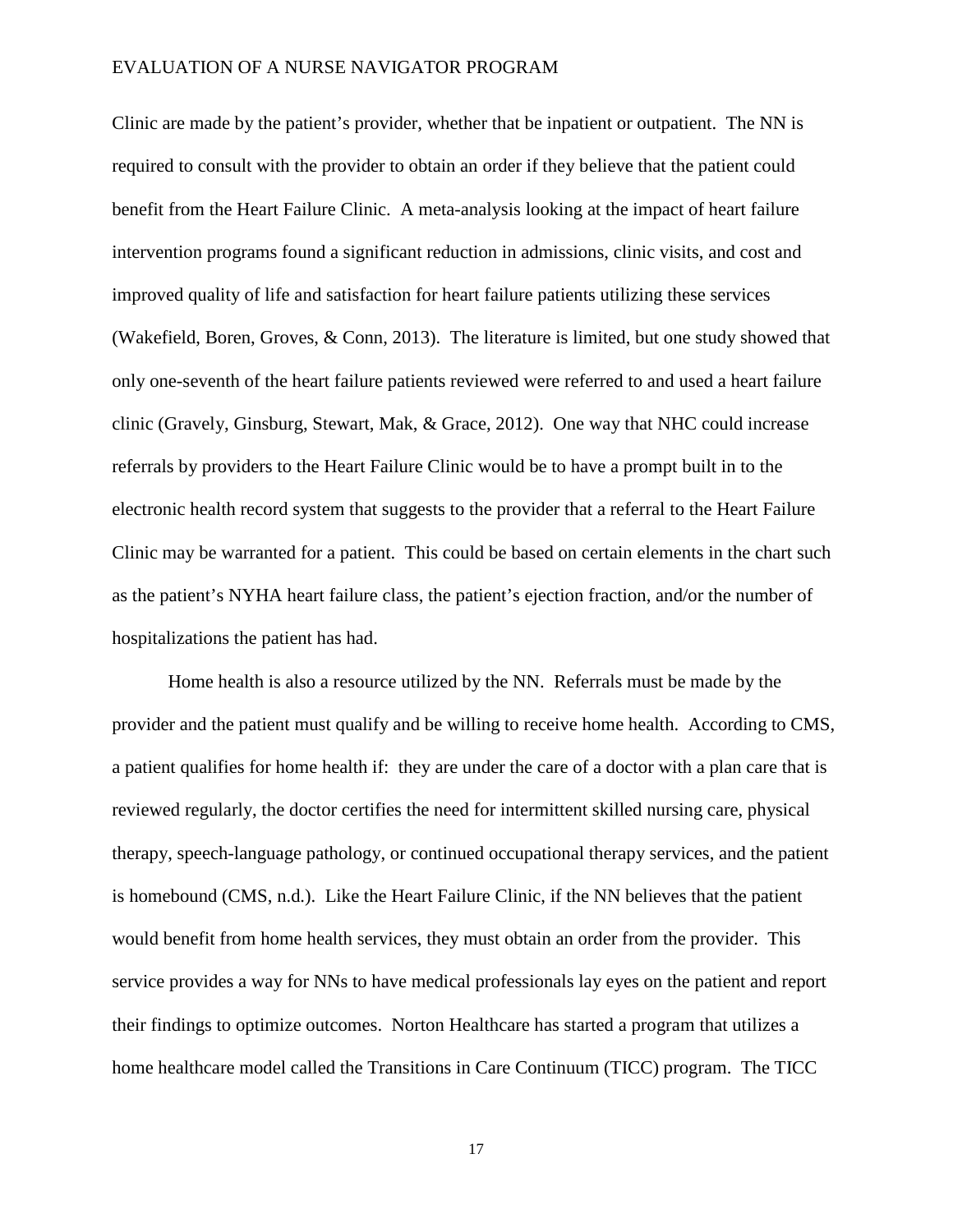program helps patients move from the hospital, to a rehabilitation facility, and back home. Once the patient gets back home, a nurse practitioner and social worker visit the patient at home. They help coordinate home health nursing, transportation, meal delivery and/or other communitybased programs. The NN can communicate with the nurse practitioner to ensure that the patient has all their self-care needs met.

Another resource utilized by the NNs in the outpatient management of heart failure patients is a daily heart care checklist (see Appendix B). This resource lists signs and symptoms that a typical heart failure patient should we watching for. Based on the symptoms that the patient is experiencing; an action plan is listed with the goal of keeping the patient out of the hospital. Along with the last-mentioned resource, a daily weight chart is also used (see Appendix C). The NN can use these tools to assist the patient in self-management of their heart failure.

Finally, other healthcare professionals are utilized as a resource by the NN. These professionals include pharmacists, dieticians, physicians, registered nurses, social workers, and therapy services. The NN collaborates with these professionals as needed to create a care plan that is tailored to each individual patient. According to Bosch and Mansell (2015), "collaboration in health care has been shown to improve patient outcomes such as reducing preventable adverse drug reactions, decreasing morbidity and mortality rates, and optimizing medication dosages" (p. 176). The authors also point out that collaboration benefits the healthcare team by decreasing workload and increasing job satisfaction (Bosch & Mansell, 2015).

**Topics discussed with patients.** There are several topics that could be discussed with heart failure patients to assist in self-management of their illness. A topic that all seven of the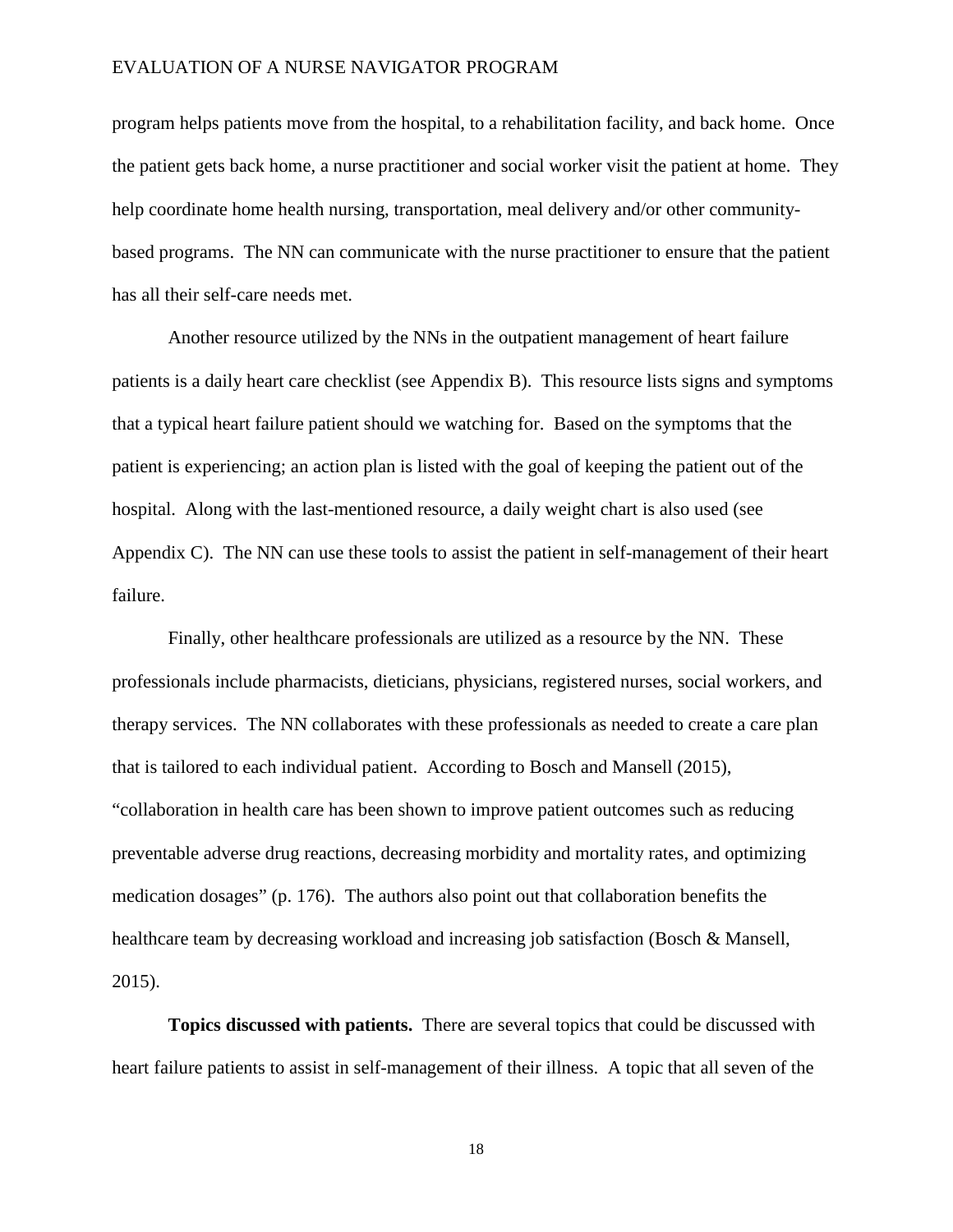NNs said they discussed with heart failure patients is that of weight management. A study by Wang et al. (2014) found that proper weight management had a positive impact on the patient's NYHA class and reduced heart failure related hospital readmissions (Wang et al., 2014). Daily weighing is a key component for heart failure patients to adequately monitor the build-up of fluids that are caused by a heart muscle that is not pumping as it should. According to the American Heart Association, sudden weight gain or loss can indicate worsening of heart failure (American Heart Association, 2011). A daily weight log is one tool that can be used by the patient to self-manage their heart failure (see Appendix D).

Another topic that all NNs said that they discussed with heart failure patients was that of medications. Interventions to improve adherence to medications have been shown to reduce the risk for both hospitalization and death (Ruppar, Cooper, Mehr, Delgado, & Dunbar-Jacob, 2016). Medication education is the primary intervention that the NHC NN uses when talking to a patient. This education includes medication changes, current medications and why they are being taken, and how each medication should be taken. Much of the literature reviewed shows interventions that are based around patient education. A systematic review and meta-analysis found several effective interventions that improve medication adherence: maintaining contact with patients over an extended period of time independent of medical doctors (nurses, medical assistants, or pharmacists), bundled interventions such as simplified dosing regimen, education, brochures, and heart failure diary or telephone monitoring, smoking cessation courses, home visits in instability, and an advisory hotline (Unverzagt et al., 2016).

Diet was also a common topic discussed with patients among the NNs, specifically the importance of a low sodium diet. The Cleveland Clinic recommends high-fiber foods, use of fresh ingredients, avoiding convenience foods (canned soups, entrees, vegetables, pasta, and rice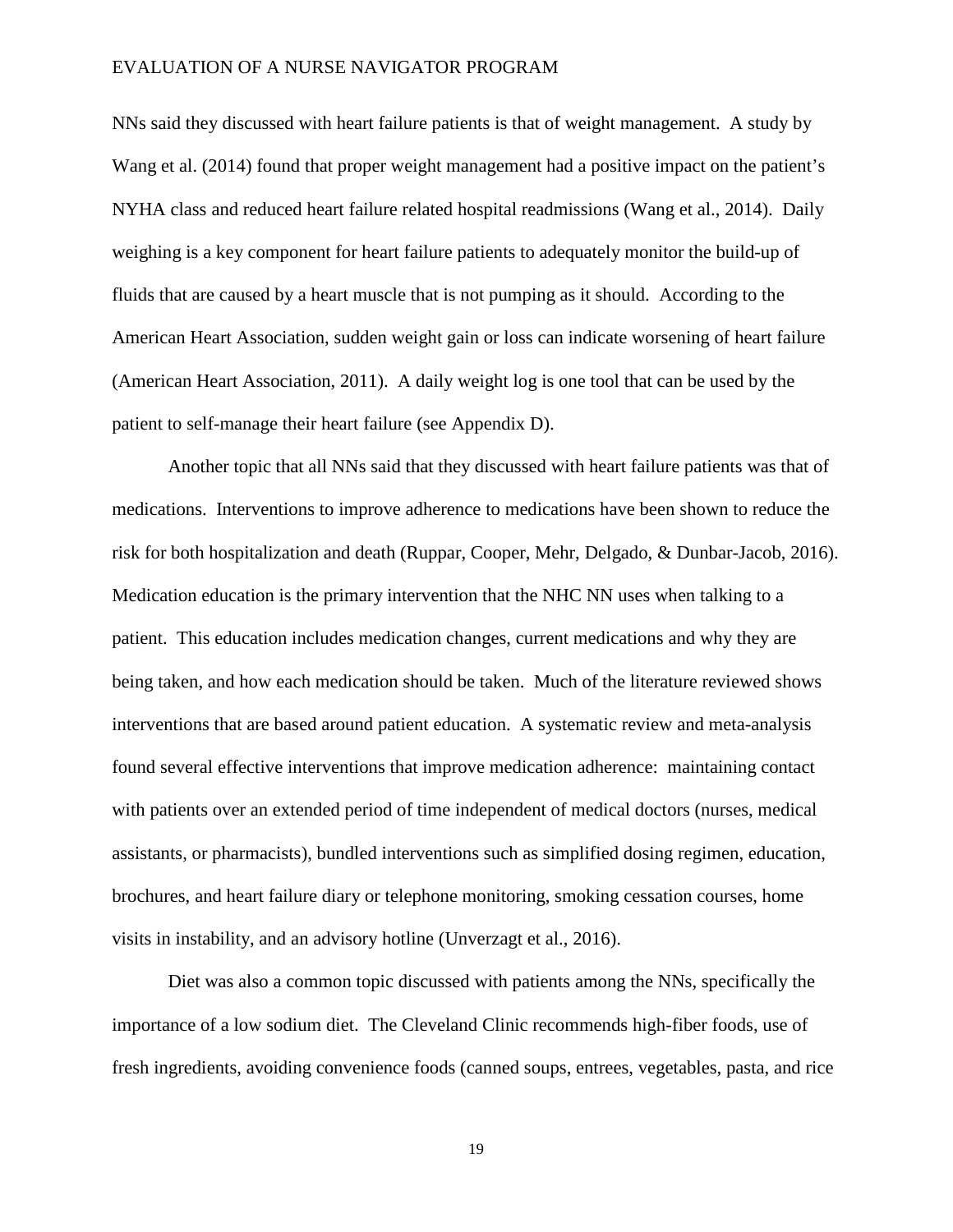mixes, frozen dinners, and gravy sauce mixes), checking food labels, keeping a record of the amount of sodium that is being consumed, and making sensible choices when dining away from home (The Cleveland Clinic, 2016). Consulting with a dietician may be beneficial for inpatients and outpatients living with heart failure. Dieticians can teach patients and families heart-healthy guidelines and can help them develop meal plans.

**The perceived barriers by the Nurse Navigator for patients to manage their heart failure.** Medication adherence was a barrier that all NNs believed hindered self-management of heart failure. According to Ruppar et al., medication noncompliance "leads to increased heart failure exacerbations, reduced physical function, and higher risk for hospital admission and death" (p. 1). The authors also suggest that medications should be discussed at all regular follow-up visits and improving medication compliance should be a key component of heart failure self-management programs (Ruppar et al., 2016). Treatment of heart failure typically requires several medications. Similar to NHC NNs, Browne, Macdonald, May, Macleod, and Mair (2014) pointed out that polypharmacy is a barrier to the self-management of heart failure. The authors describe medication management as a "challenge for patients" due to the time and effort it takes to develop routines that keep them in accordance with provider advice (Browne et al., 2014). The NNs also pointed out that the cost of medication is a major reason for medication non-adherence. They suggested an inpatient program that would help patients obtain their medications before they leave the hospital. Rxassist.org is a website that can be used by care management, chronic disease educators, staff nurses, pharmacists and/or providers to find medication assistance programs that may help patients afford the necessary medications to manage their illness. This tool could be used in conjunction with more extensive medication education to help patients with medication adherence.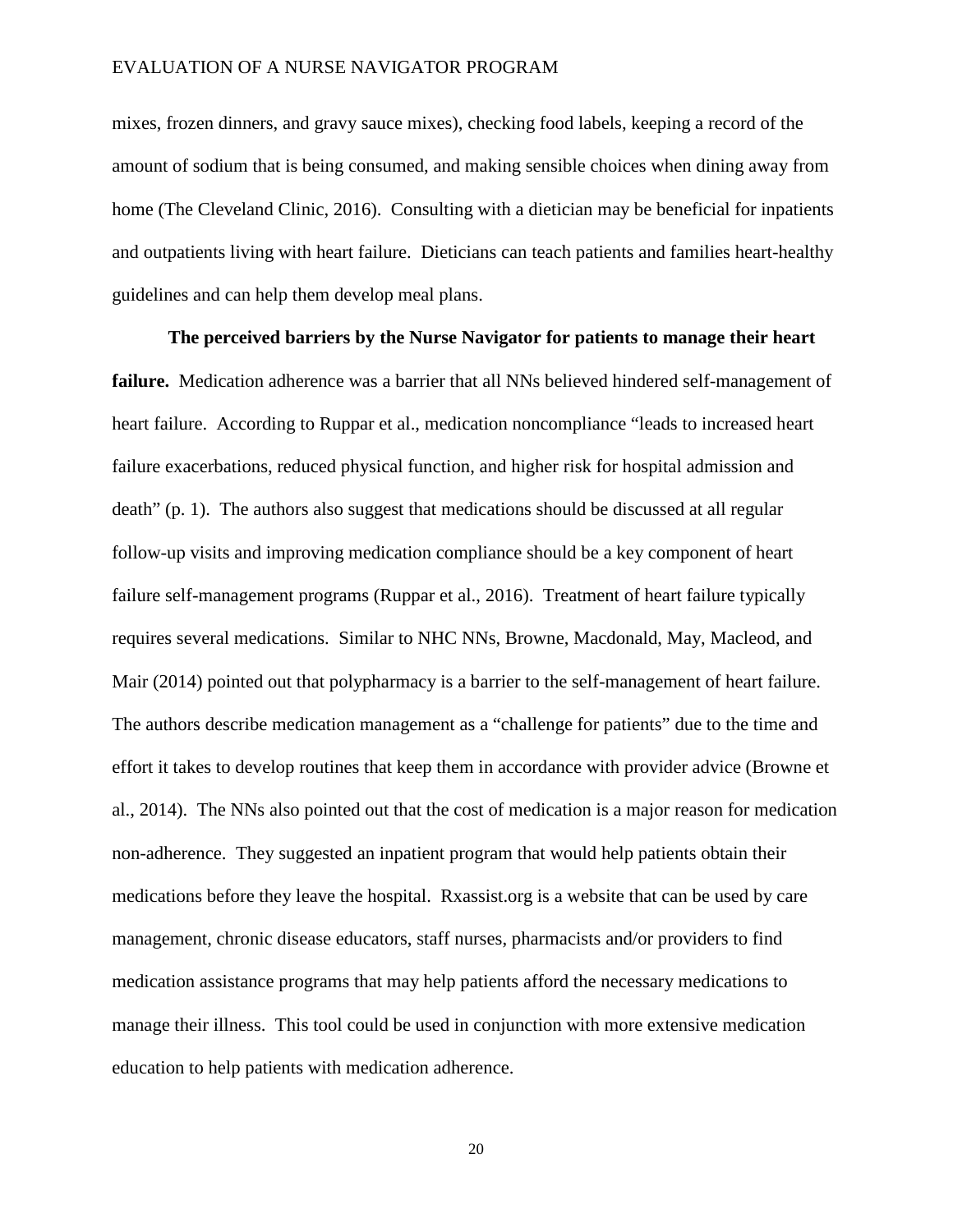The NNs also said that lack of education is a barrier to self-management of heart failure. Education is a key component of healthcare, but finding the time and resources to deliver the amount of education needed for each patient is often difficult. Cowie et al. (2014) suggests that disease management programs should include pre-discharge education, post-discharge treatment optimization, and long-term patient monitoring. The authors also suggest using technology, such as telemedicine, to provide continuing education to patients (Cowie et al., 2014). One way that NHC could potentially improve inpatient communication is by gaining referral to the Heart Failure Clinic early in admission. The education could start at the hospital by a representative from the clinic. This could be trialed at Norton Audubon Hospital since this is where the Heart Failure Clinic is located.

Other barriers mentioned include: patients not attending follow-up appointments with PCPs or cardiologists, patients not willing to change their lifestyle, and patients not "buying in" to the fact that they have an illness. These barriers can be attributed to poor understanding by the patient of their illness. Targeted education could help with these barriers. According to Browne et al., poor understanding of heart failure is common and negatively affects self-care. The authors suggest the need for multiple conversations during multiple contacts with the patient. This will require better communication among health care professionals (Browne et al., 2014).

**What is working with the Nurse Navigator program.** The NNs identified several elements that they believe is working with the NN program: more education, more follow-up appointments being attended, they can reach out to family to provide further education and caregiver advice, they can be better advocates for the patient, and they can follow patients more closely. All of the NNs said that the reinforcement of education that they are able to provide for the patient is a success of the program. Many of the transitional care interventions found in the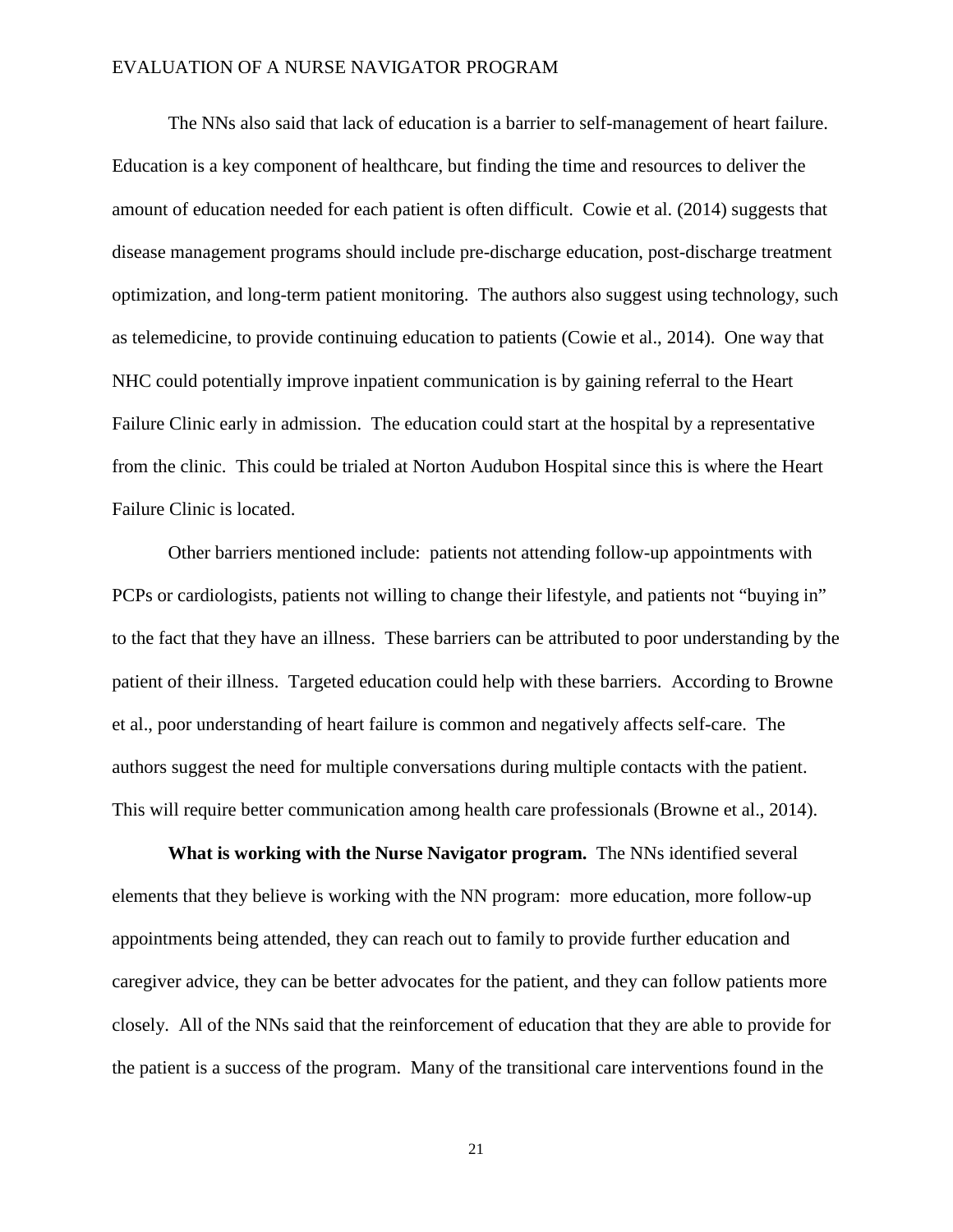literature include some form of patient education. Ross, Ohlsson, Blomberg, and Gustafsson (2015), suggests that patients write down their learning needs before education takes place to ensure that the education is individualized.

The NNs also all said that they are able get more patients in for follow-up appointments within two weeks of hospital discharge. According to McAlister, Youngson, Kaul, & Ezekowitz (2016), outpatient follow-up within 14 days of hospital discharge is associated with better outcomes after an acute heart failure exacerbation. The authors also found that follow-up with a provider that the patient is familiar with is best (McAlister et al., 2016).

#### **Recommendations**

A NN should frequently calculate their own 30-day readmission rates for the office(s) they are covering. This will provide better feedback to the NN and clinic on the effectiveness of the program in reducing the 30-day readmissions. This would allow the NN to determine what is working well for them in decreasing readmissions and trial other strategies to decrease hospital admissions.

An opportunity that most of the NNs identified as a need, was increased patient education before discharge. This education could be done by a chronic disease educator, nurse practitioner, pharmacist, and/or dietician. As mentioned before, those with a Heart Failure Clinic referral could receive pre-discharge education from a representative of the clinic. The representative could ensure proper documentation about the patient's heart failure status in the electronic health record, assess learning needs of the patient, and reach out to other members of the health care team to better streamline care. This would give the NN more focused education topics when they contact the patient post-discharge. They would also be able to share this information with the provider to discuss at the follow-up visit.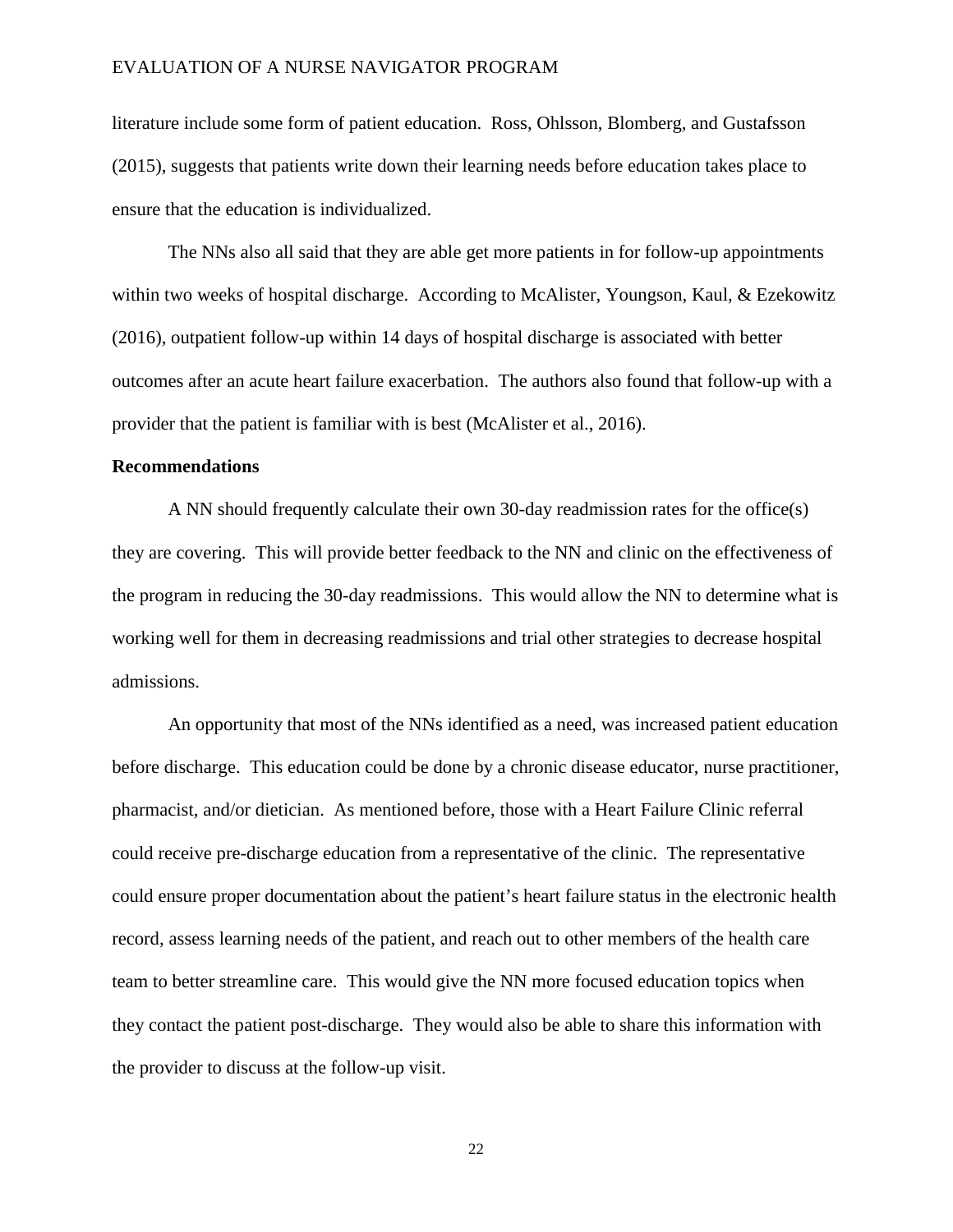For the patients that have access to a computer, the NNs could direct them to the Heart Failure Society of America's (HFSA) website at HFSA.org for patient resources. The HFSA's patient resources are free and include modules that cover topics such as how to follow a low sodium diet, heart failure medication, and self-care: following your treatment plan and dealing with your symptoms. The website also has an app that can be used on a personal computer or a mobile phone. This app allows patients to track medications, daily moods, daily vital signs, symptoms, appointments, and physical activity. The app also allows the patient to journal about their illness. The HFSA also has provider resources that the NN could use free of charge to enhance patient education. Future studies could focus on implementation of the HFSA programs These programs are patient friendly and empower the patient to self-manage their illness.

Finally, as budget allows, every clinic should have a NN. The study showed a trend toward decreased 30-day readmissions for the heart failure population within NHC. All patients, not just those with heart failure, would be better served if more time was able to be given for post-discharge education. A dedicated NN for heart failure patients across NHC is a suggestion that would allow for closer monitoring of the patients' illness as an outpatient.

#### **Limitations**

Study limitations include a sample size of  $(N=159)$  54 that received a NN call and 105 that did not receive a NN call. The small sample size contributed to the lack of statistical significance. This study was limited to heart failure patients that had a primary care provider from NHC; therefore, these findings cannot be generalized to a larger population. Another limitation was the small number of NNs that were interviewed. This limited the suggestions for program improvement from those that are performing in the role of a NN. Finally, NNs have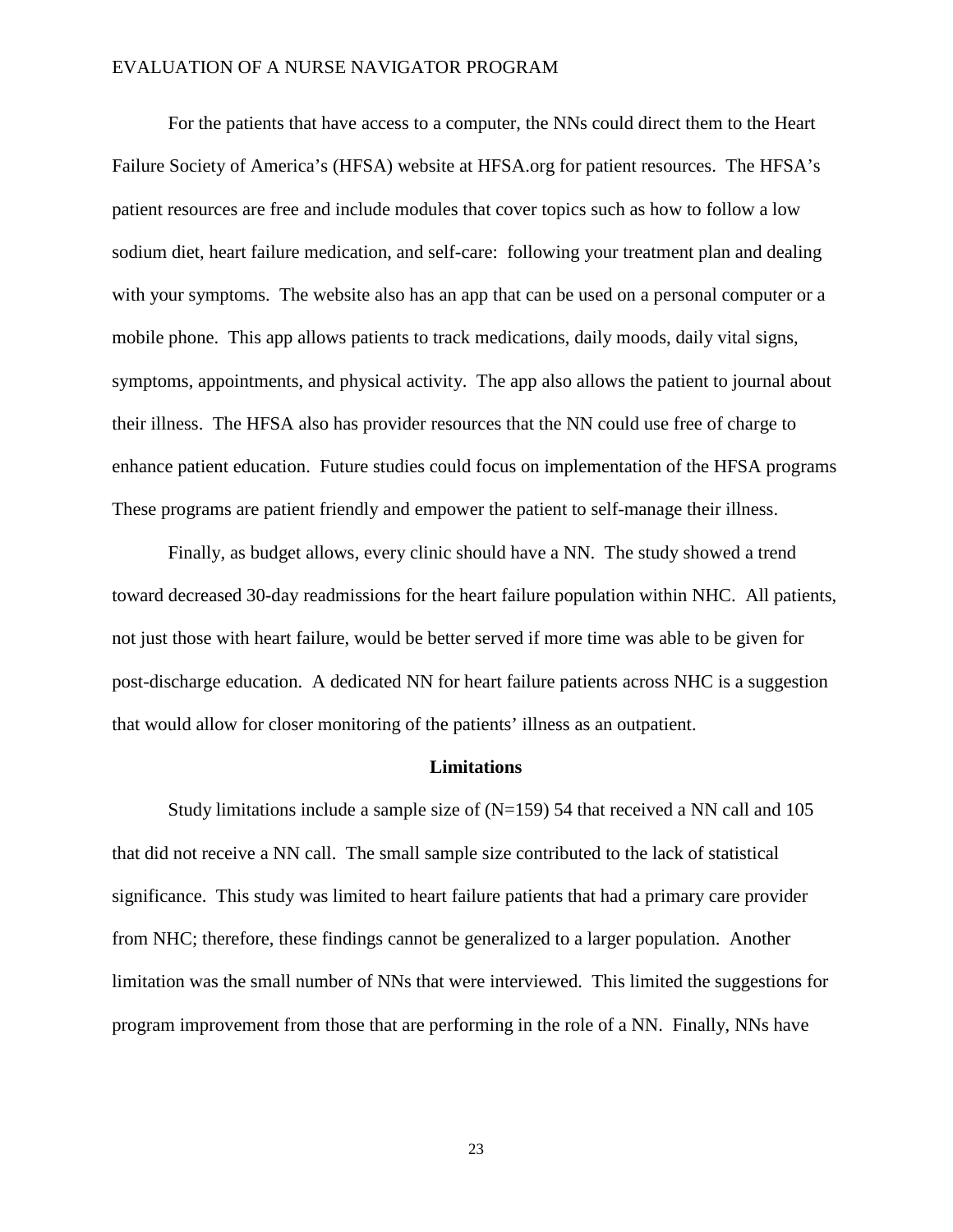many other illnesses that they are responsible for tracking other than heart failure that limited the results of the study.

#### **Conclusion**

Heart failure is the number one cause for 30-day readmissions, reported by Medicare (Hines, Barrett, Jiang, & Steiner, 2014). A 30-day readmission for heart failure is an adverse outcome that is often preventable. The NN program uses evidence based practices to help prevent these patients from be readmitted. According to this study, the NN program demonstrated a trend toward decreased 30-day hospital readmission. During the focused interview, the NN identified interventions such as NHC's Heart Failure clinic, daily weight management, PCP follow-up, and home health to improve patient self-management of heart failure. The NN program did not show statistically significant results, but the trends in hospital readmission for the group that received a NN call versus the group that did not receive a NN call show improvement.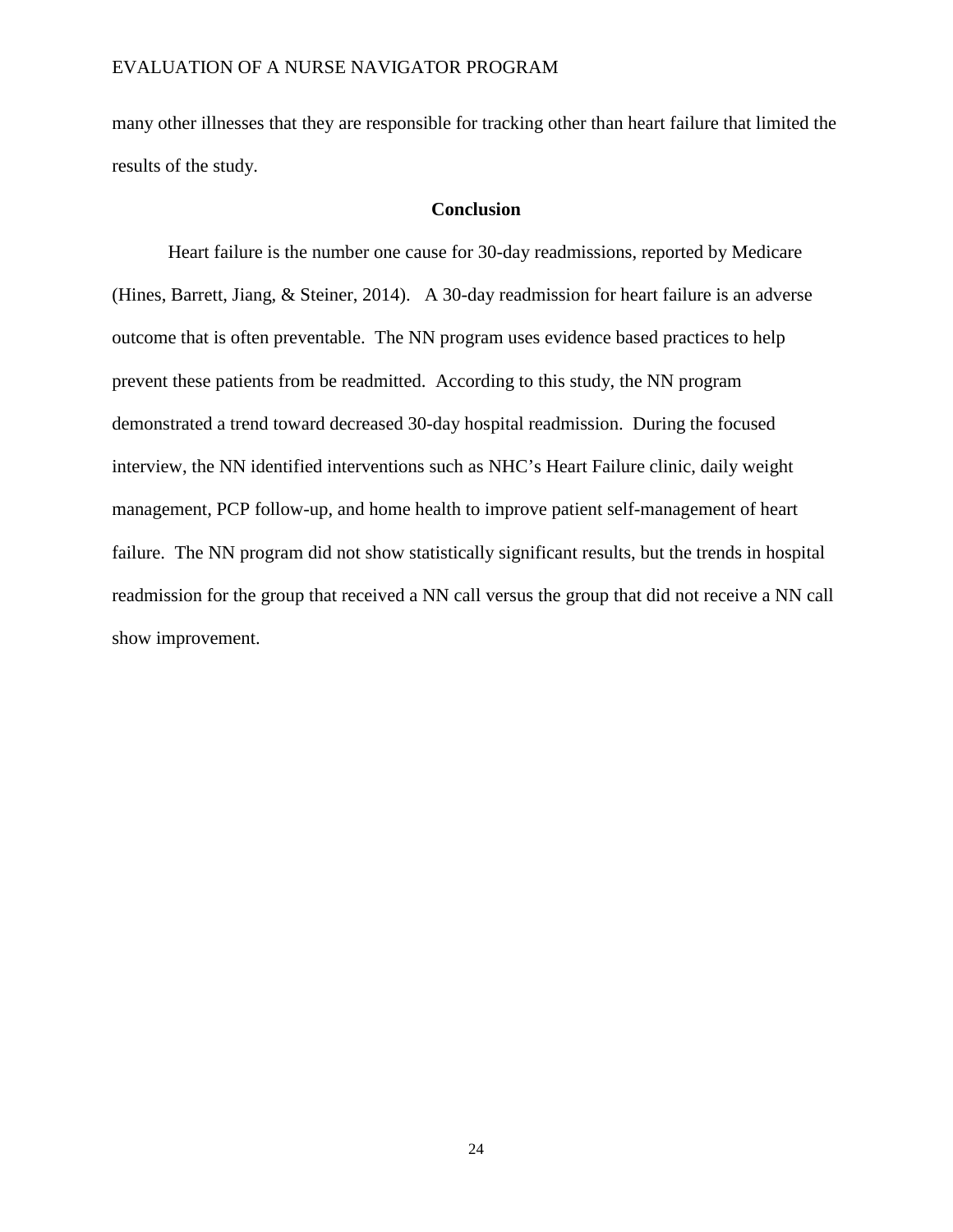#### References

Advisory Board (2016). The 2,597 hospitals facing readmissions penalties this year. Retrieved from https://www.advisory.com/daily-briefing/2016/08/04/hospitals-facing-readmissionpenalties

Agency for Healthcare Research and Quality (2015). National healthcare quality and disparities report. Retrieved from

https://nhqrnet.ahrq.gov/inhqrdr/Kentucky/benchmark/table/All\_Measures/All\_Topics#ac hieved

American Heart Association (2011). Get with the guidelines-heart failure enhanced heart failure patient education prior to hospital discharge. Retrieved from https://www.heart.org/idc/groups/heart-

public/@private/@wcm/@hcm/@gwtg/documents/downloadable/ucm\_428949.pdf

- American Heart Association (2017). Heart failure guidelines toolkit. Retrieved from http://www.ksw-gtg.com/hfguidelines/#/1
- Benjamin, E.J., Blaha, M.J., Chiuve, S.E., Cushman, M., Das, S.R., Deo, R…, & Muntner, P. (2017). Heart disease and stroke statistics-2017 update: a report from the American Heart Association. *Circulation, 135*(10), e146-e603. Retrieved from https://doi.org/10.1161/CIR.0000000000000485

Boccuti, C. (2017). Aiming for fewer hospital u-turns: the Medicare hospital readmission reduction program. *Kaiser Family Foundation.* Retrieved from https://www.kff.org/medicare/issue-brief/aiming-for-fewer-hospital-u-turns-themedicare-hospital-readmission-reduction-program

Bosch, B. & Mansell, H. (2015). Interprofessional collaboration in health care. *Canadian*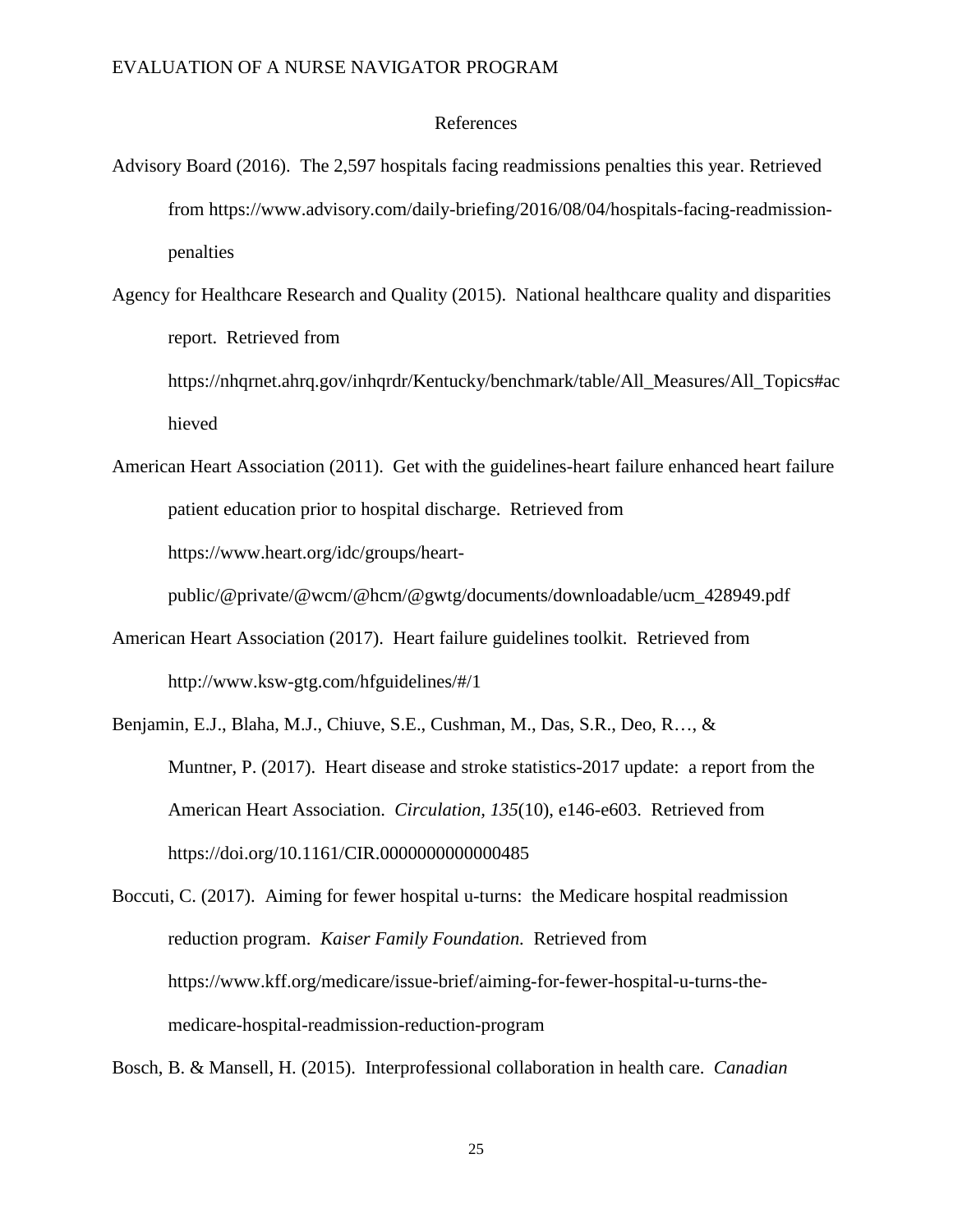*Pharmacists Journal, 148*(4), 176-179. doi: 10.1177/1715163515588106

- Centers for Disease Control and Prevention (n.d). Home health services. Retrieved from https://www.medicare.gov/coverage/home-health-services.html
- Centers for Disease Control and Prevention (2016). Heart failure fact sheet*.* Retrieved from http://www.cdc.gov/dhdsp/data\_statistics/fact\_sheets/fs\_heart\_failure.htm
- Centers for Medicare and Medicaid Services (2016). Readmissions reduction program (HRRP). Retrieved from https://www.cms.gov/Medicare/Medicare-Fee-for-Service-Payment/AcuteInpatientPPS/Readmissions-Reduction-Program.html
- Cowie, M.R., Anker, S.D., Cleland, J.G.F., Felker, G.M., Filippatos, G., Jaarsma, T., … & Lopez-Sendon, J. (2014). Improving care for patients with acute heart failure: before, during and after hospitalization. *The Heart Failure Association of the European Society of Cardiology, 1*(2), 110-145. doi:10.1002/ehf2.12021
- Davis, J.D., Olsen, M.A., Bommarito, K., LaRue, S.J., Saeed, M., Rich, M.W., & Vader, J.M. (2017). All-payer analysis of heart failure readmission: comorbidities matter. *The American Journal of Medicine, 130*(1), e9-e27. Retrieved from http://dx.doi.org/10.1016/j.amjmed.2016.07.030
- Desai, A.S. & Stevenson, L.W. (2012). Rehospitalization for heart failure predict or prevent? *Circulation, 126,* 501-506. Retrieved from https://doi.org/10.1161/CIRCULATIONAHA.112.125435
- Feltner, C., Jones, C.D., Cenè, C.W., Zheng, Z., Sueta, C.A., Coker-Schwimmer, E.J.L., … Jonas, D.E. (2014). Transitional care interventions to prevent readmissions for persons with heart failure: a systematic review and meta-analysis. *Annals of Internal Medicine, 160* (11), 774-784. doi:10.7326/M14-0083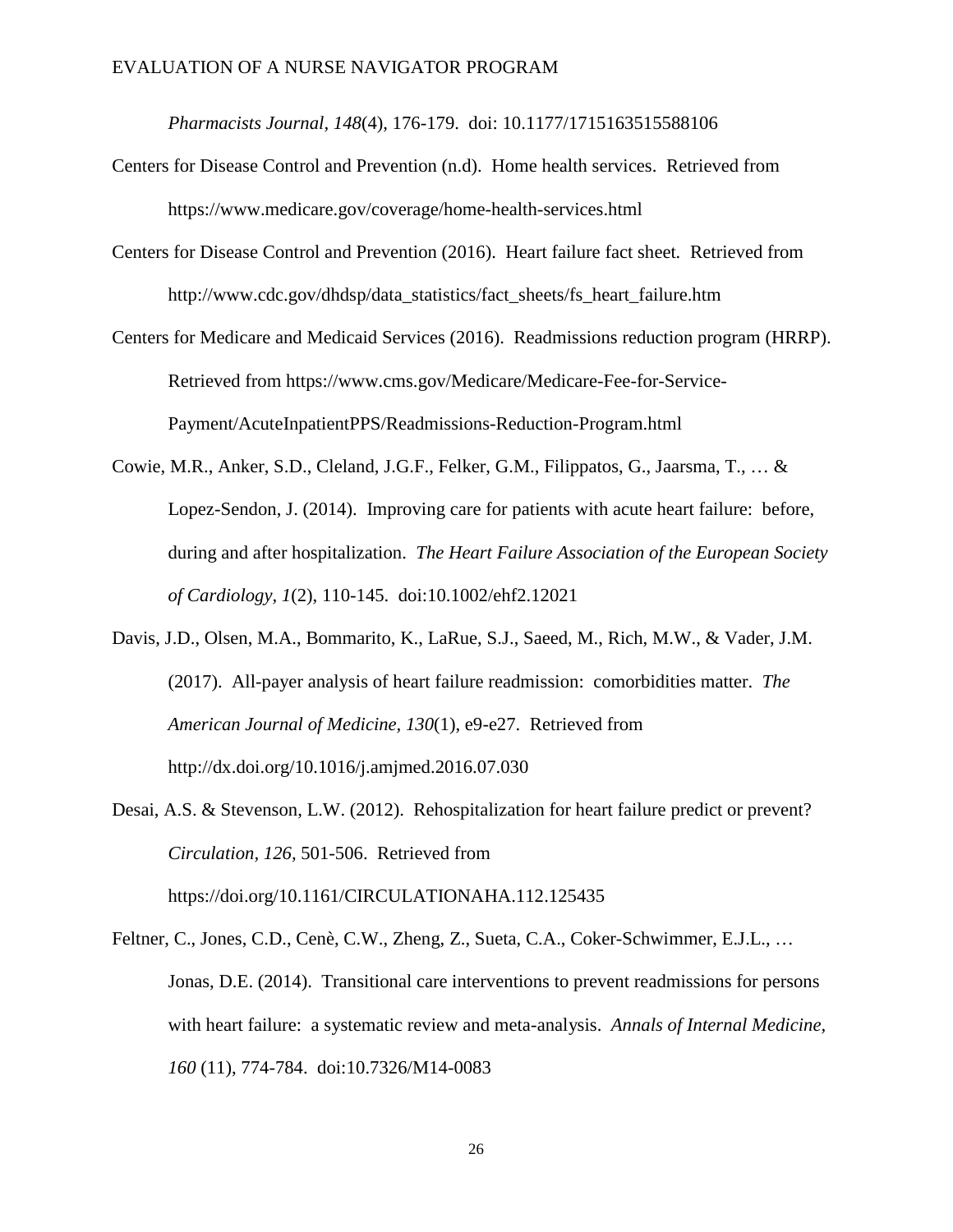- Garcia, C.G. (2017). A literature review of heart failure transitional care interventions. The American Journal of Accountable Care, 5(3), 21-25. Retrieved from http://www.ajmc.com/journals/ajac/2017/2017-vol5-n3/a-literature-review-of-heartfailure-transitional-care-interventions?p=2
- Gravely, S., Ginsburg, L., Stewart, D.E., Mak, S., & Grace, S.L. (2012). Referral and use of heart failure clinics: what factors are related to utilization. *Canadian Journal of Cardiology, 28*(4), 483-489. doi:10.1016/j.cjca.2011.11.020
- Hines, A.L., Barrett, M.L., Jiang, H.J., & Steiner, C.A. (2014). Conditions with the largest number of adult hospital readmissions by payer, 2011. *Agency for Healthcare Research and Quality.* Retrieved from http://www.hcup-us.ahrq.gov/reports/statbriefs/sb172- Conditions-Readmissions-Payer.pdf
- Kentucky Cabinet for Health and Family Services (2007). *Kentucky heart failure fact sheet.* Retrieved from http://chfs.ky.gov/NR/rdonlyres/35BE13CC-ADB4-4ED0-945D-73FBB626C82F/0/KyHeartFailureFactSheet\_Oct2007.pdf
- McAlister, F.A., Youngson, E., Kaul, P., & Ezekowitz, J.A. (2016). Early follow-up after a heart failure exacerbation. Early follow-up after a heart failure exacerbation. *Ciculation: Heart Failure, 9*(9), 1-9. Retrieved from https://doi.org/10.1161/CIRCHEARTFAILURE.116.003194
- Monza, K., Harris, D., & Shaw, C. (2015). The role of the nurse navigator in the management of the heart failure patient. *Critical Care Nursing Clinics of North America, 27*(4), 537-549. http://dx.doi.org/10.1016/j.cnc.2015.07.010
- National Institutes of Health (2017). List of registries. Retrieved from https://www.nih.gov/health-information/nih-clinical-research-trials-you/list-registries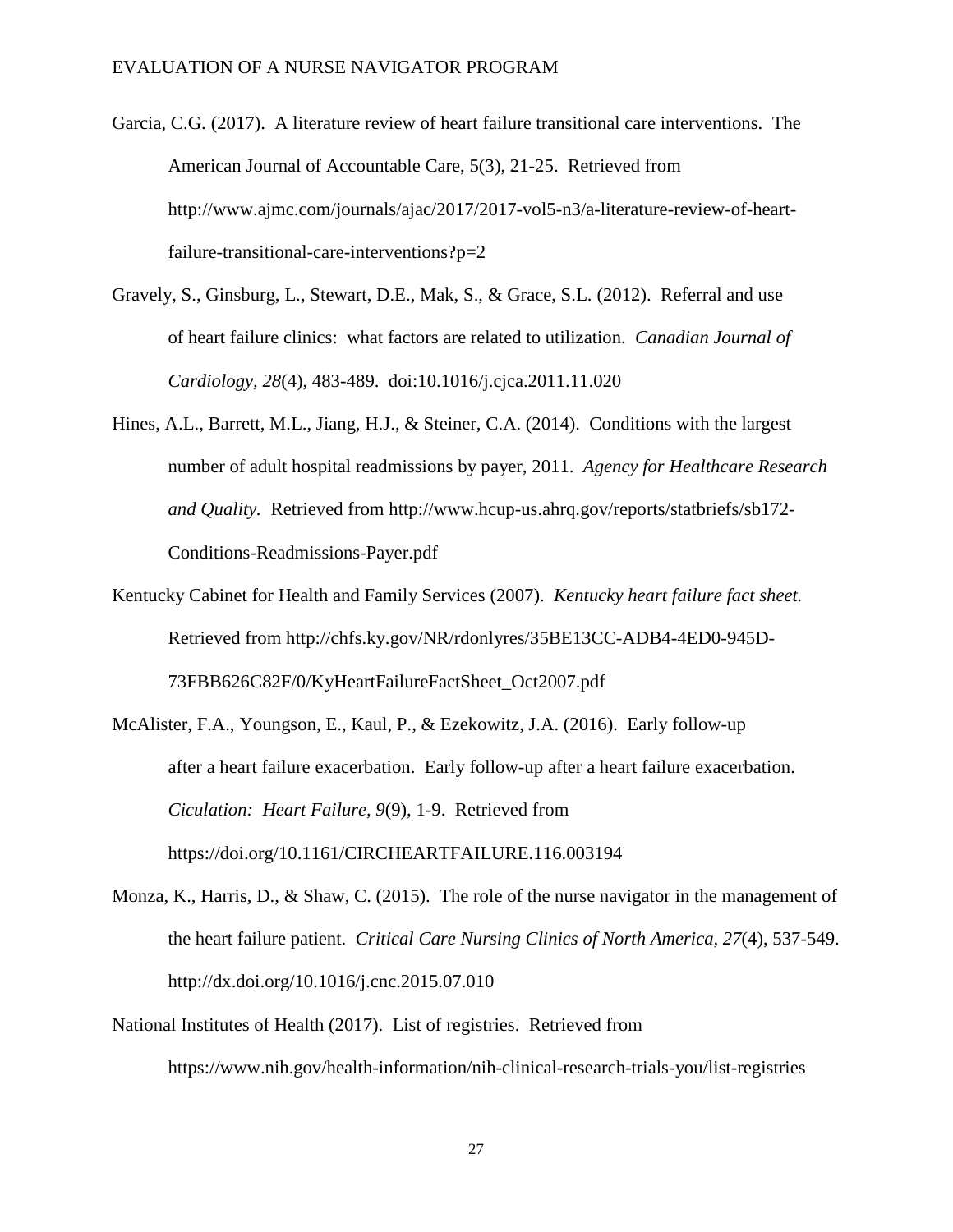Naylor, M.D., Aiken, L.H., Kurtzman, E.T., Olds, D.M., & Hirschman, K.B. (2011). The importance of transitional care in achieving health reform. *Health Affairs, 30*(4), 746- 754. doi:10.1377/hlthaff.2011.0041

Norton Healthcare (2017a). *Heart failure.* Retrieved from https://nortonhealthcare.com/Pages/qualityreport.aspx

Norton Healthcare (2017b). Heart failure clinic. Retrieved from https://nortonhealthcare.com/pages/heart-failure-clinic.aspx

Norton Healthcare (2017c). *The Norton story.* Retrieved from https://nortonhealthcare.com/Pages/thenortonstory.aspx

Rizzo, E. (2013). Stats on the cost of readmission for CMS-tracked conditions. Retrieved from http://www.beckershospitalreview.com/quality/6-stats-on-the-cost-of-readmission-forcms-tracked-conditions.html

Ruppar, T.M., Cooper, P.S., Mehr, D.R., Delgado, J.M., & Dunbar-Jacob, J.M. (2016). Medication adherence interventions improve heart failure mortality and readmission rates: systematic review and meta-analysis of controlled trials. *Journal of the American Heart Association, 5*(60), 1-18. Retrieved from http://jaha.ahajournals.org/content/5/6/e002606

- The Cleveland Clinic (2016). Heart failure diet: low sodium nutrition guidelines. Retrieved from https://my.clevelandclinic.org/health/articles/heart-failure-diet-lowsodium/nutrition-guidelines
- The George Washington Cancer Institute. (2011). National patient navigation inaugural meeting summary. Retrieved from

http://smhs.gwu.edu/gwci/sites/gwci/files/NPNCSummary2012.pdf.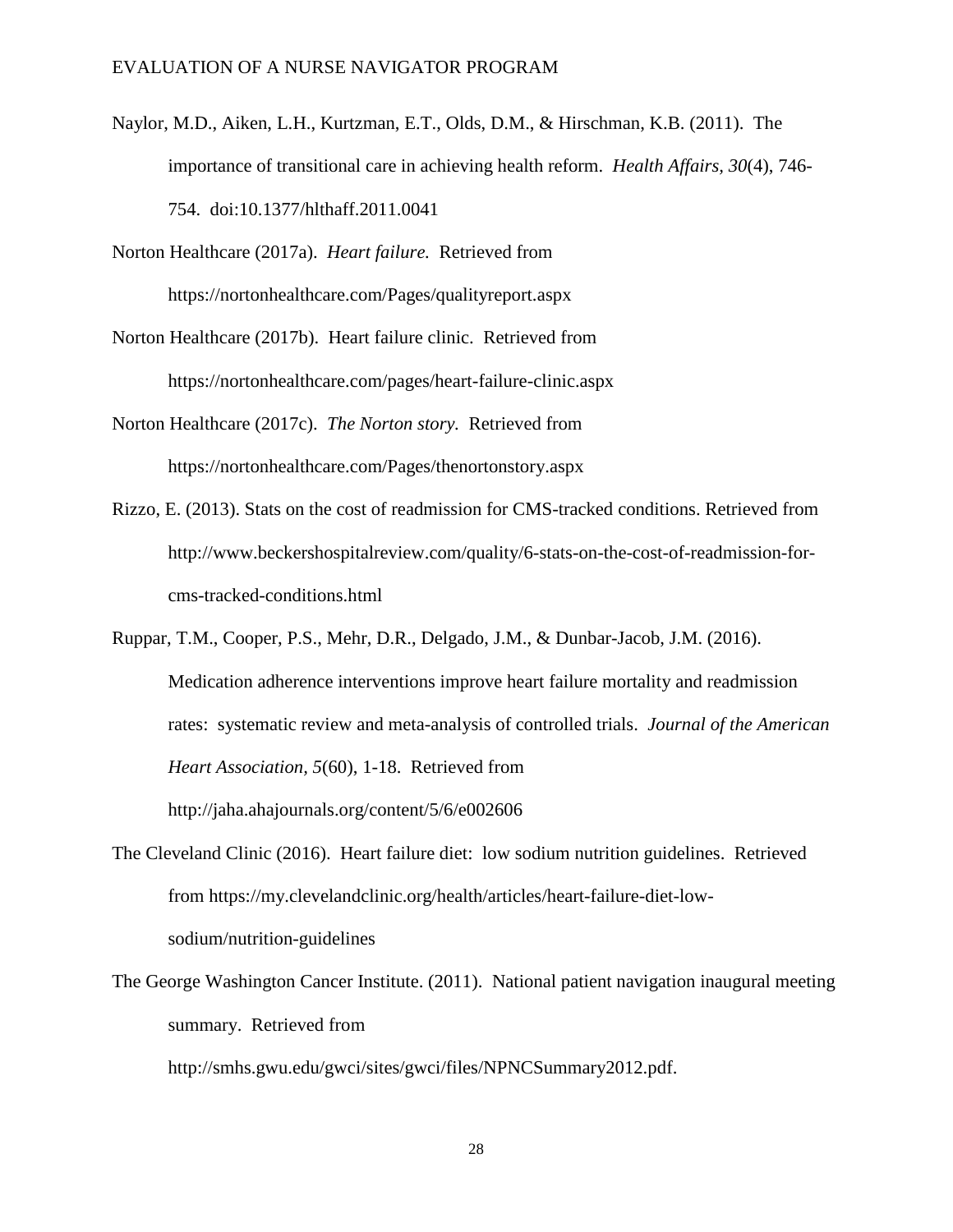- The Joint Commission (2012). Transitions of care: the need for a more effective approach to continuing patient care. Retrieved from https://www.jointcommission.org/assets/1/18/Hot\_Topics\_Transitions\_of\_Care.pdf
- Wakefield, B., Boren, S.A., Groves, P.S., & Conn, V. (2013). Heart failure care management programs: a review of study interventions and meta-analysis of outcomes. *The Journal of Cardiovascular Nursing, 28*(1), 8-19. doi:10.1097/JCN.0b013e318239f9e1
- Wang, X., Qui, J., Ju, Y., Chen, G., Yang, J., Pang, J., & Zhao, X. (2014). Reduction of heart failure rehospitalization using a weight management education intervention. *The Journal of Cardiovascular Nursing, 29*(6), 528-534. doi:10.1097/JCN.0000000000000092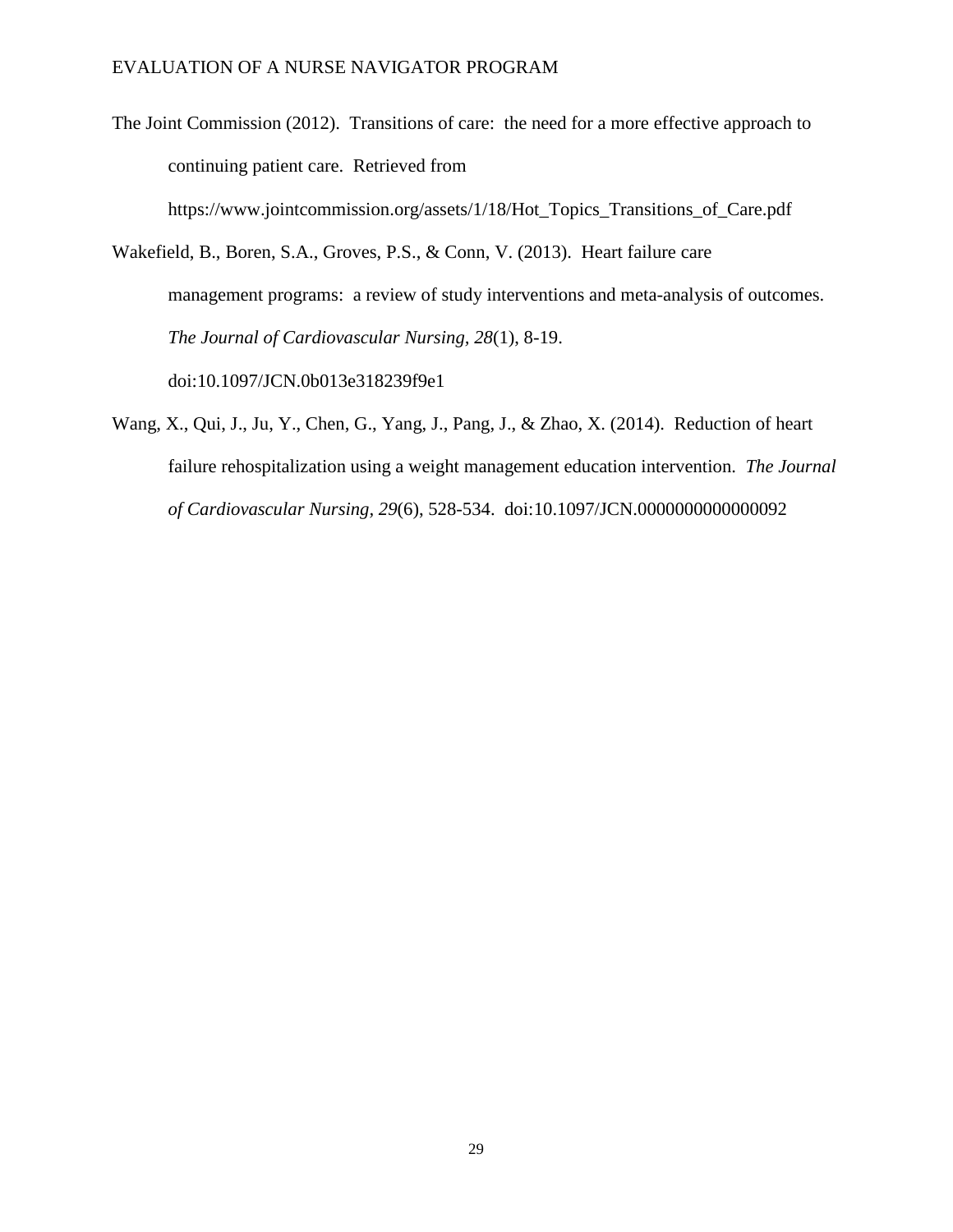|                                 | Total sample  |
|---------------------------------|---------------|
|                                 | $(N=159)$     |
|                                 |               |
|                                 |               |
|                                 |               |
|                                 | Mean (SD)     |
|                                 | or $n$ $(\%)$ |
|                                 |               |
| Age                             | 68.1 (11.7)   |
| <b>BMI</b> (Body Mass Index)    | 32.8(9.7)     |
| Gender                          |               |
| Male                            | 69 (43.4%)    |
| Female                          | 90 (56.6%)    |
|                                 |               |
| Race                            |               |
| White                           | 119 (74.8%)   |
| African American                | 39 (24.5%)    |
| Asian                           | $1(0.6\%)$    |
| Number of comorbidities         |               |
| $1-3$                           | 8(5%)         |
| $4 - 6$                         | 27 (17%)      |
| $7-9$                           | 44 (27.7%)    |
| $10+$                           | 80 (50.3%)    |
|                                 |               |
| Number of medications           |               |
| None                            | $0(0\%)$      |
| $1 - 5$                         | $11(6.9\%)$   |
| $6 - 10$                        | 60 (37.7%)    |
| $11 - 15$                       | 60 (37.7%)    |
| More than 15                    | 28 (17.6%)    |
| Smoker                          |               |
| Never smoker                    | 55 (34.6%)    |
| History of smoking              | 75 (47.2%)    |
| Current smoker                  | 29 (18.2%)    |
|                                 |               |
| Nurse navigator call            |               |
| Yes                             | 54 (34%)      |
| No                              | 105 (66%)     |
| <b>NYHA Heart Failure Class</b> |               |
| Not specified                   | 77 (48.4%)    |
| 1                               | $16(10.1\%)$  |
| $\mathbf{2}$                    | 24 (15.1%)    |
| 3                               | 39 (24.5%)    |
| $\overline{4}$                  | $3(1.9\%)$    |
| Follow-up appointment attended  |               |
| Yes                             |               |
|                                 | 78 (49.1%)    |
| N <sub>o</sub>                  | 54 (34%)      |
| Transferred to skilled facility | 27 (17%)      |
| Readmitted within 30 days       |               |
| Yes                             | 45 (28.3%)    |
| No                              | 114 (71.7%)   |

Table 1. Demographic and clinical characteristics of the study sample (N=159)

*Notes: Standard deviation (SD), Body mass index (BMI), New York Heart Association (NYHA)*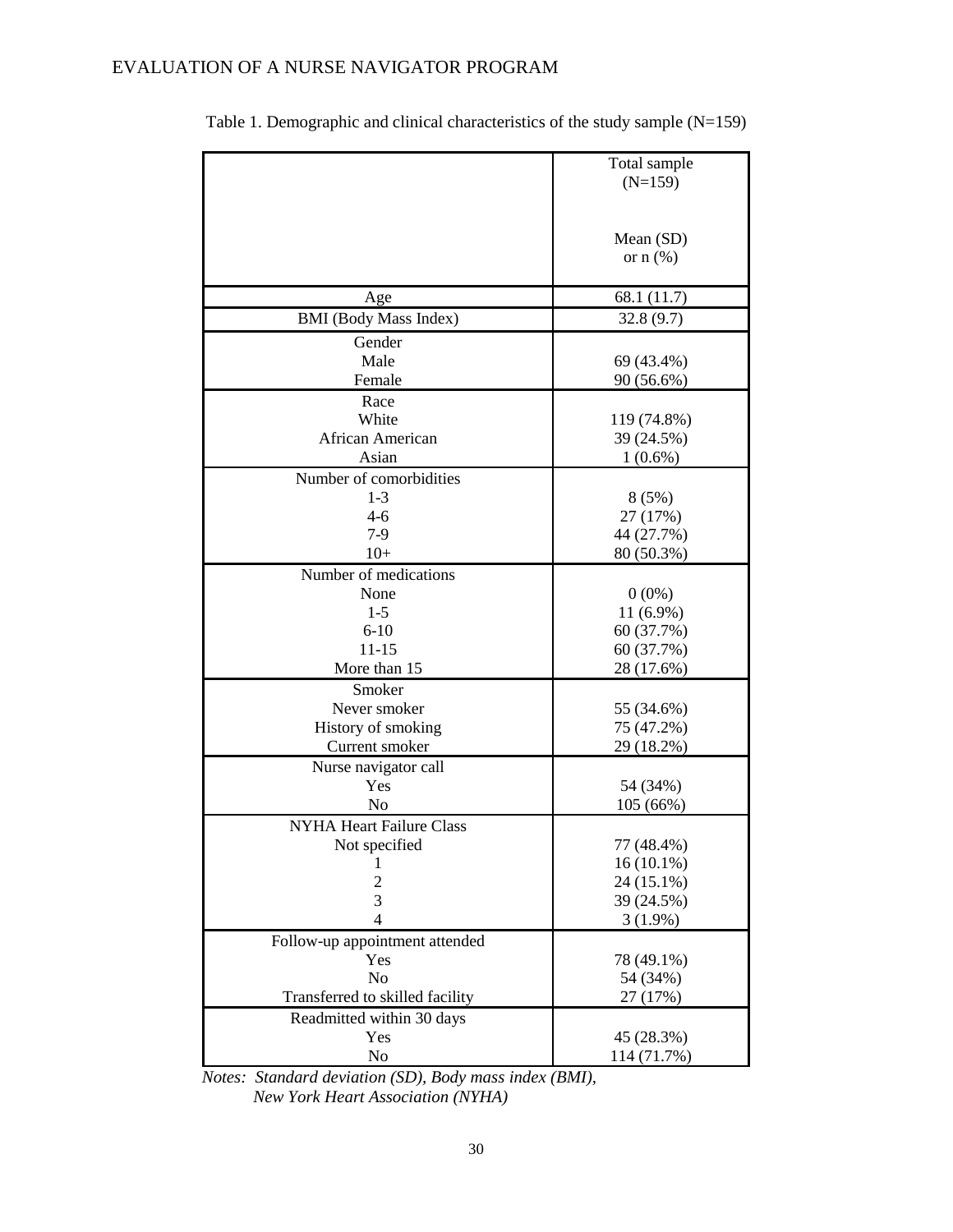|                                 | NN call<br>$(N=54)$<br>Mean (SD) or<br>$n$ (%) | No NN call<br>$(N=105)$<br>Mean (SD) or<br>$n$ (%) | $\overline{P}$ |
|---------------------------------|------------------------------------------------|----------------------------------------------------|----------------|
| Age                             | 69.4(10)                                       | 67.4(12.4)                                         | .24            |
| <b>BMI</b>                      | 33.1 (10.9)                                    | 32.7(9.1)                                          | .25            |
| Gender                          |                                                |                                                    |                |
| Male                            | 24 (44%)                                       | 45 (43%)                                           | .85            |
| Female                          | 30 (56%)                                       | 60 (57%)                                           |                |
| Race                            |                                                |                                                    |                |
| White                           | 43 (80%)                                       | 76 (72%)                                           | .18            |
| African American                | 10(19%)                                        | 29 (28%)                                           |                |
| Asian                           | $1(2\%)$                                       | $0(0\%)$                                           |                |
| Number of comorbidities         |                                                |                                                    |                |
| $1 - 3$                         | 2(4%)                                          | 6(6%)                                              |                |
| $4 - 6$                         | 7(13%)                                         | 20 (19%)                                           | .28            |
| $7-9$                           | 12 (22%)                                       | 32 (30%)                                           |                |
| $10+$                           | 33 (61%)                                       | 47 (45%)                                           |                |
| Number of medications           |                                                |                                                    |                |
| None                            | $0(0\%)$                                       | $1(1\%)$                                           |                |
| $1 - 5$                         | 3(6%)                                          | 8(8%)                                              | .61            |
| $6 - 10$                        | 17 (31%)                                       | 43 (41%)                                           |                |
| $11 - 15$                       | 24 (44%)                                       | 36 (34%)                                           |                |
| More than 15                    | 10 (19%)                                       | 17 (16%)                                           |                |
| Smoker                          |                                                |                                                    |                |
| Never smoker                    | 21 (39%)                                       | 34 (32%)                                           | .43            |
| History of smoking              | 26 (48%)                                       | 49 (47%)                                           |                |
| Current smoker                  | 7(13%)                                         | 22 (21%)                                           |                |
| <b>NYHA Heart Failure Class</b> |                                                |                                                    |                |
| Not specified                   | 25 (46%)                                       | 52 (50%)                                           |                |
| 1                               | 5(9%)                                          | 11 (10%)                                           | .71            |
| $\overline{2}$                  | 7(13%)                                         | 17(16%)                                            |                |
| 3                               | 15 (28%)                                       | 24 (23%)                                           |                |
| $\overline{4}$                  | 2(4%)                                          | $1(1\%)$                                           |                |

Table 2. Demographic and clinical characteristics of Group 1 vs. Group 2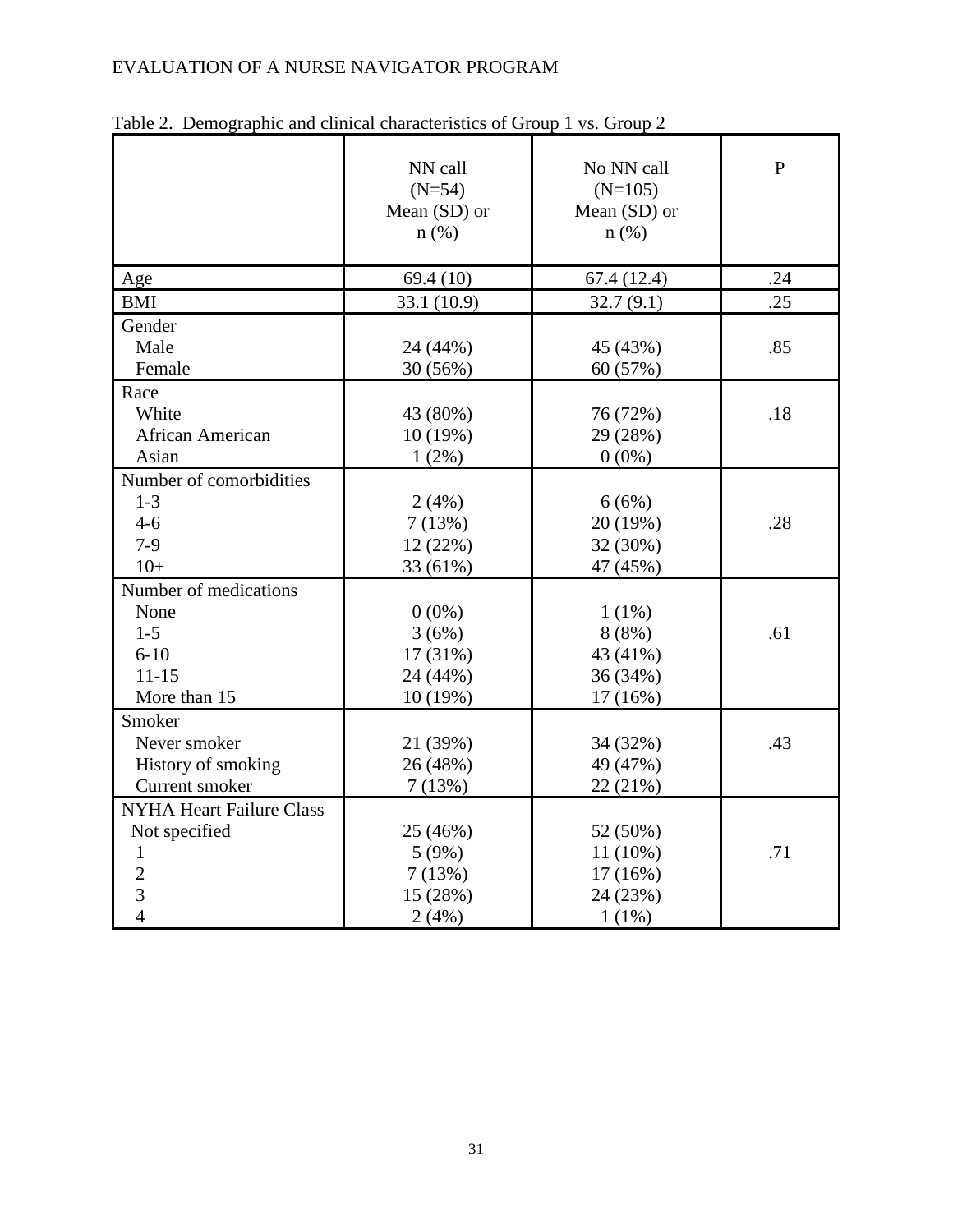|                           | NN call<br>$(N=54)$<br>$n$ (%) | No NN call<br>$(N=105)$<br>$n$ (%) | $\mathbf P$ |
|---------------------------|--------------------------------|------------------------------------|-------------|
| Follow-up appointment     |                                |                                    |             |
| attended <sup>*</sup>     |                                |                                    |             |
| Yes                       | $31(67.4\%)$                   | 47 (54.7%)                         | .16         |
| N <sub>0</sub>            | 15 (32.6%)                     | 39 (45.3%)                         |             |
| Readmitted within 30 days |                                |                                    |             |
| Yes                       | $12(22.2\%)$                   | 33 (31.4%)                         | .22         |
| N <sub>o</sub>            | 42 (77.8%)                     | 72 (68.6%)                         |             |

Table 3. Comparison of NN call vs. no NN call in follow-up appointment attendance and 30-day readmission rate

\*Patients transferred to skilled facility not included *Notes: Nurse Navigator (NN)*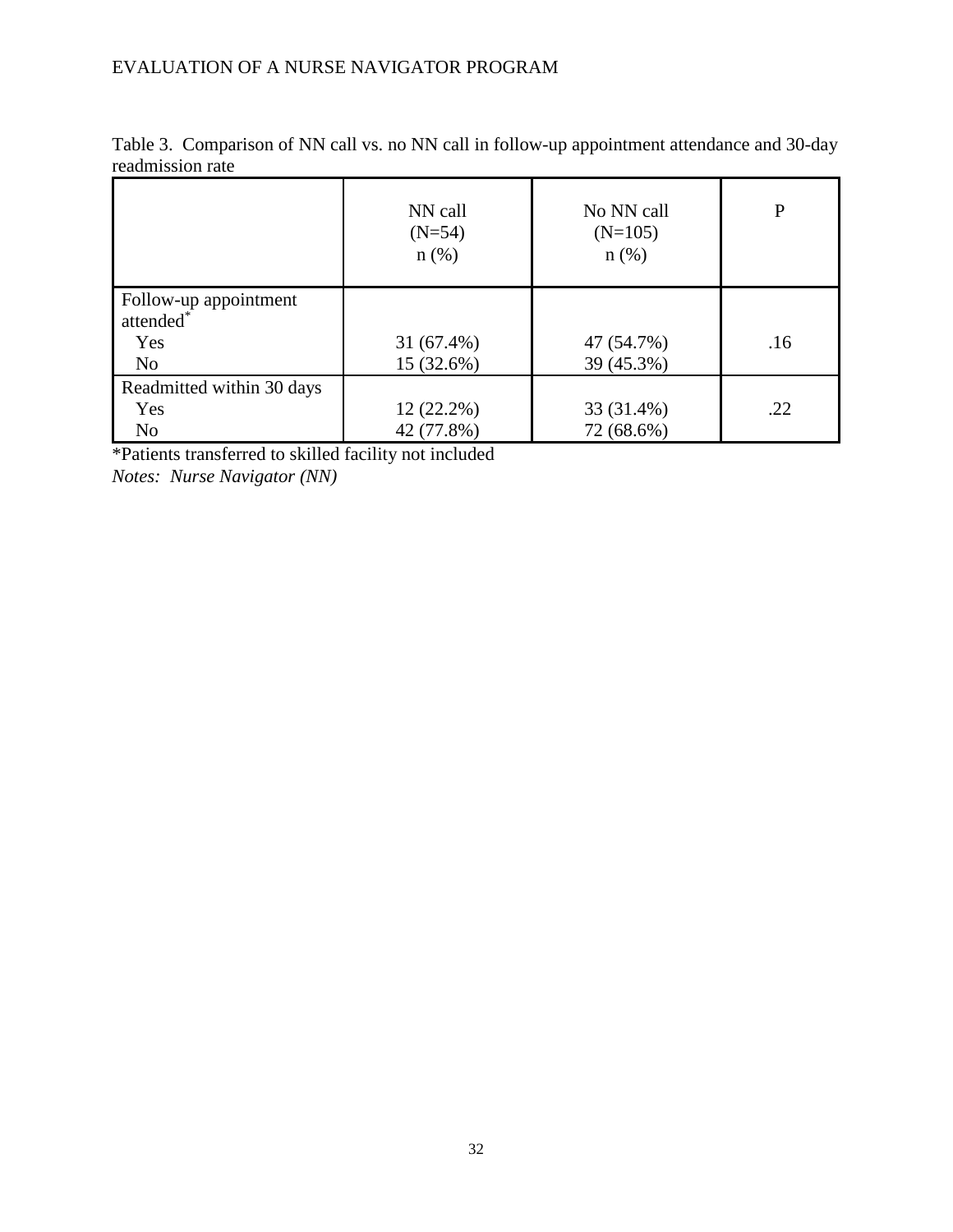# **Appendix A**

# **Focused Interview Questions**

| <b>Question 1</b> | What are the perceptions or perceived       |
|-------------------|---------------------------------------------|
|                   | barriers of the Nurse Navigators in the     |
|                   | management of heart failure patients        |
|                   | shortly after hospital discharge?           |
| <b>Question 2</b> | What do you typically discuss with heart    |
|                   | failure patients that were recently         |
|                   | discharged from the hospital?               |
| <b>Question 3</b> | What resources are utilized in the          |
|                   | management of heart failure patients post-  |
|                   | discharge?                                  |
| <b>Question 4</b> | What do you think is working with the       |
|                   | <b>Nurse Navigator program in regard to</b> |
|                   | keeping heart failure patients out of the   |
|                   | hospital?                                   |
| <b>Question 5</b> | What more do you think could be done to     |
|                   | keep heart failure patients out of the      |
|                   | hospital?                                   |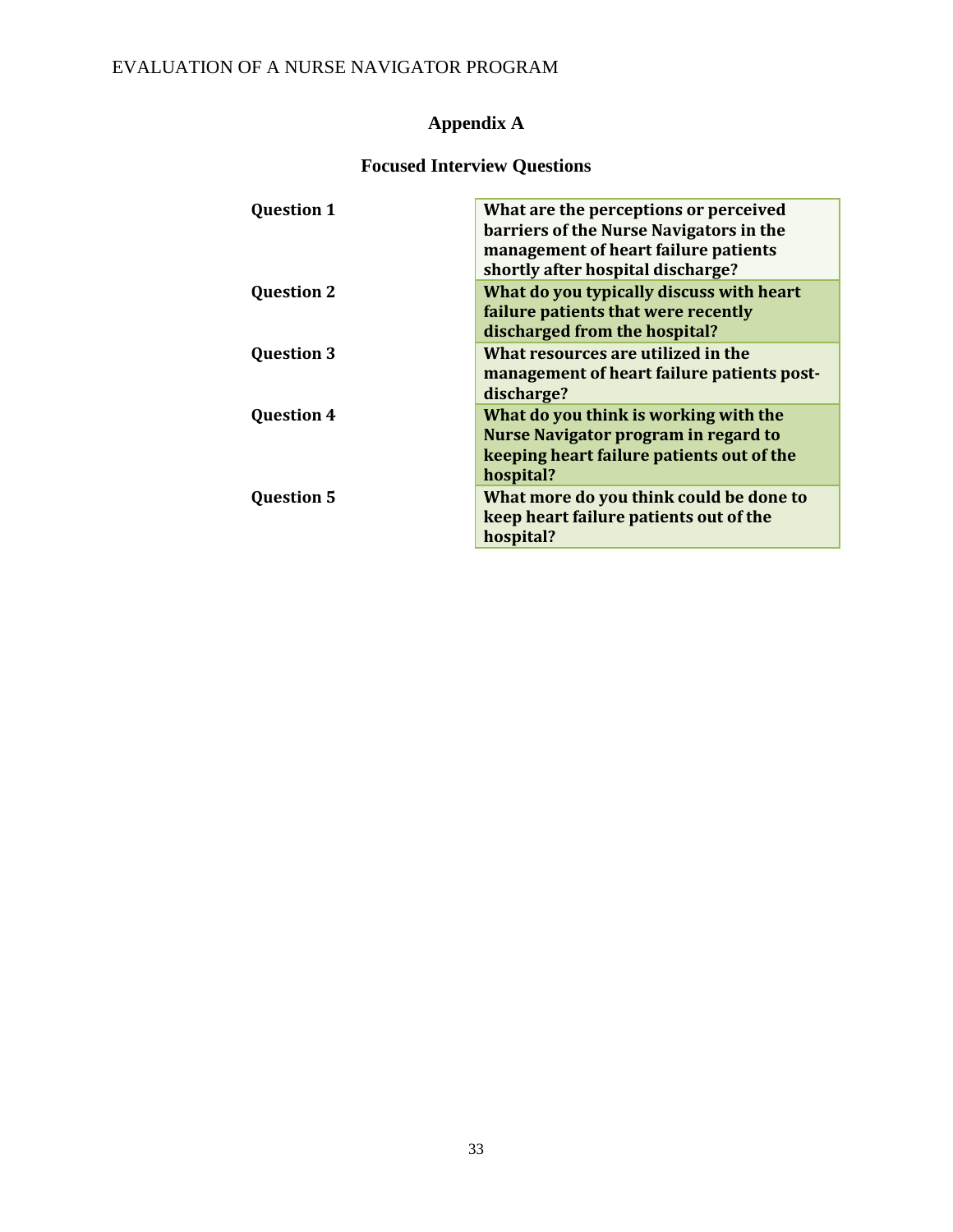### **Appendix B**

### **Responsibilities of NN at NHC**



#### ACTION / DESCRIPTION

Daily and PRN: Patient education, (e.g. initial teaching, follow up, training and monitoring for trends).

Daily and PRN: Review and address any open encounters and/or in-basket messages.

Daily and PRN: Review any requests for patient assistance. Identify and address any social needs and refer to community resources as appropriate.

Daily and PRN: Rounding in the practice as patient/provider dictates (this is fluid).

Daily and PRN: Attend scheduled/required meetings and trainings.

Daily: Run hospital admissions/discharge/ED visit lists from Epic. Review and triage calls to be delegated as appropriate per practice protocol. Address any/all attribution discrepancies as they arise.

Daily and PRN: Assess and prioritize all TCM calls. (Initiate 1<sup>st</sup> attempt at patient contact within 2 business days of facility discharge. Continue repeated attempts daily, until 3 attempts are made or follow up appointment is completed within 7-14 calendar days). If patient is discharged to a Skilled Nursing Facility (SNF) or Long Term Acute Care (LTAC), contact the facility's social worker, care manager or discharge planner to request notification of patient discharge, so a follow up visit with the PCP can be secured and discharge records can be obtained. If a patient is discharged to a Transition in Care Continuum facility (TICC) a Norton Geriatrics APRN will see patient in the home within 48 hours and will bill the TCM code. Navigator will collaborate with Norton Geriatric APRN for continuity of care as needed. Navigator will also ensure a follow is made with the individual's PCP within 2 weeks.

Daily: Prioritize all Humana Medicare Advantage patients. Initiate 1<sup>st</sup> encounter within 48 business hours, if clinically appropriate. (Complete Medication Reconciliation within 30 days and add to Electronic Attribution Form–EAF). Communicate any and all attribution discrepancies as they are identified to Humana via the Humana Attribution spreadsheet and/or Humana PCP change request form.

Daily and PRN: Contact Humana Level 1 Readmissions Risks- (High Risk for Readmissions identified by Humana's criteria.) Includes 7-day and 30-day follow up calls.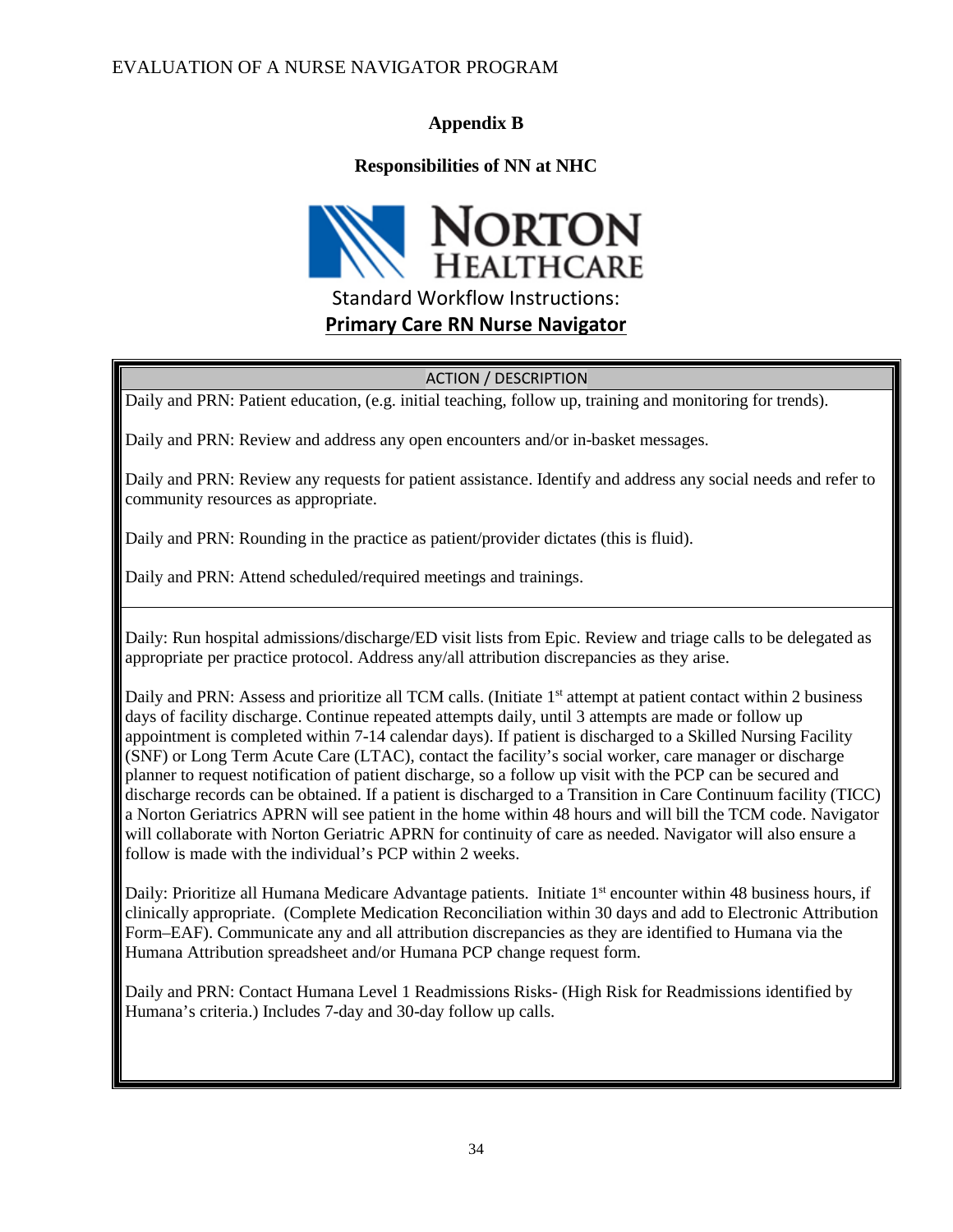Daily: Run Medicare Advantage list and identify open Hierarchical Condition Categories (HCCs). Notify provider of specific HCCs requiring additional documentation or resolution. (CDI Nurses to determine standardized method of communication with provider).

Daily and PRN: Prioritize Humana Medicare Advantage patients to identify any Practitioner Assessment Forms (PAF) and /or close any/all Healthcare Effectiveness Data and Information Set (HEDIS) and Heath Maintenance gaps in care (diabetes tests, eye exam referral, foot exam, etc.). Document all gaps to be addressed in patient appointment notes.

Monthly and PRN: Identify high ED utilizers from reports provided by Humana and research root cause of overutilization and implement interventions as needed (e.g. medication assistance, transportation assistance, Humana in home or telephonic case management programs, etc.). Also utilize outside community resources as appropriate (e.g. TARC3, system social worker, system counselor, etc.).

Every 6 months and PRN: Together to Goal- Report within Epic to be run every 6 months or PRN to help close diabetes gaps. Provide information to providers on gaps needing to be addressed.

PRN: Run Healthy Planet Report Registries: DM, HTN, CHF, COPD, and Obesity. Correct attribution as applicable by updating the listed provider in EPIC after verifying patient's PCP. Manage specific registry patients utilizing established interventions. (Workflow to be determined once RN to Provider ratio is established and implemented for manageable workload).

PRN: Review all other payer individual reports via Nsite to address any and all gaps in care. Access through Norton Medical Group application and select NMG Medicare gaps. (Workflow to be determined once RN to Provider ratio is established and implemented for manageable workload).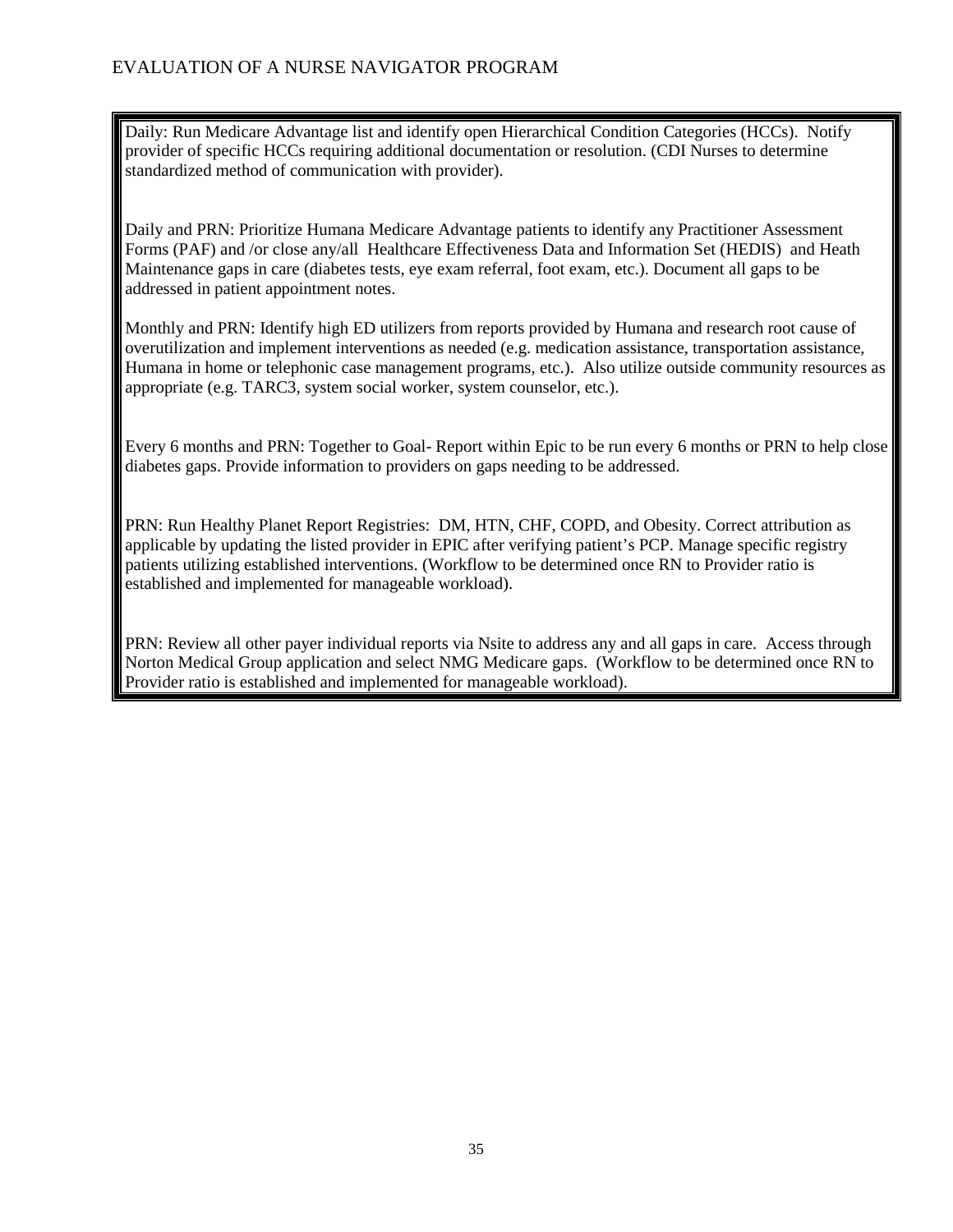**Appendix C**

**Humana HF Pilot NN Role**



# Standard Work Instructions: **Nurse Navigator: CHF Remote Monitoring: Evaluation of Inclusion Criteria in Pilot**

|   | ACTION /<br><b>DESCRIPTION</b>                 | PICTURE / SCRIPT / DETAILS                                                                                                                                                                                                                                                                                                                                                                                                                                                                                                                                                                                                                                                                                                                                                                                                                                                                                                                                                                                                                                                                                                                                |  |
|---|------------------------------------------------|-----------------------------------------------------------------------------------------------------------------------------------------------------------------------------------------------------------------------------------------------------------------------------------------------------------------------------------------------------------------------------------------------------------------------------------------------------------------------------------------------------------------------------------------------------------------------------------------------------------------------------------------------------------------------------------------------------------------------------------------------------------------------------------------------------------------------------------------------------------------------------------------------------------------------------------------------------------------------------------------------------------------------------------------------------------------------------------------------------------------------------------------------------------|--|
| 1 | Humana CHF Patient<br>List                     | The Nurse Navigator receives the initial paper Humana CHF Pilot<br>Patient List. The Nurse Navigator will then review the list and discuss<br>the patients with the providers to assess which patients they want<br>included in the pilot.                                                                                                                                                                                                                                                                                                                                                                                                                                                                                                                                                                                                                                                                                                                                                                                                                                                                                                                |  |
| 2 | <b>Chart Review</b>                            | The Nurse Navigator reviews the patient's chart and then determines<br>whether the patient can be included in the program based on the<br>following parameters:<br>Inclusion:<br>Is the patient physically able to stand on a scale?<br>$\circ$<br>Is the patient on a diuretic? (the eligible diuretics are<br>$\circ$<br>being determined)<br>Is the patient cognitively able to perform the<br>$\circ$<br>program instructions? If not, does the patient have a<br>caregiver that can assist them through the program?<br>Does the patient weigh less than 350 lbs.? If the<br>$\circ$<br>patient weighs more than 350lbs, you can enroll<br>them but the scale might not hold up to the higher<br>weight.<br><b>Automatic Exclusions:</b><br>Is the patient currently receiving care from the<br>$\circ$<br>Norton Audubon Heart Failure Clinic? To view, check<br>the encounters tab in chart review. Heart Failure<br>Clinic visits show up as "With column" Cardiology and<br>if you hover, the bubble pops up showing as<br>"Cardiology NPS Heart Fail CL AUD".<br>Is the patient on dialysis?<br>$\circ$<br>Is the patient in hospice care?<br>O |  |
| 3 | Update Humana CHF<br><b>Pilot Patient List</b> | The Nurse Navigator updates the electronic Humana CHF Pilot<br>Patient List in K: Drive-> Primary Care Nurse Navigators-> Humana<br>Spreadsheets-> CHF Remote Monitoring Pilot-> pick your office<br>folder.                                                                                                                                                                                                                                                                                                                                                                                                                                                                                                                                                                                                                                                                                                                                                                                                                                                                                                                                              |  |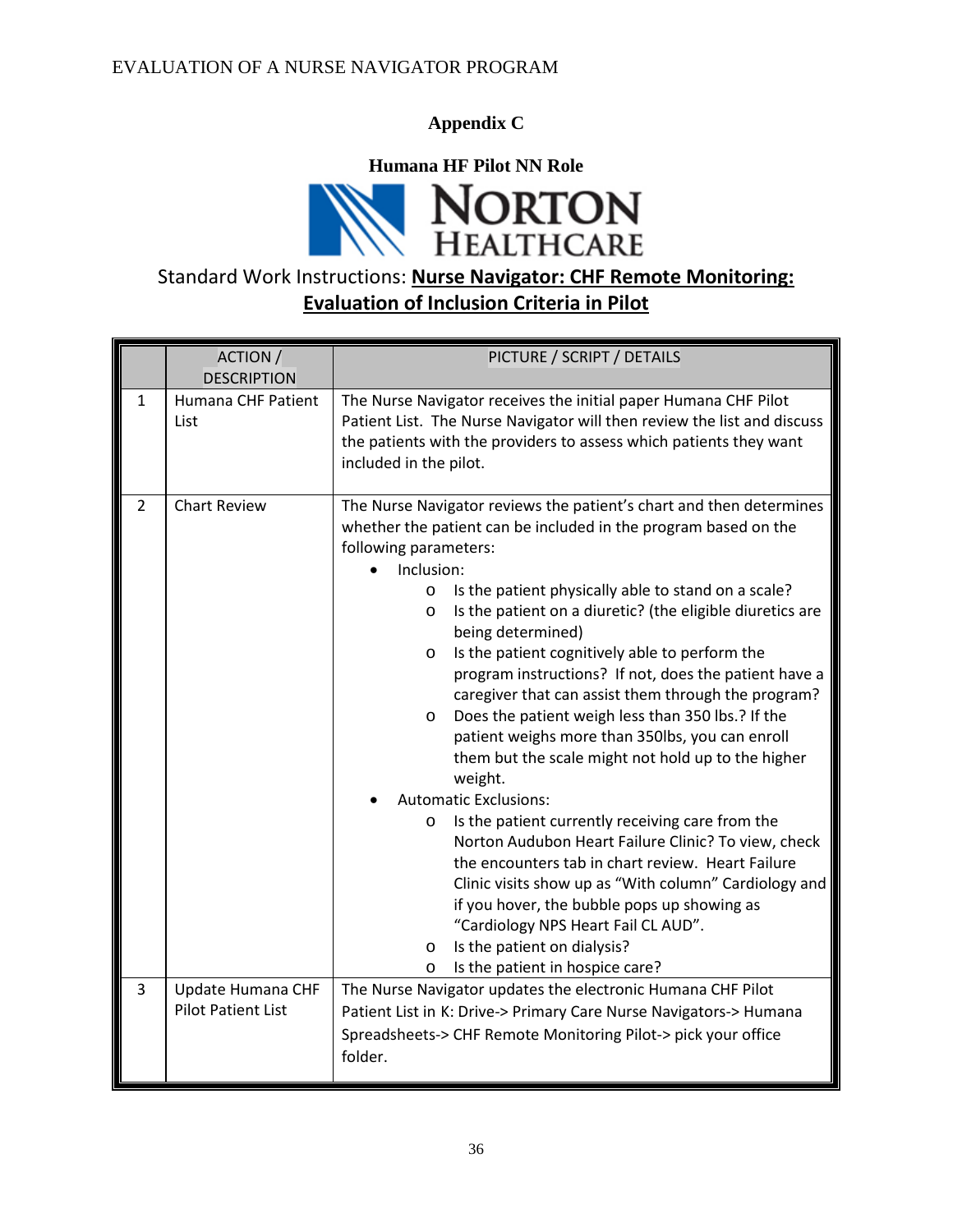| 4 | <b>Telephone Patient</b>  | The Nurse Navigator makes telephonic outreach to the patient and<br>provides a high-level overview of the Remote Monitoring Program.<br>Assess if the patient wants to be included in the program.<br>Patient Refusal?<br>$\bullet$<br>Document as a telephone encounter in Epic, update<br>$\circ$<br>Humana Pilot Patient List, END Process |
|---|---------------------------|-----------------------------------------------------------------------------------------------------------------------------------------------------------------------------------------------------------------------------------------------------------------------------------------------------------------------------------------------|
|   | <b>Patient Enrollment</b> | Schedule the patient as a General Education Encounter in Epic with<br>the Nurse Navigator. If the patient has an upcoming primary care<br>appointment, try to schedule on the same day.<br>If the patient accepts, document as a telephone encounter in<br>Epic and update Humana CHF Pilot Patient List.                                     |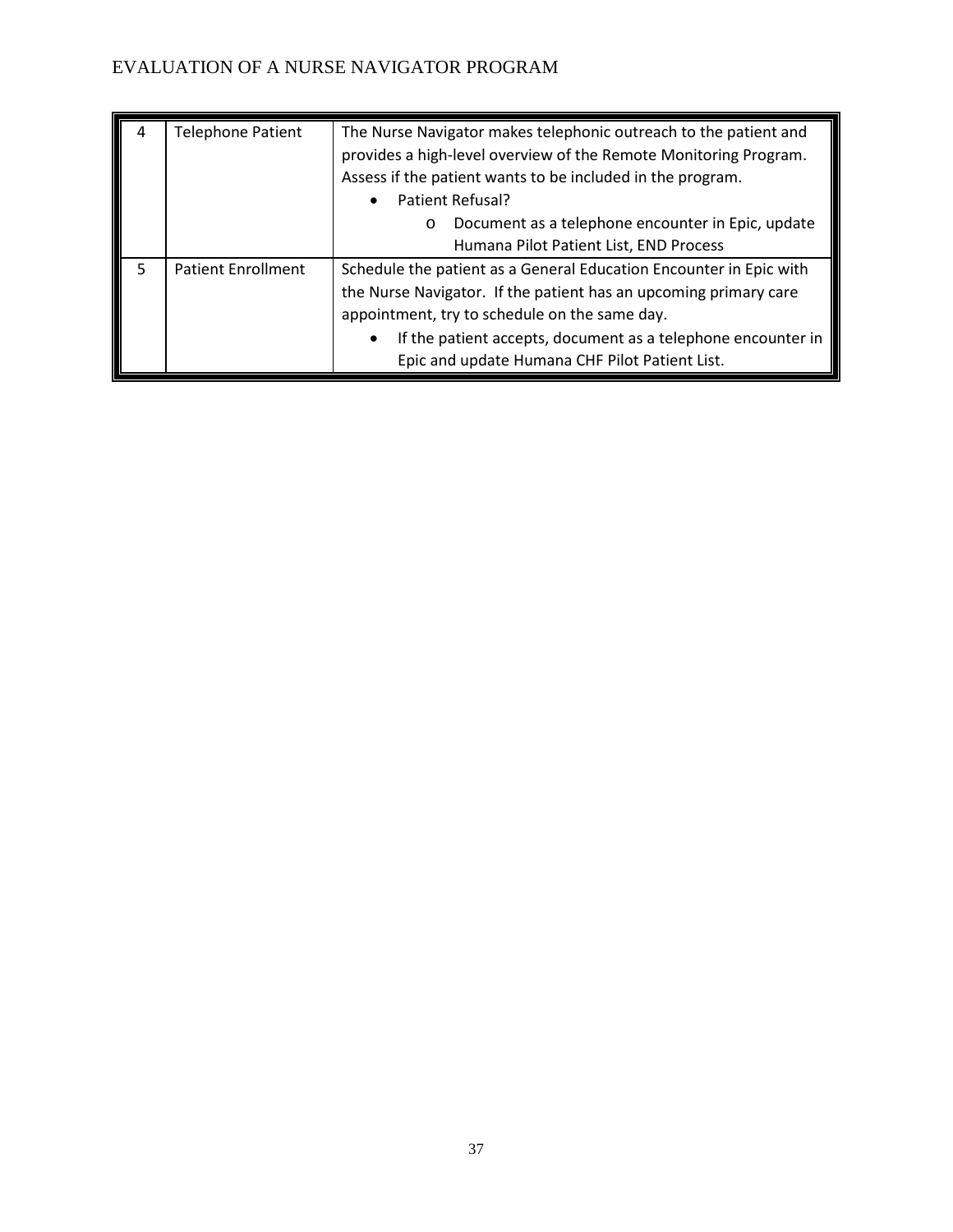#### **Appendix D**

#### **Daily Heart Care Checklist**

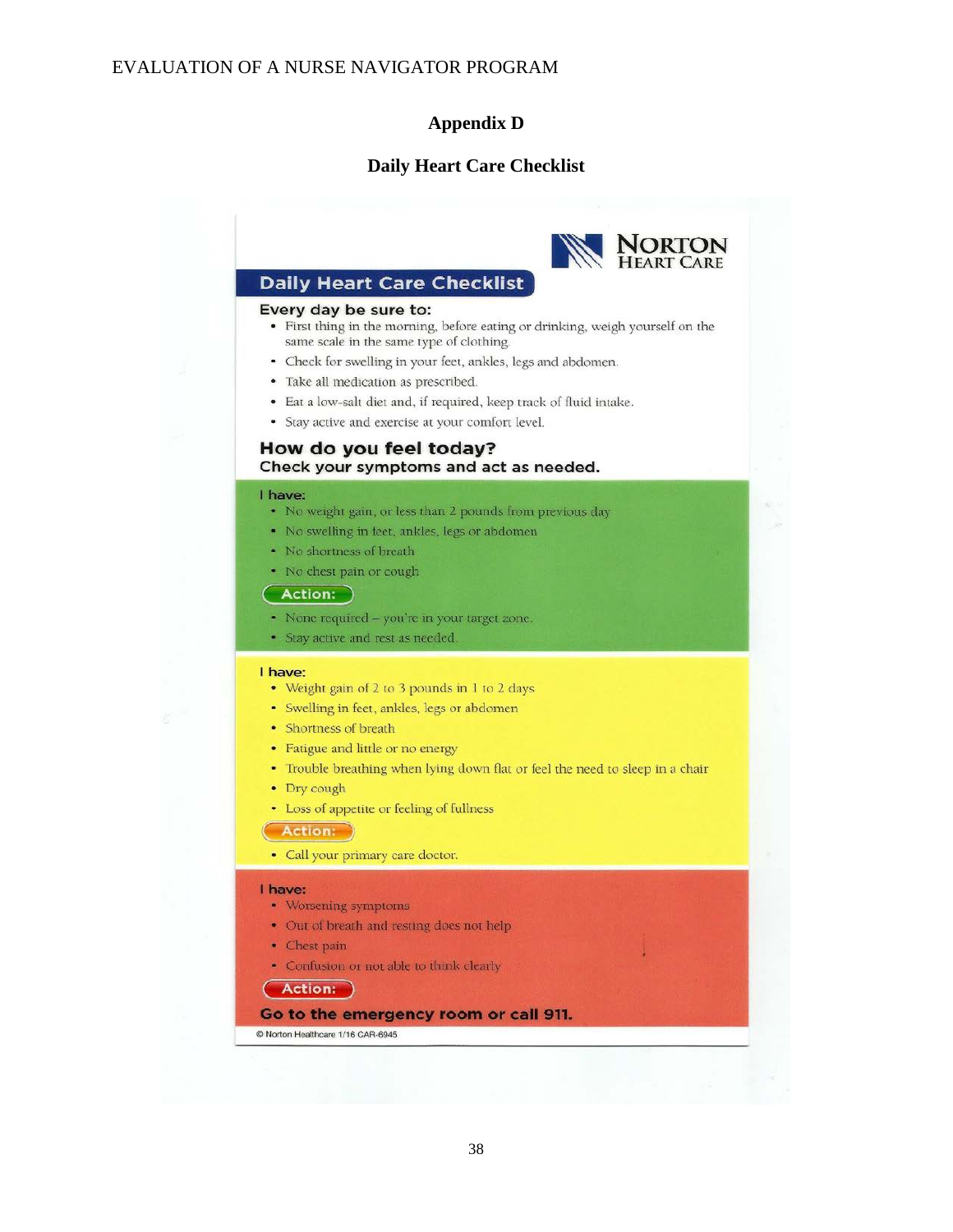# **Appendix E**

# **Daily Weight Chart**

| Patient Name:<br>Instructions<br>1. Weigh yourself<br>a. Use the same scale every day<br>b. Urinate/pee before you weigh yourself<br>c. Wear the same amount of clothing each time you weigh yourself.<br>2. Fill in the information on the chart for the specific day<br>$\triangleright$ Date<br>$\triangleright$ Weight<br>> Up/Down-Is that day's weight up or down from the previous measurement?<br>> Comments/Symptoms-How am I feeling? Is there anything new or unusual<br>(good or bad) that I have noticed? For example:<br>· Swelling in feet/ankles/lower legs-is it present, absent, better, or worse?<br>· Difficulty breathing-is it present, absent, better or worse? Do you need to<br>sleep with extra pillows, or in a more upright position?<br>. Urination/peeing-are you urinating more or less than usual? Is your urine<br>lighter or darker than usual?<br>• Heart palpitations—are they present, absent, or more/less frequent? | Date of Birth: |
|------------------------------------------------------------------------------------------------------------------------------------------------------------------------------------------------------------------------------------------------------------------------------------------------------------------------------------------------------------------------------------------------------------------------------------------------------------------------------------------------------------------------------------------------------------------------------------------------------------------------------------------------------------------------------------------------------------------------------------------------------------------------------------------------------------------------------------------------------------------------------------------------------------------------------------------------------------|----------------|
|                                                                                                                                                                                                                                                                                                                                                                                                                                                                                                                                                                                                                                                                                                                                                                                                                                                                                                                                                            |                |
| Every morning:                                                                                                                                                                                                                                                                                                                                                                                                                                                                                                                                                                                                                                                                                                                                                                                                                                                                                                                                             |                |
|                                                                                                                                                                                                                                                                                                                                                                                                                                                                                                                                                                                                                                                                                                                                                                                                                                                                                                                                                            |                |
| · Mood-how are you feeling? Do you feel anxious, depressed,<br>overwhelmed?<br>• Energy-do you have enough energy to get through your normal day?<br>· Appetite/Nutrition-are you eating regular, nutritious meals? Are you<br>drinking the recommended amount of water? Are you following your salt<br>restriction?<br>3. Take this chart to each of your appointments.<br>4. Make additional copies of the Daily Weight Chart, as needed. Or, feel free to create your<br>own chart in a spiral notebook, calendar, or binder.<br>5. Make a habit to keep track of your progress! You will be much healthier as a result!                                                                                                                                                                                                                                                                                                                                |                |